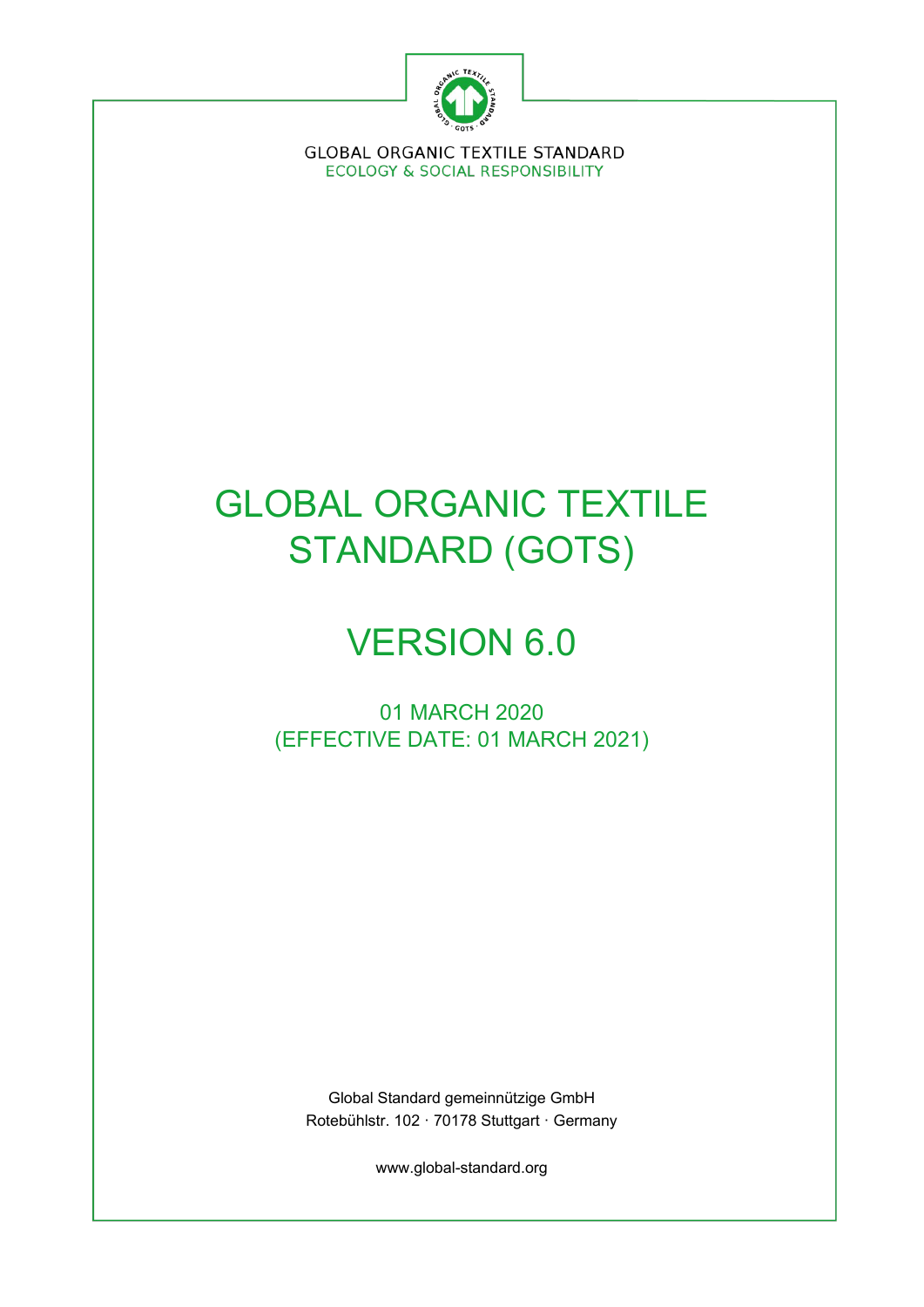

# <span id="page-1-0"></span>TABLE OF CONTENTS

|                      | 1.2  |                                                                                  |  |  |
|----------------------|------|----------------------------------------------------------------------------------|--|--|
|                      | 1.3  |                                                                                  |  |  |
|                      | 1.4  |                                                                                  |  |  |
|                      | 1.5  |                                                                                  |  |  |
| $\mathbf{2}^{\circ}$ |      |                                                                                  |  |  |
|                      | 2.1  | REQUIREMENTS FOR ORGANIC FIBRE PRODUCTION__________________________________5     |  |  |
|                      | 2.2  | REQUIREMENTS FOR FIBRE MATERIAL COMPOSITION ________________________5            |  |  |
|                      | 2.3  | GENERAL REQUIREMENTS FOR CHEMICAL INPUTS IN ALL PROCESSING                       |  |  |
|                      | 2.4  | SPECIFIC REQUIREMENTS AND TEST PARAMETERS _________________________________10    |  |  |
| 3                    |      |                                                                                  |  |  |
|                      | 3.1  |                                                                                  |  |  |
|                      | 3.2  |                                                                                  |  |  |
|                      | 3.3  | FREEDOM OF ASSOCIATION AND COLLECTIVE BARGAINING ___________________ 22          |  |  |
|                      | 3.4  |                                                                                  |  |  |
|                      | 3.5  |                                                                                  |  |  |
|                      | 3.6  |                                                                                  |  |  |
|                      | 3.7  |                                                                                  |  |  |
|                      | 3.8  | REMUNERATION AND ASSESSMENT OF LIVING WAGE GAP _____________________ 24          |  |  |
|                      | 3.9  |                                                                                  |  |  |
|                      | 3.10 |                                                                                  |  |  |
|                      | 3.11 |                                                                                  |  |  |
|                      | 3.12 |                                                                                  |  |  |
|                      |      |                                                                                  |  |  |
|                      |      | 4.1 AUDITING OF PROCESSING, MANUFACTURING AND TRADING STAGES 26                  |  |  |
|                      |      | 4.2 TESTING OF TECHNICAL QUALITY PARAMETERS AND RESIDUES ______________ 27       |  |  |
| 5                    |      |                                                                                  |  |  |
| 6                    |      |                                                                                  |  |  |
|                      | 6.1  | SPECIFIC REQUIREMENTS FOR TEXTILE PERSONAL CARE PRODUCTS ________ 28             |  |  |
|                      |      | 6.2 SPECIFIC REQUIREMENTS FOR FOOD CONTACT TEXTILES __________________________29 |  |  |
| $7 -$                |      | 30                                                                               |  |  |
|                      |      | 8 LIST OF ABBREVIATIONS                                                          |  |  |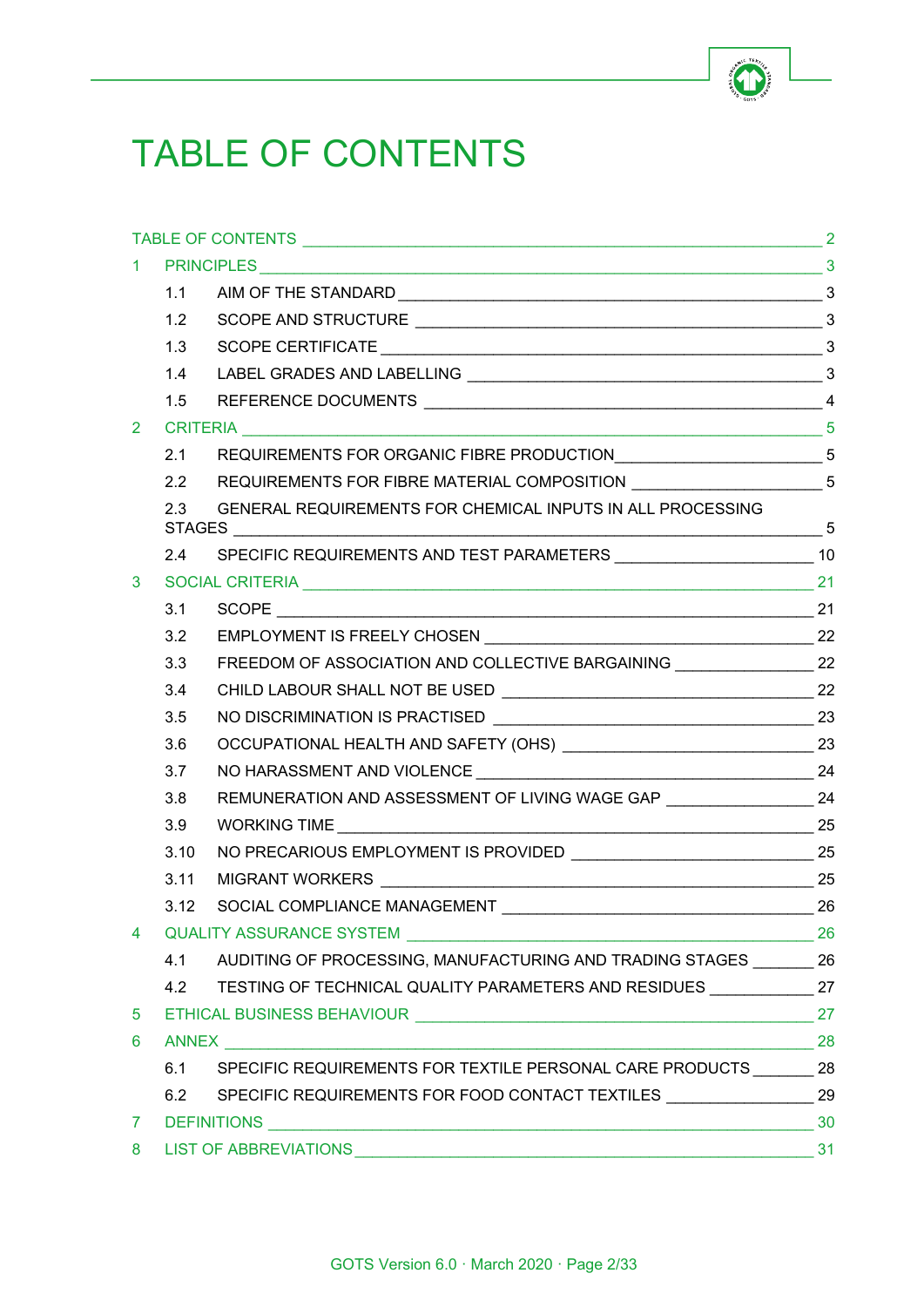

# <span id="page-2-0"></span>1 PRINCIPLES

# <span id="page-2-1"></span>1.1 AIM OF THE STANDARD

The aim of this Standard is to define requirements to ensure organic status of textiles, from harvesting of the raw materials, through environmentally and socially responsible manufacturing up to labelling in order to provide a credible assurance to the end consumer.

# <span id="page-2-2"></span>1.2 SCOPE AND STRUCTURE

This Standard covers the processing, manufacturing, packaging, labelling, trading and distribution of all textiles made from at least 70% certified organic natural fibres. The final products may include, but are not limited to fibre products, yarns, fabrics, garments, fashion textile accessories (carried or worn), textile toys, home textiles, mattresses and bedding products as well as textile personal care products.

The Standard focuses on compulsory criteria only except where an exception from this rule is expressly stated. Some of the criteria are compliance requirements for the entire facility where GOTS products are processed (2.4.10. Environmental management, 2.4.11. Wastewater treatment, 3. Minimum social criteria, 4.1. Auditing of processing, manufacturing and trading stages and 5. Ethical Business Behaviour), whereas the others are criteria relevant for the specific products subject to certification (all other criteria of Section 2 and Section 4.2. of this Standard). GOTS criteria or the local legal requirements, whichever are higher, shall be followed.

As it is to date technically nearly impossible to produce any textiles in an industrial way without the use of chemical inputs, the approach is to define criteria for low impact and low residual natural and synthetic chemical inputs (such as dyestuffs, auxiliaries and finishes) accepted for textiles produced and labelled according to this Standard.

The Standard sets requirements on working and social conditions that are equivalent to those of leading social sustainability standards.

As the Standard is also applied and monitored for entities in countries with developed and effectively applied social and labour legislation and collective agreements between employers and trade unions that conform with the universal standards of the International Labour Organisation (ILO), exceptions to monitoring, verification and audit requirements may be made. Conditions for making exceptions are defined in the Implementation Manual of this Standard.

# <span id="page-2-3"></span>1.3 SCOPE CERTIFICATE

*Processors*, *manufacturers*, *traders* and retailers that have demonstrated their ability to comply with the relevant GOTS criteria in the corresponding certification procedure to an *Approved Certifier* receive a GOTS Scope Certificate issued in accordance with the 'Policy and Template for issuing Scope Certificates (SCs)'. Accordingly, they are considered *Certified Entities*. Scope Certificates list the products/product categories that the *Certified Entities* can offer in compliance with the Standard as well as the processing, manufacturing and trading activities that are qualified under the scope of certification. *Subcontractors* and their relevant processing and manufacturing steps become listed on the Scope Certificate of the *Certified Entity* assigning the certification.

# <span id="page-2-4"></span>1.4 LABEL GRADES AND LABELLING

The Standard provides for a subdivision into two label-grades. The only differentiation for subdivision is the minimum percentage of 'organic' / 'organic - *in conversion*' material in the certified product. Labelling of products as *'in conversion'* is only possible, if the Standard, on which the certification of the fibre production is based, permits such labelling for the fibre in question.

Only textile goods (finished or intermediate) produced in compliance with this Standard by a *Certified Entity* and certified by an *Approved Certifier* (= *GOTS Goods*) may be sold, labelled or represented as: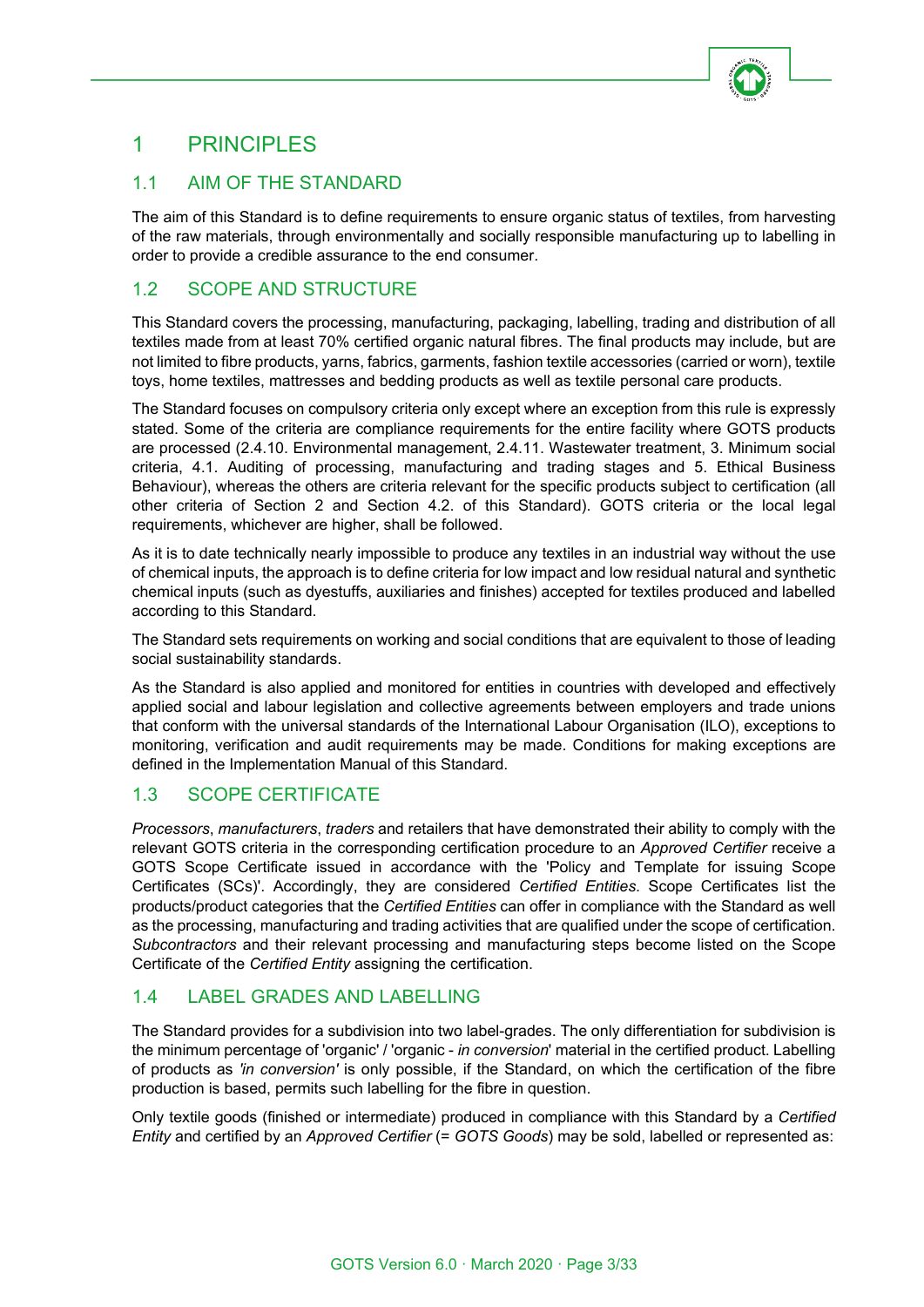

(a)"**organic**" or "**organic - in conversion**"

or

(b)"**made with (x %) organic materials**" or "**made with (x %) organic - in conversion materials**"

**and the GOTS logo** (or the immediate reference "Global Organic Textile Standard" or the short form "GOTS").

Labelling shall be completed by a reference to the *Approved Certifier* who has certified the *GOTS Goods* (e.g. certifier's name and/or logo) and the license number of the *Certified Entity* (as provided by the *Approved Certifier*).

In all cases the GOTS labelling can only be applied to the product/packaging by a *Certified Entity* and shall have been approved by the *Certified Entity*'s *Approved Certifier* in advance of its application.

Labelling of *GOTS Goods* sold in retail is mandatory.

Application of GOTS labelling shall be in compliance with the 'Licensing and Labelling Guide'.

## <span id="page-3-0"></span>1.5 REFERENCE DOCUMENTS

Beside this Standard the Global Standard gGmbH has released the following official reference documents that provide for binding provisions and requirements for *Approved Certifier*s and users of the GOTS:

#### **1.5.1 Manual for the Implementation of the Global Organic Textile Standard:**

provides interpretations and clarifications for specific criteria of GOTS. Its purpose is to prevent any inconsistent, inappropriate or incorrect interpretation of the Standard. It further contains requirements and detailed specifications for the application of the GOTS and the implementation of the related quality assurance system for certifiers.

#### **1.5.2 Licensing and Labelling Guide:**

specifies the licensing conditions for companies participating in the GOTS certification system and defines the corresponding license fees. It further sets the requirements for the use of the GOTS registered trademarks.

#### **1.5.3 Labelling Release for GOTS Goods:**

provides a release form for labelling of GOTS Goods

#### **1.5.4 Labelling Release for GOTS Additives:**

provides a release form for labelling of GOTS Additives

#### **1.5.5 Policy and Template for issuing Scope Certificates (SCs):**

provides detailed instructions with regard to policies, layout, format and text for issuing Certificates of Compliance

#### **1.5.6 Policy and Template for issuing Transaction Certificates (TCs):**

provides detailed instructions with regard to policies, layout, format and text for issuing Transaction Certificates

#### **1.5.7 Policy and Template for issuing Letters of Approval:**

provides detailed instructions with regard to policies, layout, format and text for issuing Letters of Approval for colourants and textile auxiliaries which are approved as inputs for application in the processing of GOTS certified textile products

#### **1.5.8 Approval Procedure and Requirements for Certification Bodies:**

specifies the approval and monitoring procedures and sets out the related requirements for Certification Bodies to implement the GOTS certification and quality assurance system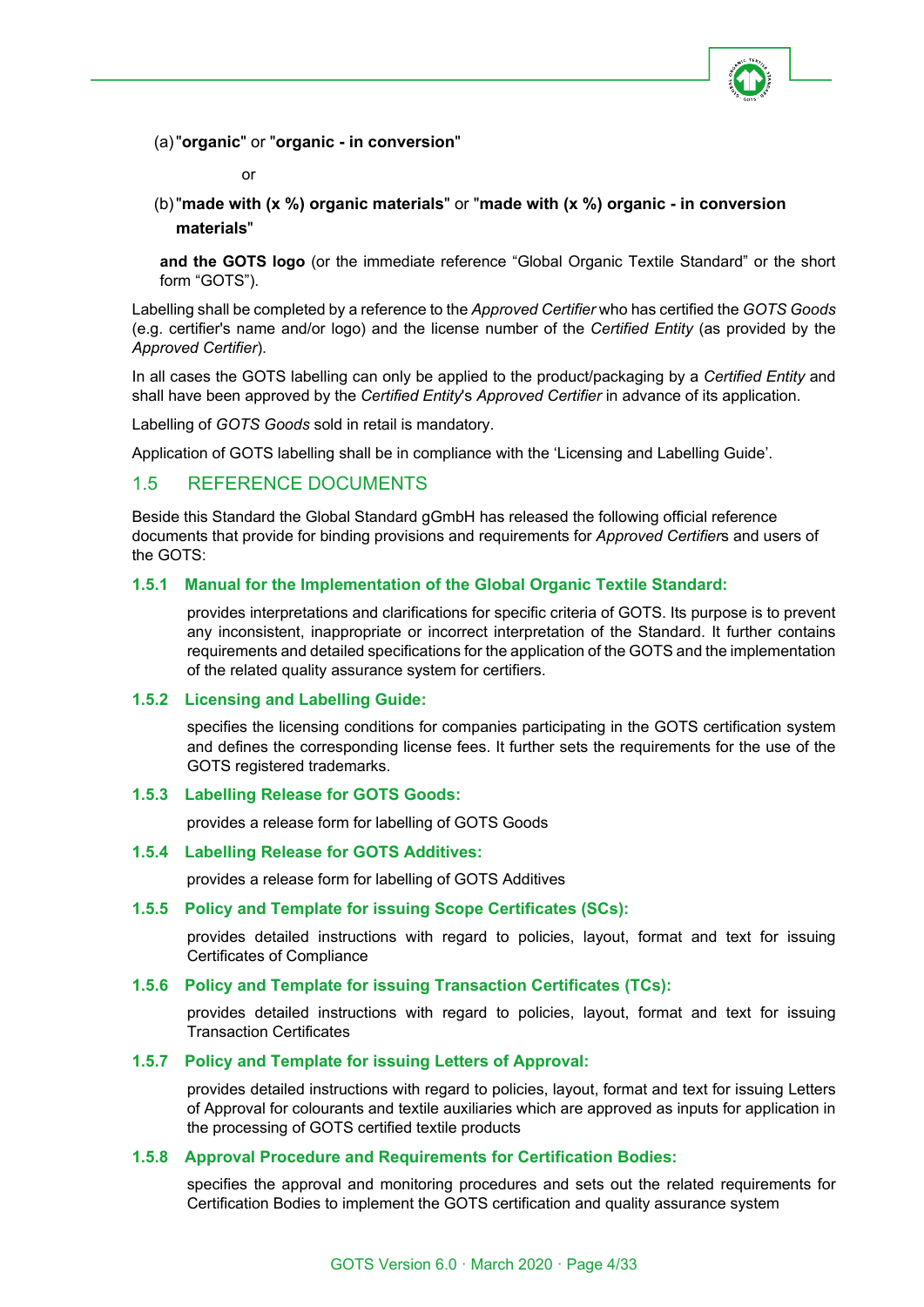

## **1.5.9 Policy for Change or Migration of Certifier:**

specifies the steps to be undertaken by *Approved Certifier* and *Certified Entity* in case of change or migration of certifier.

# <span id="page-4-0"></span>2 CRITERIA

# <span id="page-4-1"></span>2.1 REQUIREMENTS FOR ORGANIC FIBRE PRODUCTION

Approved are natural fibres that are certified 'organic' or 'organic - in conversion' according to any standard approved in the IFOAM Family of Standards for the relevant scope of production (crop or animal production), such as Regulation (EC) 834/2007, USDA National Organic Program (NOP), APEDA's National Programme for Organic Production (NPOP), China Organic Standard GB/ T19630. The certification body shall have a valid and recognised accreditation for the standard it certifies against. Recognised accreditations are ISO 17065 accreditation, NOP accreditation and IFOAM accreditation.

Certifying of products as *'*organic - in conversion' is only possible, if the standard on which the certification of the fibre production is based, permits such a certification for the fibre in question. Conversion status of fibres shall be stated as specified in Section 1.4. of this Standard.

# <span id="page-4-2"></span>2.2 REQUIREMENTS FOR FIBRE MATERIAL COMPOSITION

## **2.2.1 Products sold, labelled or represented as "organic" or "organic-in conversion"**

No less than 95% (≥95%) of the fibre content of the products - excluding *accessories* - shall be of certified organic origin or from *'in conversion*' period (identified and labelled as specified in Sections 1.4 and 2.1 of this Standard). Up to 5% (≤5%) of the fibre content of the products may be made of non-organic fibres that are listed under 'additional fibre materials' in Section 2.4.9. The percentage figures refer to the weight of the fibre content of the products at normal conditions. No fibres shall be used which originate from production projects with regard to which there is evidence of a persistent pattern of gross violations of the ILO core labour norms (as far as these are relevant for agriculture) and/or of animal welfare principles (including Mulesing) or irrefutable evidence of a persistent pattern of land grabbing methods.

## **2.2.2 Products sold, labelled or represented as "made with x % organic materials" or "made with x % organic-in conversion materials"**

No less than 70% (≥70%) of the fibre content of the products - excluding *accessories* - shall be of certified organic origin or from *'in conversion'* period (identified and labelled as specified in Sections 1.4 and 2.1 of this Standard). Up to 30% (≤30%) of the fibre content of the products may be made of nonorganic fibres that are listed under 'additional fibre materials' in Section 2.4.9. The percentage figures refer to the weight of the fibre content of the products at normal conditions. No fibres shall be used which originate from production projects with regard to which there is evidence of a persistent pattern of gross violations of the ILO core labour norms (as far as these are relevant for agriculture) and/or of animal welfare principles (including Mulesing) or irrefutable evidence of a persistent pattern of land grabbing methods.

# <span id="page-4-3"></span>2.3 GENERAL REQUIREMENTS FOR CHEMICAL INPUTS IN ALL PROCESSING STAGES

#### **2.3.1 Prohibited and restricted inputs**

The following table lists chemical *inputs* that may (potentially) be used in conventional textile processing but that are explicitly banned or restricted for environmental and/or toxicological reasons in all processing stages of *GOTS Goods*. It is not to be seen as a comprehensive and inclusive list of all chemical *inputs* that are prohibited or restricted under GOTS. Prohibition or restriction of substance groups or individual *substances* that are not explicitly listed in this Section may further result from Section 2.3.2 'Requirements related to hazards and toxicity' or from other criteria of this Standard.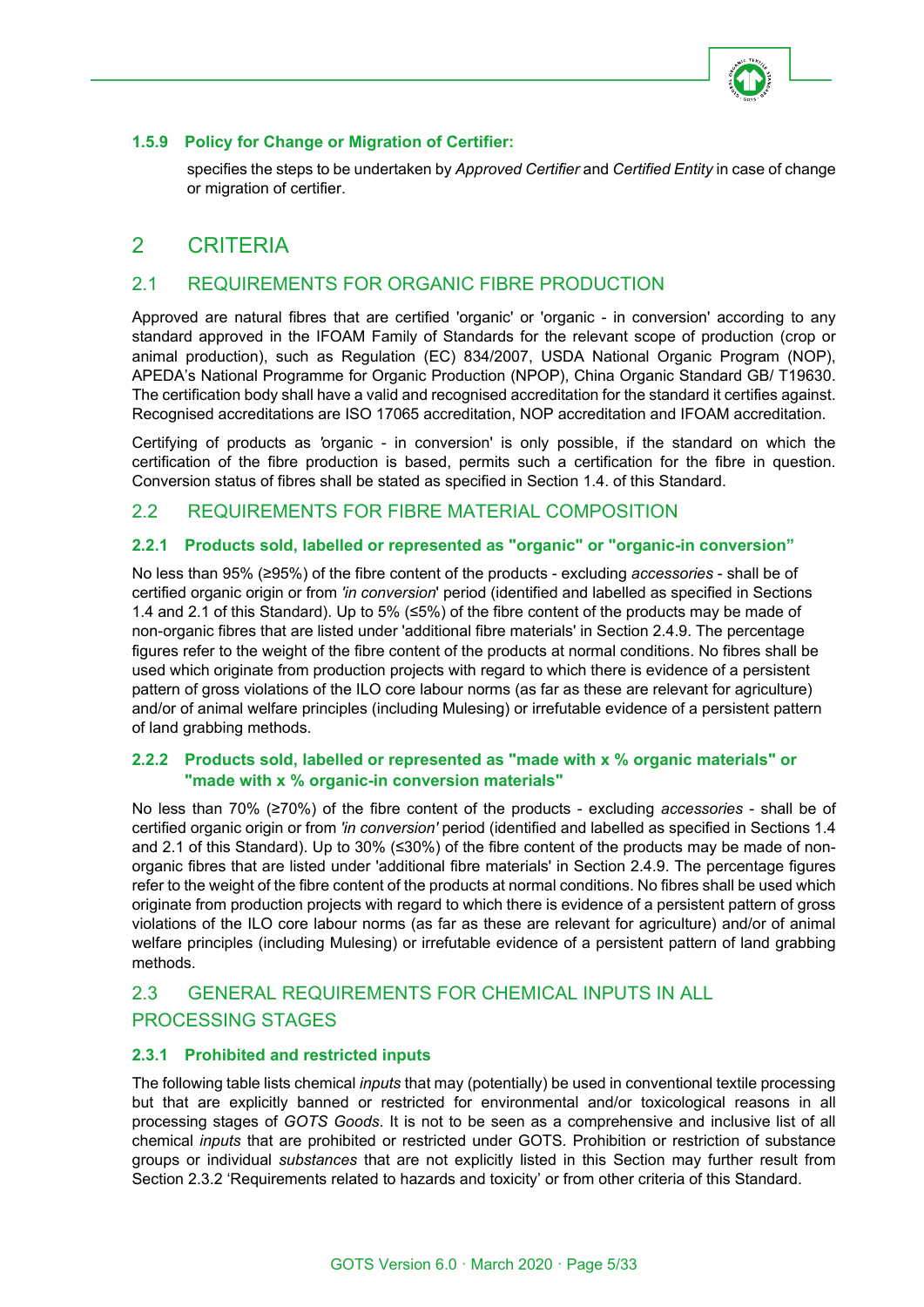

| <b>Substance group</b>                                 | <b>Criteria</b>                                                                                                                                                                                                                          |
|--------------------------------------------------------|------------------------------------------------------------------------------------------------------------------------------------------------------------------------------------------------------------------------------------------|
| Aromatic and/or halogenated<br>solvents                | Prohibited                                                                                                                                                                                                                               |
| <b>Flame retardants</b>                                | Prohibited are                                                                                                                                                                                                                           |
|                                                        | - Chlorinated flame retardants                                                                                                                                                                                                           |
|                                                        | - Brominated flame retardants                                                                                                                                                                                                            |
|                                                        | - Phosphate based flame retardants, listed in Manual                                                                                                                                                                                     |
|                                                        | - Flame retardants containing Antimony or Antimony Trioxide                                                                                                                                                                              |
|                                                        | - Disodium octaborate                                                                                                                                                                                                                    |
|                                                        |                                                                                                                                                                                                                                          |
| <b>Chlorinated benzenes and</b><br>toluenes            | Prohibited                                                                                                                                                                                                                               |
| <b>Chlorophenols (including their</b>                  | Prohibited (such as mono, di, tri, tetra and penta-chlorophenols)                                                                                                                                                                        |
| salts and esters)                                      |                                                                                                                                                                                                                                          |
| <b>Complexing agents and</b>                           | Prohibited are:                                                                                                                                                                                                                          |
| surfactants                                            | all APs and APEOs (i.e. NP, OP, NPEO, OPEO, APEOs                                                                                                                                                                                        |
|                                                        | terminated with functional groups, APEO-polymers)                                                                                                                                                                                        |
|                                                        | EDTA, DTPA, NTA                                                                                                                                                                                                                          |
|                                                        | LAS, $\alpha$ -MES                                                                                                                                                                                                                       |
| <b>Endocrine disruptors</b>                            | Prohibited<br>Prohibited are <i>inputs</i> that contain or generate formaldehyde or                                                                                                                                                      |
| Formaldehyde and other short-<br>chain aldehydes       | other short-chain aldehydes (like glyoxal) during designated                                                                                                                                                                             |
|                                                        | application                                                                                                                                                                                                                              |
| <b>Glycol Derivatives</b>                              | Prohibited are the glycol derivatives listed in the Manual                                                                                                                                                                               |
| <b>Genetically modified</b>                            | Prohibited are all inputs that:                                                                                                                                                                                                          |
| organisms (GMO)                                        | contain GMO                                                                                                                                                                                                                              |
|                                                        | contain enzymes derived from GMO                                                                                                                                                                                                         |
|                                                        | are made from GMO raw materials (e.g. starch, surfactants or<br>$\bullet$<br>oils from GM plants)                                                                                                                                        |
|                                                        | GMO based traceability markers                                                                                                                                                                                                           |
| <b>Heavy metals</b>                                    | Prohibited, <i>inputs</i> shall be 'heavy metal free'. Impurities shall not<br>the<br>limit<br>defined<br>exceed<br>values<br>as<br>in<br>annex<br>В.<br>Exceptions valid for dyes and pigments are set in Sections 2.4.6.<br>and 2.4.7. |
| Inputs (e.g. azo dyes and                              | Prohibited                                                                                                                                                                                                                               |
| pigments) releasing                                    |                                                                                                                                                                                                                                          |
| carcinogenic arylamine<br>compounds (MAK III, category |                                                                                                                                                                                                                                          |
| 1, 2, 3, 4)                                            |                                                                                                                                                                                                                                          |
| <b>Inputs containing functional</b>                    | Prohibited                                                                                                                                                                                                                               |
| nanoparticles (= particles with                        |                                                                                                                                                                                                                                          |
| a size < 100 nm)                                       |                                                                                                                                                                                                                                          |
| Inputs with halogen containing                         | Prohibited are inputs that contain > 1% permanent AOX.                                                                                                                                                                                   |
| compounds                                              | Exceptions valid for pigments are set in Section 2.4.7.                                                                                                                                                                                  |
| <b>Organotin compounds</b>                             | Prohibited (such as DBT, DMT, DOT, DPhT, DPT, MBT, MMT,<br>MOT, MPhT, TBT, TCyHT, TeBT, TeET, TMT, TOT, TPhT, TPT)                                                                                                                       |
| <b>Plasticizers</b>                                    | Prohibited are:                                                                                                                                                                                                                          |
|                                                        | PAH, phthalates and esters of phthalic acid, Bisphenol A and all<br>other plasticizers with endocrine disrupting potential                                                                                                               |
| Polyfluorinated<br>Per-<br>and                         | Prohibited. (such as PFCA (incl. PFOA), PFSA (incl. PFOS)                                                                                                                                                                                |
| compounds (PFC)                                        | FTOH, PFNA, PFHpA, PFDA)<br>Prohibited                                                                                                                                                                                                   |
| <b>Quaternary ammonium</b><br>compounds                | are:<br>DTDMAC, DSDMAC and DHTDMAC                                                                                                                                                                                                       |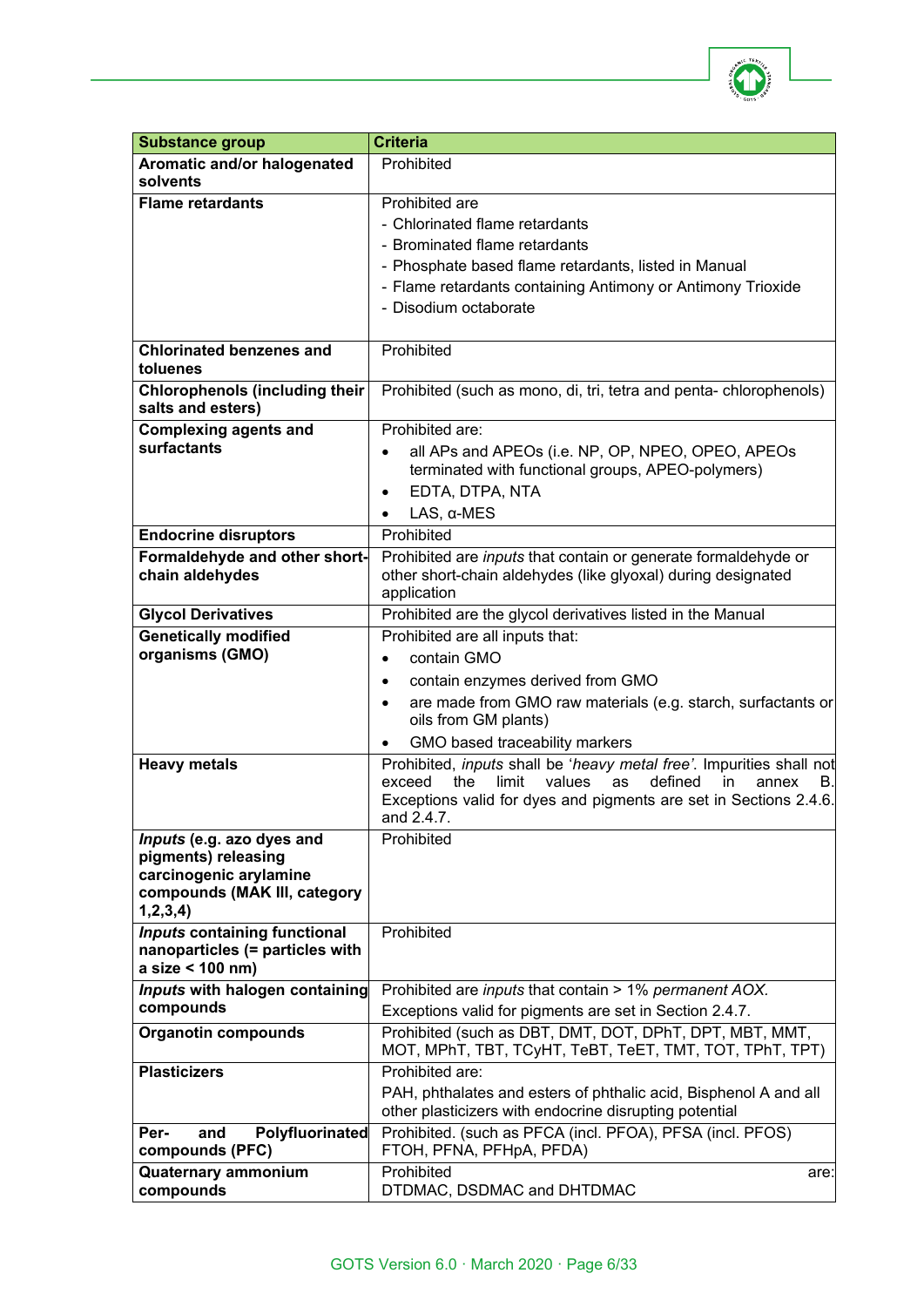

| <b>Substance group</b>                                                                                                                                                  | <b>Criteria</b>                                                                                                                                                                                                                                                                                                                                                                                                                                  |
|-------------------------------------------------------------------------------------------------------------------------------------------------------------------------|--------------------------------------------------------------------------------------------------------------------------------------------------------------------------------------------------------------------------------------------------------------------------------------------------------------------------------------------------------------------------------------------------------------------------------------------------|
| <b>Chlorinated Paraffins</b>                                                                                                                                            |                                                                                                                                                                                                                                                                                                                                                                                                                                                  |
| <b>Short-chain chlorinated</b><br>paraffins (SCCPs, C <sub>10-13</sub> )                                                                                                | Prohibited                                                                                                                                                                                                                                                                                                                                                                                                                                       |
| <b>Medium-chain chlorinated</b><br>paraffins (MCCPs, C14-17)                                                                                                            | Prohibited                                                                                                                                                                                                                                                                                                                                                                                                                                       |
| Cyclic Siloxanes (D4, D5, D6)                                                                                                                                           | Prohibited are inputs that shall lead to $\geq$ 1000 ppm of cyclic<br>siloxanes in processed GOTS Goods.                                                                                                                                                                                                                                                                                                                                         |
| <b>Substances and preparations</b><br>that are prohibited for<br>application in textiles with a<br>recognised internationally or a<br>nationally valid legal character  | Prohibited                                                                                                                                                                                                                                                                                                                                                                                                                                       |
| <b>Substances and preparations</b><br>having restrictions in usage<br>for application in textiles with<br>a recognised internationally or<br>nationally legal character | The same restrictions apply, provided the substances and<br>preparations are not already prohibited or have stricter restrictions<br>criteria according to this Standard. Substances and preparations<br>listed in regulation EC 552/2009 (amending regulation EC<br>1907/2006 (REACH), annex XVII), and the 'candidate list of<br>substances of very high concern for authorisation' of the<br>European Chemicals Agency (ECHA) are prohibited. |
| <b>Microplastics</b>                                                                                                                                                    | Prohibited are:                                                                                                                                                                                                                                                                                                                                                                                                                                  |
| In-can preservatives in                                                                                                                                                 | Intentionally added synthetic microplastics.<br>Prohibited are:                                                                                                                                                                                                                                                                                                                                                                                  |
| chemical inputs                                                                                                                                                         | In-can preservatives which do not meet the requirements of<br>Sections 2.3.1 and 2.3.2                                                                                                                                                                                                                                                                                                                                                           |
|                                                                                                                                                                         | Except, allowed are:                                                                                                                                                                                                                                                                                                                                                                                                                             |
|                                                                                                                                                                         | Biocidal active substance(s) that comply with European biocidal<br>products regulation (BPR 528/2012) and listed on the Union list of<br>BPR for product type PT06 (preservatives for products during<br>storage):                                                                                                                                                                                                                               |
|                                                                                                                                                                         | https://echa.europa.eu/en/information-on-chemicals/biocidal-<br>active-substances                                                                                                                                                                                                                                                                                                                                                                |

# **2.3.2 Requirements related to hazards and toxicity**

| <b>Substance group</b>                                                         | <b>Criteria</b>                                                                                                                     |
|--------------------------------------------------------------------------------|-------------------------------------------------------------------------------------------------------------------------------------|
| Inputs which are classified                                                    | Prohibited are:                                                                                                                     |
| with specific hazard<br>statements (risk phrases)<br>related to health hazards | - substances which are classified with any of the following hazard<br>statements, if applied as direct input                        |
|                                                                                | - preparations which are classified with any of the following hazard                                                                |
|                                                                                |                                                                                                                                     |
|                                                                                | statements                                                                                                                          |
|                                                                                | - preparations which contain at least one substance which is                                                                        |
|                                                                                | classified with any of the following hazard statements                                                                              |
|                                                                                | in accordance with the codification system of the Global<br>Harmonized System (GHS) as published by the United<br>Nations, annex 3: |
|                                                                                | Fatal if swallowed<br>H300                                                                                                          |
|                                                                                | H310 Fatal in contact with skin                                                                                                     |
|                                                                                | H330<br>Fatal if inhaled                                                                                                            |
|                                                                                | H340<br>May cause genetic defects                                                                                                   |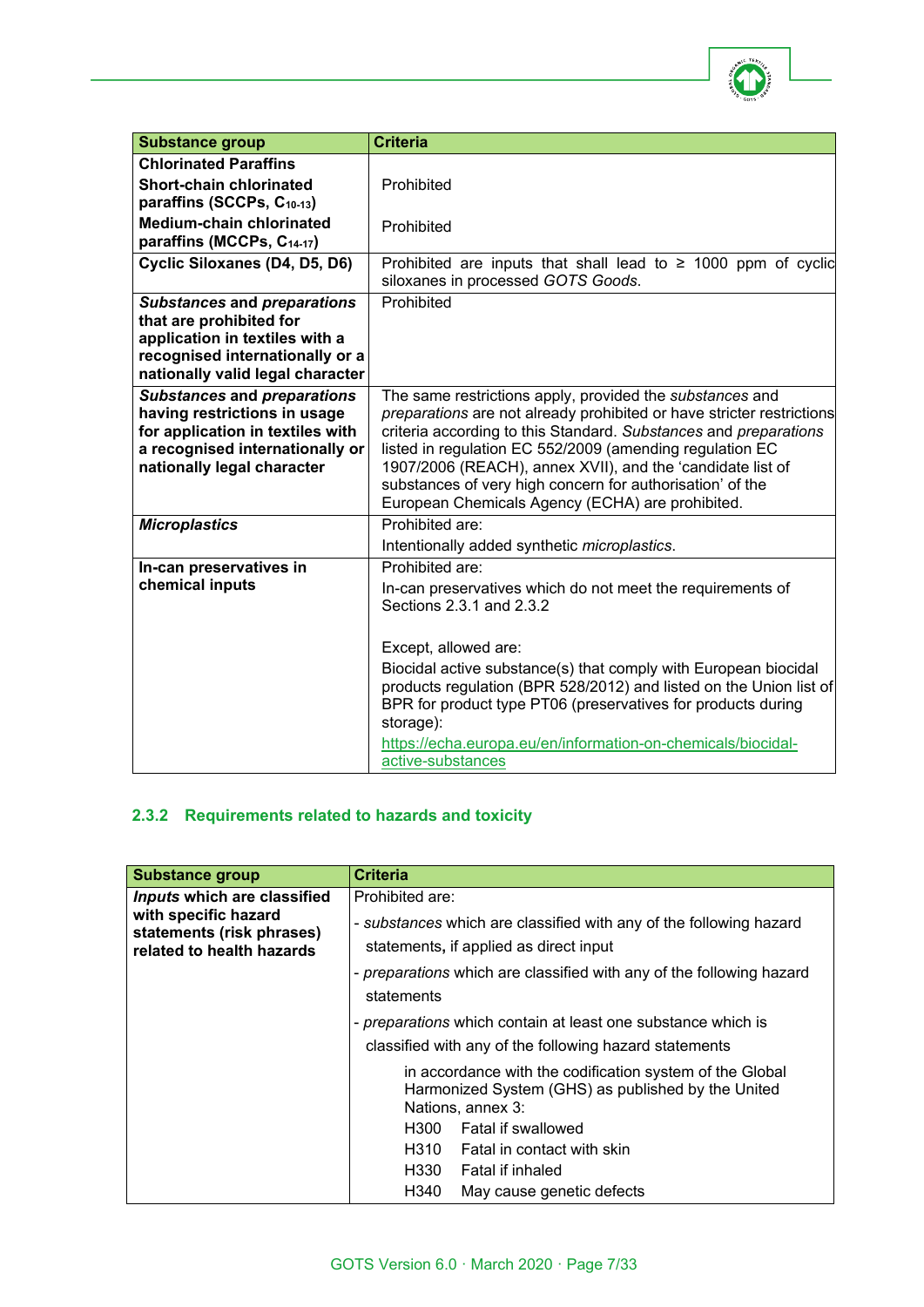

| H341<br>Suspected of causing genetic defects<br>H350<br>May cause cancer<br>H351<br>Suspected of causing cancer<br>H360<br>May damage fertility or the unborn child<br>H361<br>Suspected of damaging fertility or the unborn child<br>H370<br>Causes damage to organs<br>H371<br>May cause damage to organs                                                                           |  |
|---------------------------------------------------------------------------------------------------------------------------------------------------------------------------------------------------------------------------------------------------------------------------------------------------------------------------------------------------------------------------------------|--|
|                                                                                                                                                                                                                                                                                                                                                                                       |  |
|                                                                                                                                                                                                                                                                                                                                                                                       |  |
|                                                                                                                                                                                                                                                                                                                                                                                       |  |
|                                                                                                                                                                                                                                                                                                                                                                                       |  |
|                                                                                                                                                                                                                                                                                                                                                                                       |  |
|                                                                                                                                                                                                                                                                                                                                                                                       |  |
|                                                                                                                                                                                                                                                                                                                                                                                       |  |
| Causes damage to organs through prolonged or<br>H372                                                                                                                                                                                                                                                                                                                                  |  |
| repeated exposure                                                                                                                                                                                                                                                                                                                                                                     |  |
| For inputs assessed on basis of GHS, where the implementation<br>system does not provide for the codified H-statements, the<br>corresponding hazard classes and categories of GHS, annex 3 apply.<br>For inputs assessed according to the 'risk phrase' classification<br>(Directive 67/548EEC amended and appealed by Regulation EC<br>1272/2008) the equivalent risk phrases apply. |  |
| <b>Prohibited are:</b><br>Inputs which are classified                                                                                                                                                                                                                                                                                                                                 |  |
| with specific hazard<br>- substances which are classified with any of the following                                                                                                                                                                                                                                                                                                   |  |
| statements / risk phrases<br>hazard statements / risk phrases, if applied as direct input<br>related to environmental                                                                                                                                                                                                                                                                 |  |
| - preparations which are classified with any of the following hazard<br>hazards                                                                                                                                                                                                                                                                                                       |  |
| statements / risk phrases                                                                                                                                                                                                                                                                                                                                                             |  |
| a) in accordance with the codification system of the                                                                                                                                                                                                                                                                                                                                  |  |
| Global Harmonized System (GHS) as published by the United<br>Nations, annex 3:                                                                                                                                                                                                                                                                                                        |  |
| H400: Very toxic to aquatic life                                                                                                                                                                                                                                                                                                                                                      |  |
| H410: Very toxic to aquatic life with long lasting effects                                                                                                                                                                                                                                                                                                                            |  |
| H411: Toxic to aquatic life with long lasting effects                                                                                                                                                                                                                                                                                                                                 |  |
| H420: Harms public health and the environment by destroying                                                                                                                                                                                                                                                                                                                           |  |
| ozone in the upper atmosphere                                                                                                                                                                                                                                                                                                                                                         |  |
| H433: Harmful to terrestrial vertebrates                                                                                                                                                                                                                                                                                                                                              |  |
| Prohibited are substances, if applied as direct input, and<br>Inputs which are bio-                                                                                                                                                                                                                                                                                                   |  |
| accumulative and not rapidly<br>preparations classified with H413: 'May cause long-lasting                                                                                                                                                                                                                                                                                            |  |
| degradable<br>effects to aquatic life' (respective R53) that are both, 'bio-<br>accumulative <sup>'1)</sup> and not rapidly degradable <sup>2), 3)</sup>                                                                                                                                                                                                                              |  |

1) All *substances* or *preparations* are considered as (potentially) bio-accumulative, if BCF (= bio-concentration factor) ≥ 500 or, if absent, log K<sub>ow</sub> (= logarithm of the n-octanol-water partition coefficient) ≥ 4

2) Testing requirement: >70% OECD 301A [28d] or equivalent testing method according to footnote 4 of the table below, except test methods related to eliminability (OECD 302). In those cases where only BOD and COD data are available the input is considered 'rapidly degradable' when the ratio of BOD5/COD is  $\geq 0.5$ .

3) This criterion is not applicable to preparations whose very low solubility in water prevents their bioaccumulation (e.g. pigment preparations)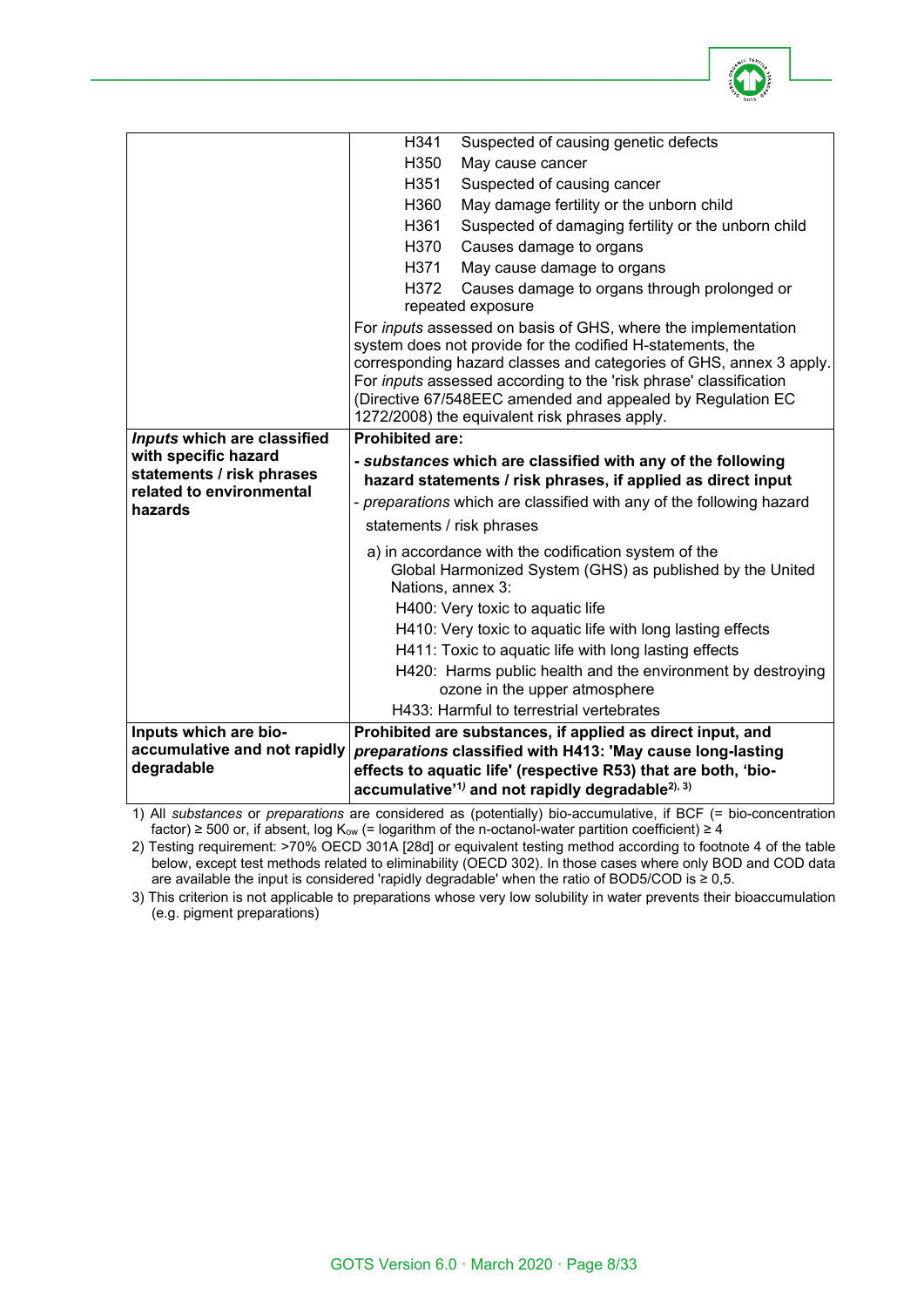

All *preparations* applied shall further comply with the following requirements:

| <b>Parameter</b>                                      | <b>Criteria</b>                                          |
|-------------------------------------------------------|----------------------------------------------------------|
| Oral Toxicity <sup>1)</sup>                           | $LD_{50}$ > 2000 mg/kg <sup>2)</sup>                     |
| Aquatic Toxicity <sup>3)</sup>                        | $LC_{50}$ , EC <sub>50</sub> , IC <sub>50</sub> > 1 mg/l |
| Relation of biodegradability / eliminability $4$ ) to | Only allowed, if:                                        |
| aquatic toxicity $3)$                                 | $< 70\%$ and $> 100$ mg/l                                |
|                                                       | $> 70\%$ and $> 10$ mg/l                                 |
|                                                       | $> 95\%$ and $> 1$ mg/l                                  |

- 1) Performing new animal tests to determine unknown LD<sub>50</sub> values in the course of the GOTS assessment procedure for inputs (refer to Section 2.3.3) is prohibited. Instead, alternative methods (e.g. Acute Toxicity Estimates (ATE); conclusions on analogy from similar products; validated structure-activity relationships; calculation from available data of substances contained; expert judgment; in vitro tests) shall be used to determine unknown values.
- 2) *Substances* and *preparations*, such as alkalis and acids that fail to meet this requirement because of their pH value only, are exempt from this requirement.
- 3) Performing new fish and daphnia tests to determine unknown  $LC_{50}$  /  $EC_{50}$  values in the course of the GOTS assessment procedure for inputs is prohibited. Instead, alternative methods such as Acute Toxicity Estimates (ATE); validated structure-activity relationships; conclusion on analogy from similar products; calculation from available data of substances contained; fish egg test (embryo toxicity test (FET)); in vitro test; IC50 algae; OECD 201 [72hr] shall be used to determine unknown values.
- 4) Accepted test methods: OECD 301A, OECD 301E, ISO 7827, OECD 302A, ISO 9887, OECD 302B, ISO 9888 or OECD 303A; alternatively, to meet the 70% level a *preparation* tested with one of the methods OECD 303A or ISO 11733 a percentage degradation of at least 80% shall be shown - or if tested with one of the methods OECD 301B, ISO 9439, OECD 301C, OECD 302C, OECD 301D, ISO 10707, OECD 301F, ISO 9408, ISO 10708 or ISO 14593, a percentage degradation of at least 60% shall be shown. To meet the 95% level, if tested with any of the mentioned methods, a percentage degradation of 95% shall be shown. Testing duration with each method is 28 days.

#### **2.3.3 Assessment of chemical inputs**

All chemical *inputs* intended to be used to process *GOTS Goods* are subject to approval by a GOTS *Approved Certifier* prior to their usage. *Preparations* shall have been evaluated and their trade names registered on approved lists prior to their usage by a GOTS *Approved Certifier* who is authorised by the Global Standard gGmbH for the specific accreditation scope: "Approval of textile auxiliary agents (chemical inputs) on positive lists" (Scope 4).

Approval shall be applied by the applicable chemical producer or supplier of the *preparations* who receive conformity documents (Letters of Approval) issued by the authorised certifiers and containing the trade names of applied *preparations* that have been found to be compliant with the criteria of this Standard.

For all chemical *inputs* (*substances* and *preparations*), a Material Safety Data Sheet (SDS), prepared according to an applicable recognised norm or directive shall be available. The *Approved Certifier*s are requested, where appropriate and felt necessary, to include further sources of information (such as additional toxicological and environmental data on specific components of the auxiliary agents, test reports, independent lab analysis and traceability checks of ingredients, no intentional use declarations, sources of data for hazard & toxicity, etc.) in the assessment.

Certified Entities shall have copies of valid Letters of Approval on hand listing all *preparations* they are using in processing and manufacturing GOTS Goods as verification proof that all colourants and textile auxiliaries used for GOTS Goods are actually approved.

#### **2.3.4 Product Stewardship of chemical inputs**

Chemical *formulators* shall implement appropriate and effective product stewardship practices. Adequate systems for product testing and quality assurance shall be in place.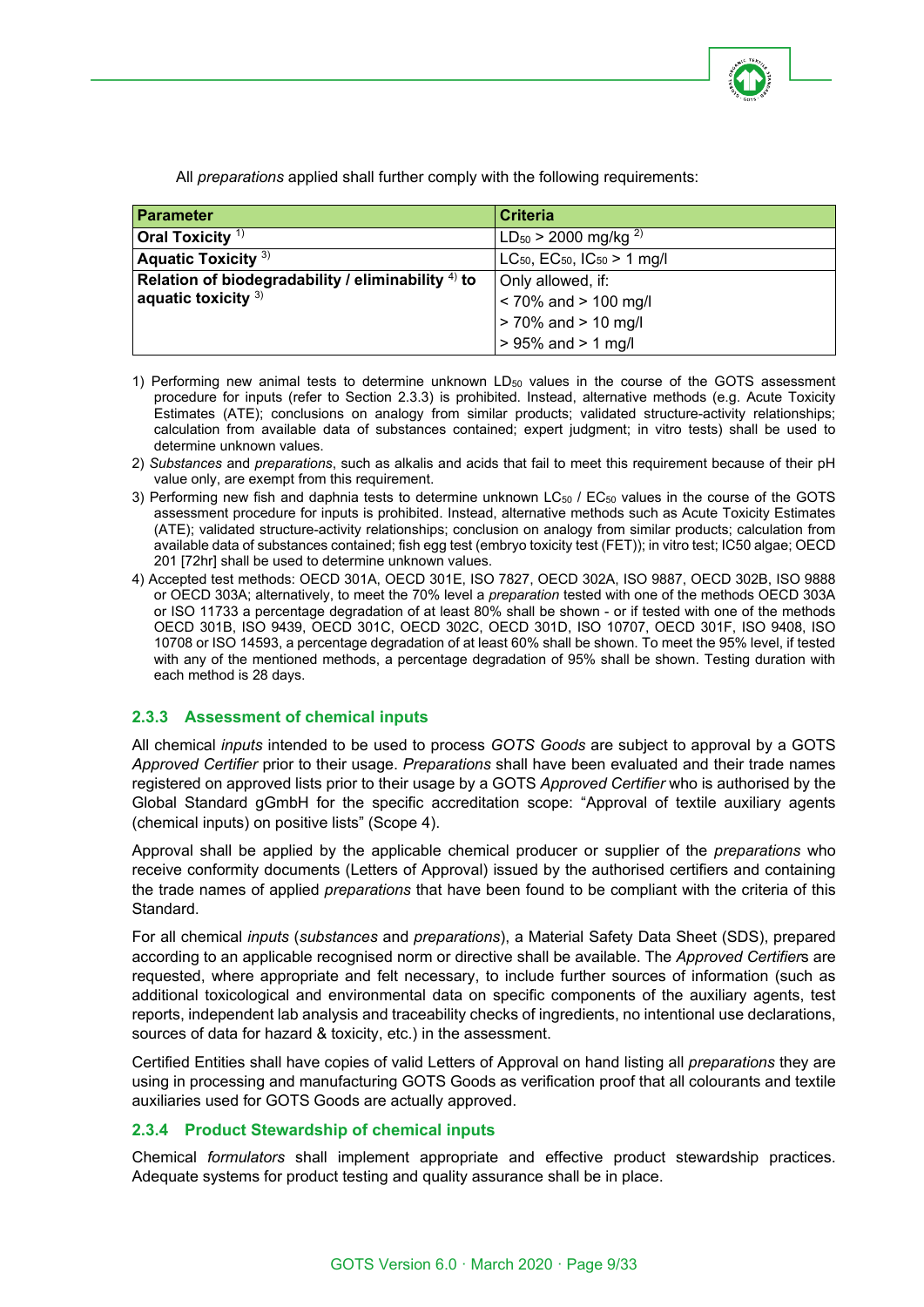

## **2.3.5 Environment, Health and Safety for Chemical Suppliers**

Chemical *formulators* shall undergo environmental management system and safety audit of their premises. On-site inspection shall be performed for the first year and every 3<sup>rd</sup> year of granted Letter of Approval or Standard Revision, whichever is earlier.

Following GOTS criteria shall be included in the audit of a chemical supplier:

- Section 2.4.10
- Section 2.4.11, (see Manual for COD requirements).
- Section 3.6

Above criteria is applicable to whole facility for the whole year.

At all stages through the chemical manufacturing and distribution, adequate measures for Separation and Identification shall be established. It shall be ensured that GOTS Approved *inputs* and other chemicals are not commingled and GOTS Approved *inputs* are not contaminated by contact with prohibited substances.

# <span id="page-9-0"></span>2.4 SPECIFIC REQUIREMENTS AND TEST PARAMETERS

#### **2.4.1 Separation and Identification**

All stages through the supply chain shall be established so as to ensure that organic and conventional fibres are not commingled and that organic fibres and *GOTS Goods* are not contaminated by contact with prohibited substances.

All organic raw materials and GOTS goods shall be clearly labelled and identified as such at all stages of the supply chain.

## **2.4.2 Spinning**

Allowed are additives which meet the basic requirements as set in Sections 2.3.1. and 2.3.2. only. Any paraffin products used shall be fully refined with a limited value for residual oil of 0.5%. *Machine oils* that may come in contact with GOTS goods shall be *heavy metal-free*.

Synthetic fibres, which are to be dissolved at a later processing stage, are not allowed to be used.

#### **2.4.3 Sizing and weaving / knitting**

Allowed sizing agents include starch, starch derivatives, other natural *substances* and CMC (carboxymethylcellulose).

Synthetic sizes which meet the basic requirements as set in Sections 2.3.1. and 2.3.2. may be used for no more than 25% of the total sizing in combination with natural *substances* only, calculated for the chemical without water. In case such synthetic sizes are recycled/recovered in the wastewater from desizing process with a ratio >80% they may be used without limitation in the total sizing but shall still meet the requirements as set in Sections 2.3.1 and 2.3.2.

*Machine oils* that may come in contact with GOTS goods shall be *heavy metal-free*. Other *inputs* shall be derived from *natural materials* only.

#### **2.4.4 Non-woven manufacture**

Allowed non-woven manufacturing processing includes only mechanical compaction, webbing and entangling such as hydro entanglement.

| <b>Treatment / process</b> | l Criteria                                                                          |
|----------------------------|-------------------------------------------------------------------------------------|
| Ammonia treatment          | l Prohibited                                                                        |
|                            | - Exception: allowed for after-treatment of wool, if performed in closed<br>system. |

#### **2.4.5 Pre-treatment and other wet processing stages**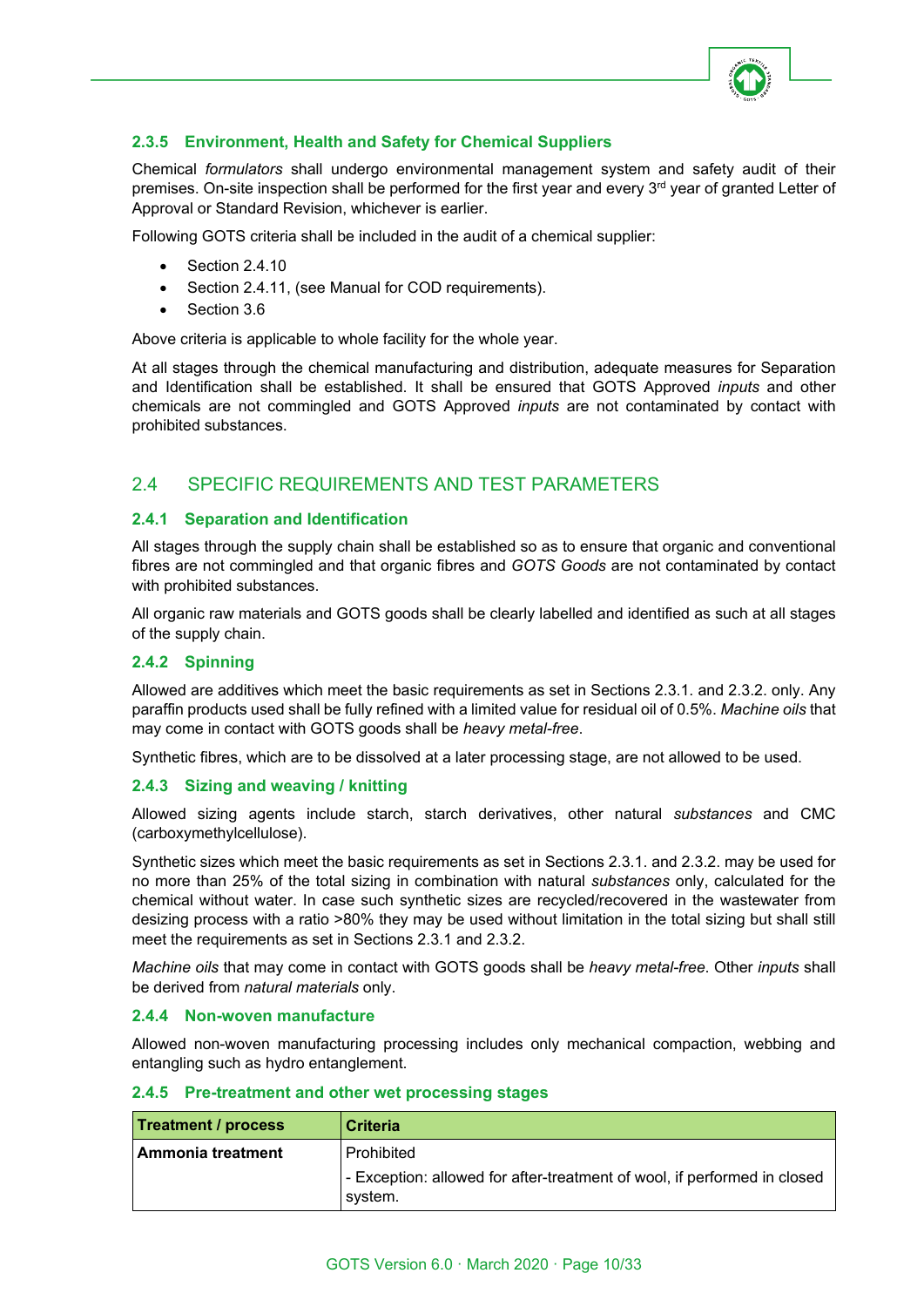

| <b>Treatment / process</b>                            | Criteria                                                                                                                                                                                                                                                                |
|-------------------------------------------------------|-------------------------------------------------------------------------------------------------------------------------------------------------------------------------------------------------------------------------------------------------------------------------|
| <b>Bleaches</b>                                       | On basis of oxygen only (peroxides, ozone, etc.). Approved Certifiers<br>may grant exceptions for non-cotton fibre products where oxygen<br>bleaches are not sufficiently functional, provided they meet the basic<br>requirements as set in Sections 2.3.1. and 2.3.2. |
| Boiling, kiering, washing                             | Allowed are auxiliaries that meet the basic requirements as set in<br>Sections 2.3.1. and 2.3.2. only. Washing detergents shall not contain<br>phosphates.                                                                                                              |
| <b>Chlorination of wools</b>                          | Prohibited                                                                                                                                                                                                                                                              |
| <b>Desizing</b>                                       | Allowed are GMO free enzymatic desizing and other auxiliaries that<br>meet the basic requirements as set in Sections 2.3.1. and 2.3.2. only                                                                                                                             |
| <b>Mechanical/thermal</b><br>treatments               | Allowed                                                                                                                                                                                                                                                                 |
| <b>Mercerization</b>                                  | Allowed with auxiliaries that meet the basic requirements as set in<br>Sections 2.3.1. and 2.3.2. only. Alkali shall be recycled.                                                                                                                                       |
| <b>Optical brightening</b>                            | Allowed are optical brightening agents (OBAs) that meet all criteria for<br>the selection of dyes and auxiliaries as set in Section 2.4.6. Dyeing<br>only.                                                                                                              |
| Other, not explicitly listed<br>pre-treatment methods | Allowed are mechanical / thermal pre-treatment methods and such with<br>the use of substances on basis of natural materials.                                                                                                                                            |

# **2.4.6 Dyeing**

| <b>Parameter</b>                     | <b>Criteria</b>                                                                                                                                                                           |
|--------------------------------------|-------------------------------------------------------------------------------------------------------------------------------------------------------------------------------------------|
| Selection of dyes and<br>auxiliaries | Allowed are natural dyes, synthetic dyes, pigments and auxiliaries that<br>meet the requirements as set in Sections 2.3.1 and 2.3.2. only.                                                |
|                                      | Prohibited are (disperse) dyes classified as sensitizing / allergenic.                                                                                                                    |
|                                      | Prohibited are colourants classified as carcinogenic or suspected<br>carcinogenic (H350 / H351).                                                                                          |
|                                      | Prohibited are dyes containing heavy metals as an integral part of the<br>dye molecule (e.g. heavy metal dyes, certain reactive dyes) under<br>consideration of the following exceptions: |
|                                      | - General exception for Iron                                                                                                                                                              |
|                                      | - Specific exception for copper: permitted up to 5% by weight in blue,<br>green and turquoise dyestuffs.                                                                                  |
|                                      | The use of natural dyes and auxiliaries that are derived from a<br>threatened species listed on the Red List of the IUCN is prohibited.                                                   |

# **2.4.7 Printing**

| Parameter                                      | <b>Criteria</b>                                                                                                                                                |
|------------------------------------------------|----------------------------------------------------------------------------------------------------------------------------------------------------------------|
| Selection of dyes,<br>pigments and auxiliaries | Allowed are dyes, pigments and auxiliaries that meet the requirements<br>as set in Sections 2.3.1 and 2.3.2 only.                                              |
|                                                | Prohibited are (disperse) dyes classified as sensitizing / allergenic.                                                                                         |
|                                                | Prohibited are colourants classified as carcinogenic or suspected<br>carcinogenic (H350 / H351).                                                               |
|                                                | Flock printing is allowed with non-GMO natural and regenerated fibres if<br>the fibres used meet the limit values for residues as listed in Section<br>2.4.16. |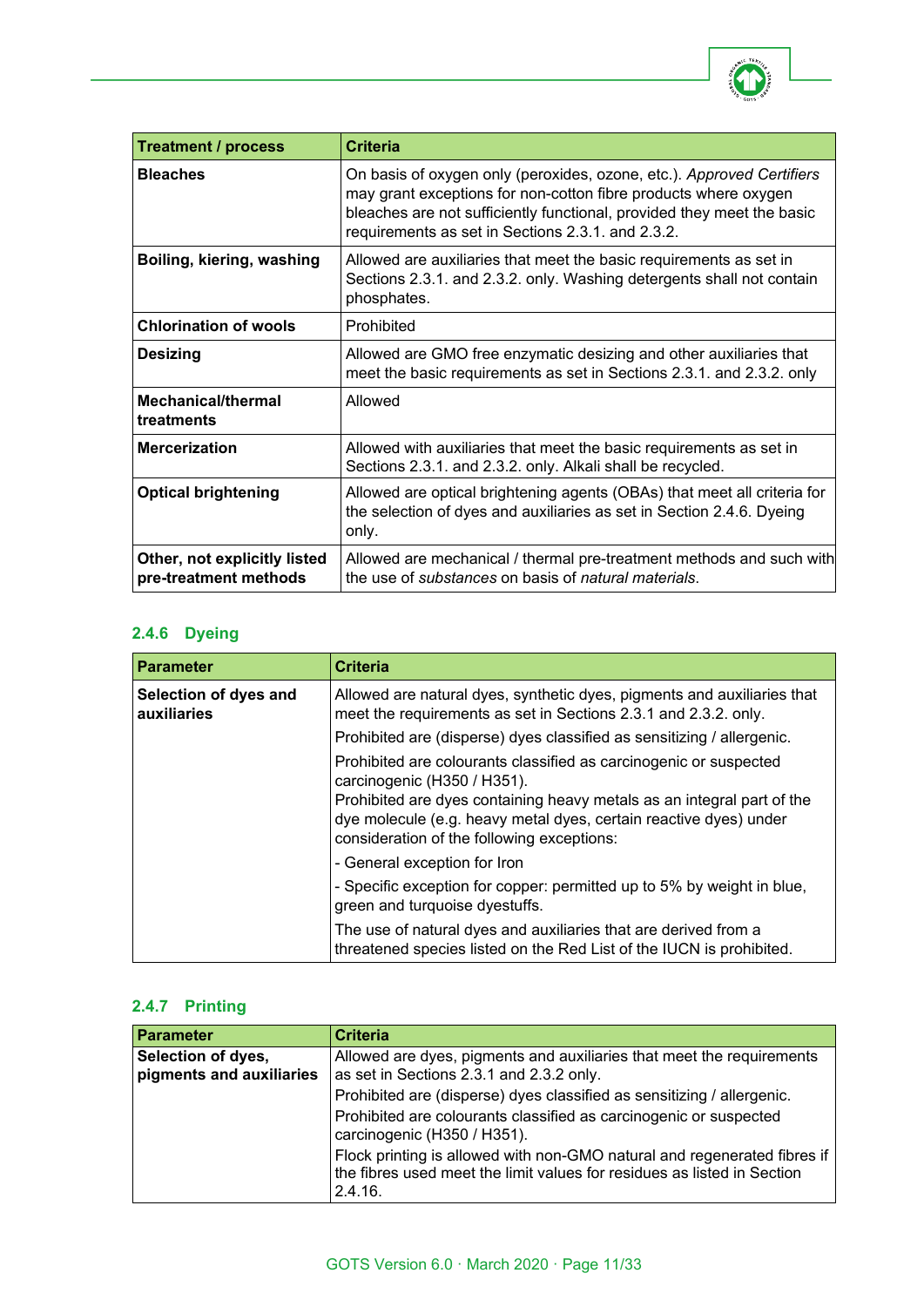| Ammonia is allowed as a required buffer in pigment printing pastes.                                                                                                                                    |
|--------------------------------------------------------------------------------------------------------------------------------------------------------------------------------------------------------|
| Prohibited are dyes and pigments containing heavy metals as an integral<br>part of the dye molecule (e.g. heavy metal dyes, certain reactive dyes)<br>under consideration of the following exceptions: |
| - General exception for Iron                                                                                                                                                                           |
| - Specific exception for copper: permitted up to 5% per weight in blue,<br>green and turquoise dyestuffs and pigments only.                                                                            |
| While in general <i>inputs</i> that contain > 1% permanent AOX are<br>prohibited, exceptionally for yellow, green and violet pigments the limit is<br>$5%$ .                                           |
| Prohibited are printing methods using aromatic solvents, phthalates or<br>chlorinated plastics (e.g. PVC).                                                                                             |
| The use of natural dyes and auxiliaries that are derived from a<br>threatened species listed on the Red List of the IUCN is prohibited.                                                                |

# **2.4.8 Finishing and Manufacturing**

| <b>Parameter</b>              | <b>Criteria</b>                                                                                                                                                                                  |
|-------------------------------|--------------------------------------------------------------------------------------------------------------------------------------------------------------------------------------------------|
| <b>Selection of finishing</b> | Allowed are mechanical, thermal and other physical finishing methods.                                                                                                                            |
| methods and auxiliaries       | Allowed are natural and synthetic <i>inputs</i> that meet the basic<br>requirements as set in Sections 2.3.1 and 2.3.2 only.                                                                     |
|                               | Prohibited in general is the use of synthetic <i>inputs</i> for anti-microbial<br>finishing (including biocides), coating, filling and stiffening, lustring and<br>matting as well as weighting. |
|                               | Prohibited are garment finishing methods that are considered to be<br>harmful to the workers (such as sand blasting of denim).                                                                   |
| <b>Machine oils</b>           | In Finishing and Manufacturing, Machine oils that may come in contact<br>with GOTS goods shall be heavy metal-free.                                                                              |

# **2.4.9 Requirements for additional fibre materials and accessories**

# **2.4.9.1 Requirements for additional fibre materials**

| <b>Additional Fibre Materials   Criteria</b>                                        |                                                                                                                                                                                                                                                                              |
|-------------------------------------------------------------------------------------|------------------------------------------------------------------------------------------------------------------------------------------------------------------------------------------------------------------------------------------------------------------------------|
| <b>Fibre materials accepted</b><br>for the remaining non-<br>organic balance of the | The additional fibre materials may be mixed with the organic fibres to the<br>fabric or used in certain details of the product.                                                                                                                                              |
| product's material<br>composition (max. 5%<br>according to Section 2.2.1.           | Blending organic and conventional fibres of the same type in the same<br>product is not permitted.                                                                                                                                                                           |
| and max. 30% according to<br>Section 2.2.2.)                                        | All additional materials shall meet the limit values for residues as listed in<br>Section 2.4.16.                                                                                                                                                                            |
|                                                                                     | <b>Allowed are:</b>                                                                                                                                                                                                                                                          |
|                                                                                     | Individually or in combination as a sum total up to 30% ( $\leq 30\%$ )                                                                                                                                                                                                      |
|                                                                                     | non-GMO conventional natural vegetable fibres<br>a)                                                                                                                                                                                                                          |
|                                                                                     | non-GMO conventional animal fibres.<br>b)                                                                                                                                                                                                                                    |
|                                                                                     | Lyocell or protein-based fibres derived from non-GMO sources and<br>C)<br>from certified organic raw materials or pre- or post-consumer waste<br>or from raw materials certified according to a programme that<br>verifies compliance with sustainable management principles |
|                                                                                     | recycled synthetic (polymer) fibres from pre- or post-consumer<br>d)<br>waste: only polyester, polyamide, polypropylene, elastomultiester<br>(elasterell-p) and polyurethane (elastane)                                                                                      |
|                                                                                     | PLA (polylactic acid) fibre produced from non-GMO bio-mass<br>e)<br>sources                                                                                                                                                                                                  |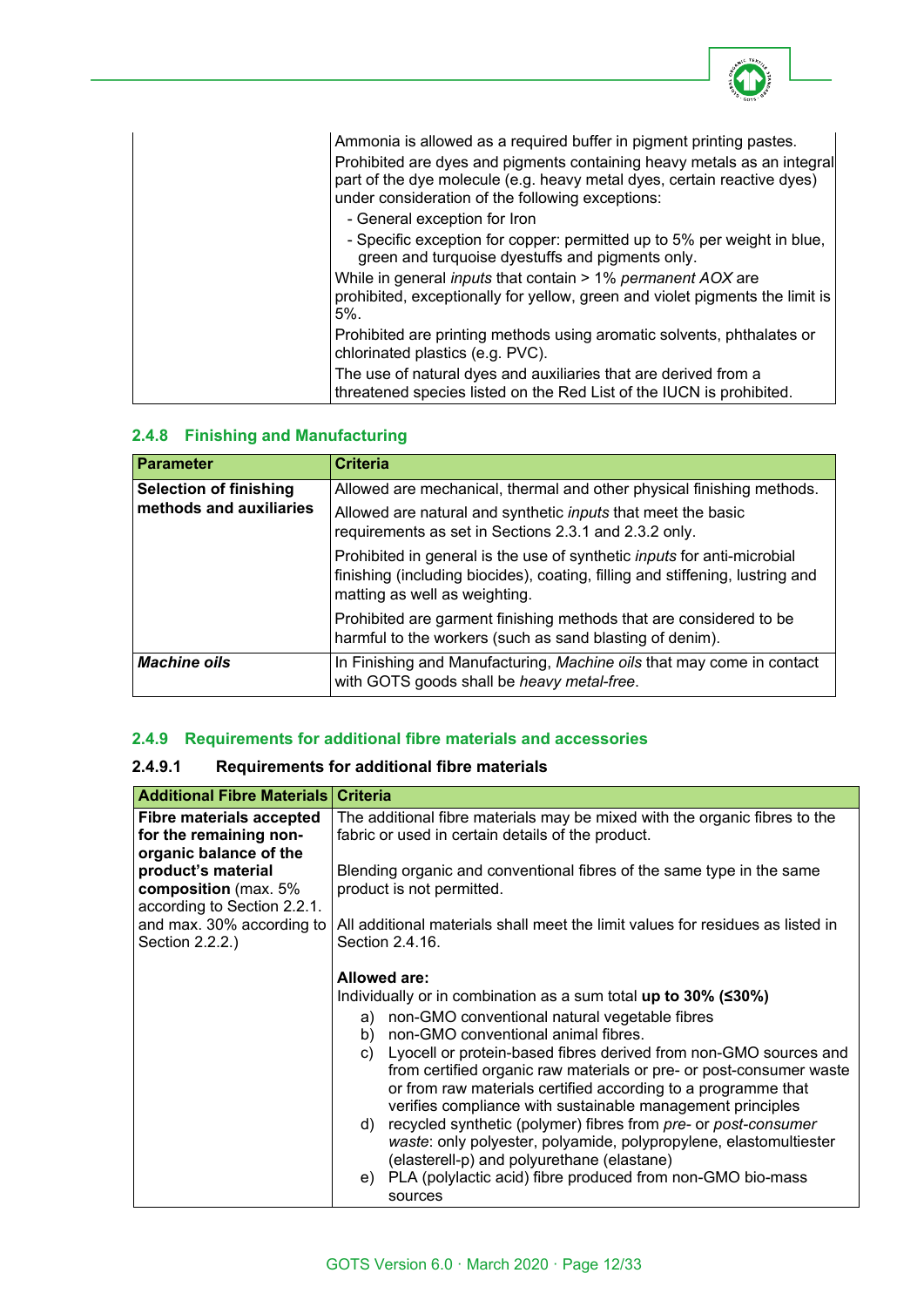

| <b>Additional Fibre Materials Criteria</b> |                                                                                                                                                                                                                                                                                                                                                                              |
|--------------------------------------------|------------------------------------------------------------------------------------------------------------------------------------------------------------------------------------------------------------------------------------------------------------------------------------------------------------------------------------------------------------------------------|
|                                            | Individually or in combination as a sum total up to 10% ( $\leq 10\%$ )<br>regenerated fibres like <b>lyocell</b> , viscose or modal: raw materials used<br>a)<br>shall be non-GMO<br>b) virgin synthetic (polymer) fibres: only polyamide, polypropylene,<br>elastomultiester (elasterell-p) and polyurethane (elastane)<br>stainless steel fibres and mineral fibres<br>C) |
|                                            | <b>Prohibited are:</b>                                                                                                                                                                                                                                                                                                                                                       |
|                                            | conventional cotton<br>a)<br>conventional angora hair fibre<br>b)<br>virgin polyester<br>C)<br>acrylic<br>d)<br>asbestos, carbon and silver fibres<br>e)<br>any other not explicitly permitted fibres<br>mulesed wool<br>g)                                                                                                                                                  |

# **2.4.9.2 Requirements for Accessories**

| <b>Accessories</b>                                                                                                                                                                                                                                                                                                                                                                                    | <b>Criteria</b>                                                                                                                                                                                                                                                                                                                                                                                                                                                                                                                                       |  |
|-------------------------------------------------------------------------------------------------------------------------------------------------------------------------------------------------------------------------------------------------------------------------------------------------------------------------------------------------------------------------------------------------------|-------------------------------------------------------------------------------------------------------------------------------------------------------------------------------------------------------------------------------------------------------------------------------------------------------------------------------------------------------------------------------------------------------------------------------------------------------------------------------------------------------------------------------------------------------|--|
| <b>Material in general</b><br>(valid for appliqué, borders,<br>buckles, buttons and press-<br>studs, cords, edgings,                                                                                                                                                                                                                                                                                  | Allowed are:<br>a) natural materials including biotic material (such as (organic or<br>conventional) natural fibre, wood, leather, horn, bone, shell) and<br>non-biotic material (such as minerals, metals, stone)                                                                                                                                                                                                                                                                                                                                    |  |
| elastic bands and yarns,<br>embroidery yarns, fasteners<br>and closing systems,<br>adhesive tapes used for<br>fusing, hatbands, laces,<br>linings, inlays, interface,<br>labels (heat-transfer/<br>adhesive/ care/ GOTS),<br>interlinings, pockets, seam<br>bindings, sewing threads,<br>shoulder pads, padding for<br>undergarments, trims,<br>zippers and any other, not<br>below explicitly listed | regenerated and synthetic materials<br>b)<br>Prohibited is the use of:<br>a)<br>asbestos<br>b)<br>carbon fibres<br>c)<br>silver (filament, treated) fibres<br>chromium (e.g. as component of a metal or in leather tanning,<br>d)<br>except that stainless steel is permitted)<br>nickel (e.g. as component of a metal, except that stainless steel is<br>e)<br>permitted)<br>material from threatened animals, plant and timber<br>f)<br>Chlorinated plastics (e.g. PVC)<br>g)<br>All materials used for accessories shall meet the applicable limit |  |
| accessories)<br>Fillings, stuffing                                                                                                                                                                                                                                                                                                                                                                    | values for residues as listed in Section 2.4.16.<br>If textile fibres are used, the material requirements of Sections 2.2.1<br>respective 2.2.2 apply (since fillings with fibres are not considered                                                                                                                                                                                                                                                                                                                                                  |  |
|                                                                                                                                                                                                                                                                                                                                                                                                       | accessories).<br>If non-textile material is used only natural materials are permitted.<br>Natural materials shall be from certified organic (in conversion)<br>production in case such certification is applicable for the kind of<br>material used (e.g. for plant-based materials such as grain spelt or<br>animal based-materials such as feathers).                                                                                                                                                                                               |  |
|                                                                                                                                                                                                                                                                                                                                                                                                       | Latex foam used as filling or stuffing shall be made from certified<br>organic (in conversion) latex or from latex certified according to a<br>program that verifies compliance with sustainable forestry<br>management principles.                                                                                                                                                                                                                                                                                                                   |  |
| <b>Supports and frames</b>                                                                                                                                                                                                                                                                                                                                                                            | The requirements as specified in the row 'material in general' apply.<br>Latex foam used in mattresses shall be made from certified organic (in<br>conversion) latex or from latex certified according to a program that<br>verifies compliance with sustainable forestry management principles.                                                                                                                                                                                                                                                      |  |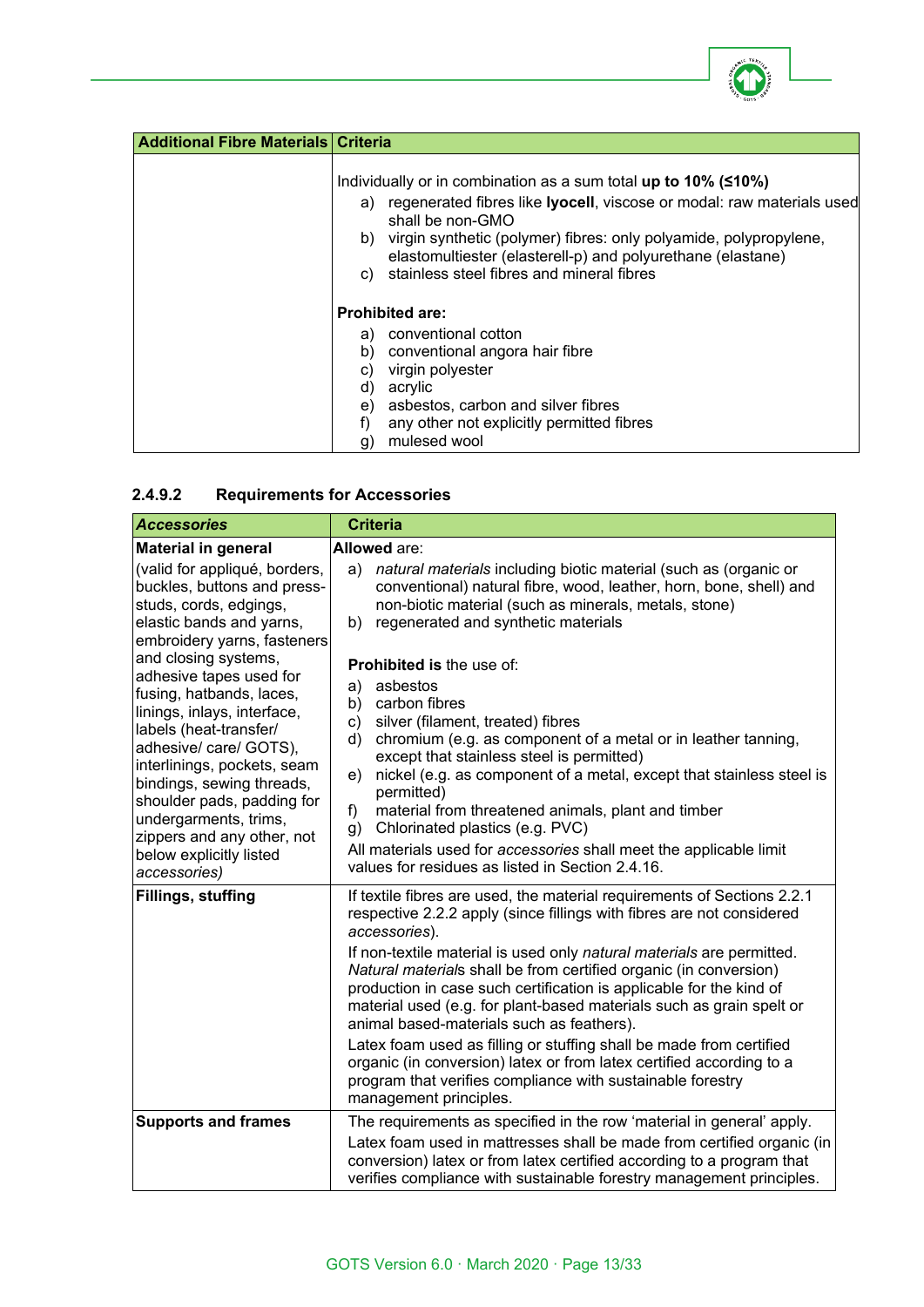

| <b>Accessories</b>             | <b>Criteria</b>                                                                                                                                                                                                                                                                                                 |
|--------------------------------|-----------------------------------------------------------------------------------------------------------------------------------------------------------------------------------------------------------------------------------------------------------------------------------------------------------------|
|                                | Polyurethane foams are not permitted in mattresses or other textile<br>bedding products.                                                                                                                                                                                                                        |
| <b>Non-Slip Floor Covering</b> | Backing materials used shall be of certified natural origin and satisfy<br>requirements of Section 2.3 of the GOTS Standard. Inorganic<br>materials (such as dolomite) may be used in conjunction with this<br>backing material, if they are of natural origin and satisfy Section 2.3 of<br>the GOTS Standard. |

## **2.4.10 Environmental management**

In addition to GOTS criteria, all companies shall assure compliance with the applicable national and local legal environmental requirements applicable to their processing/manufacturing stages (including those referring to emissions to air, wastewater discharge as well as disposal of waste and sludge).

They shall have a written environmental policy and procedures in place to allow monitoring and improving relevant environmental performances in their facilities. The environmental policy shall be shared with all employees. Depending on the processing/manufacturing stages, the available data and procedures need to include:

- a) person responsible
- b) data on energy and water resources and their consumption per kg of textile output
- c) target goals and procedures to reduce energy and water consumption per kg of textile output
- d) monitoring of waste and discharges
- e) procedures to minimise waste and discharges
- f) procedures to follow in case of waste and pollution incidents
- g) documentation of staff training in the conservation of water and energy, proper handling and minimal use of chemicals and their correct disposal
- h) programme for improvement

Adequate inventory of GOTS approved chemical inputs should be maintained for processing *GOTS Goods*. Wet processing units shall keep full records of the use of chemicals, energy, water consumption and wastewater treatment, including the disposal of sludge. In particular, they shall continuously measure and monitor wastewater temperature, wastewater pH and sediment quantities. On-site waste burning or uncontrolled waste landfilling shall not be undertaken.

Certified Entities are required to collect information on sources of greenhouse gas emissions (GHG) within their own operations and identify means for reduction for each source.

#### **2.4.11 Wastewater treatment**

Wastewater from all wet processing units shall be treated in an internal or external functional wastewater treatment plant before discharged to environment. The applicable national and local legal requirements for wastewater treatment - including limit values with regard to pH, temperature, TOC, BOD, COD, colour removal, residues of (chemical) pollutants and discharge routes - shall be fulfilled. Minimum criteria is local / national law if GOTS requirements are lower.

Wastewater discharges to the environment shall not exceed 20 g COD/kg of processed textile (output). For scouring greasy wool an exceptional limit of 45 g COD/kg applies.

Treatment of wastewater from water retting of bast fibres shall achieve a reduction of COD (or TOC) of at least 95% for hemp fibres and 75% for all other bast fibres.

Where legal limits for pH and temperature are not defined for wastewater discharges to surface waters, discharge shall have a pH between 6 and 9 (unless the pH of the receiving water is outside this range) and a temperature of less than 35 °C (unless the temperature of the receiving water is above this value).

Wastewater analyses shall be performed and documented periodically at normal operating capacity.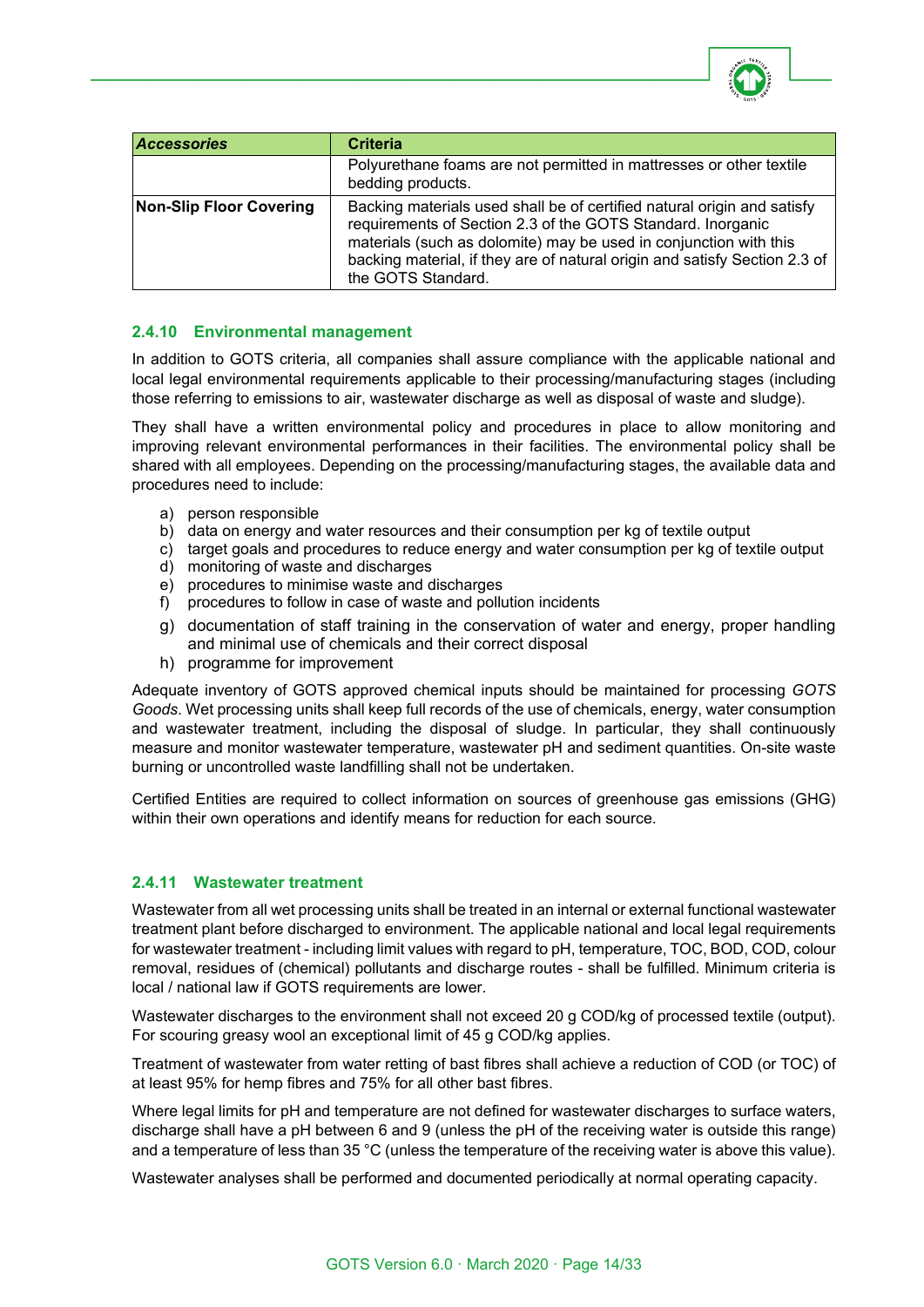

# **2.4.12 Storage, packaging and transport**

## **2.4.12.1 B2B trade of** *GOTS Goods*

Organic textile products shall be stored and transported in such a manner as to prevent contamination by prohibited *substances* and commingling with conventional products or substitution of the contents.

Transport means and routes shall be documented.

In cases where pesticides/biocides are mandated for use due to national or regional rules or law, they may be used in Storerooms / Transport, but they shall comply with the applicable international or national organic production standard. Wooden pallets used in storage and transport activities are exempt from this requirement.

## **2.4.12.2 Retail (B2C) trade of GOTS Goods**

Single use virgin plastic hangers are prohibited in retail packaging of *GOTS Goods*. Recycled plastic hangers may be used.

Final products with complete GOTS labelling can be stored / transported together with conventional products of similar type with positive assurance that there can be no substitution of products.

Synthetic packaging material shall not contain chlorinated plastics (e.g. PVC). The use of plastic packaging materials should be minimized.

Paper or cardboard used in packaging material for the retail trade of *GOTS Goods* (incl. labelling items such as hang tags or swing tags) shall be recycled from *pre-* or *post-consumer waste* or certified according to a program that verifies compliance with sustainable forestry management principles.

Textile fibre materials used for packaging, shall follow one of these three conditions:

- a) are certified organic (as explained in Section 2.2.1) and meet RSL criteria as in Section 2.4.15
- b) are certified organic in- conversion (as explained in Section 2.2.2) and meet RSL criteria as in Section 2.4.15
- c) meet criteria for accepted additional fibres (Section 2.4.9.1) without limitation on percentages and meet criteria as in Section 2.4.16.

#### **2.4.13 Record keeping & internal quality assurance**

All operational procedures and practices shall be supported by effective documented control systems and records that enable to trace:

- a) the origin, nature and quantities of organic and additional (raw) materials, *accessories* as well as *inputs* which have been delivered to the unit
- b) the flow of goods within the unit (processing/manufacturing steps performed, recipes used and stock quantities)
- c) the composition of manufactured products
- d) the nature, quantities and consignees of *GOTS Goods* which have left the unit
- e) any other information that may be required for the purposes of proper inspection of the operation

Records relevant to the inspection shall be kept for at least five years.

*Certified Entities* purchasing organic fibres shall receive and maintain transaction certificates (=TCs, certificates of inspection), issued by a recognised certifier and certified in accordance with the criteria of Section 2.1 for the whole quantity purchased.

*Certified Entities* purchasing *GOTS Goods* shall receive and maintain GOTS transaction certificates, issued by an *Approved Certifier* for the whole quantity of *GOTS Goods* purchased, in accordance with the current Policy and Template for issuing Transaction Certificates (TCs). Certified Entities purchasing organic fibres shall receive and maintain Scope Certificates and / or Transaction Certificates (where applicable) of the producer and trader(s) (if applicable) for the Organic Production Standard for the whole quantity purchased. All further conditions as prescribed in the latest version of the 'Policy and Template for issuing Transaction Certificates (TCs)' shall be followed.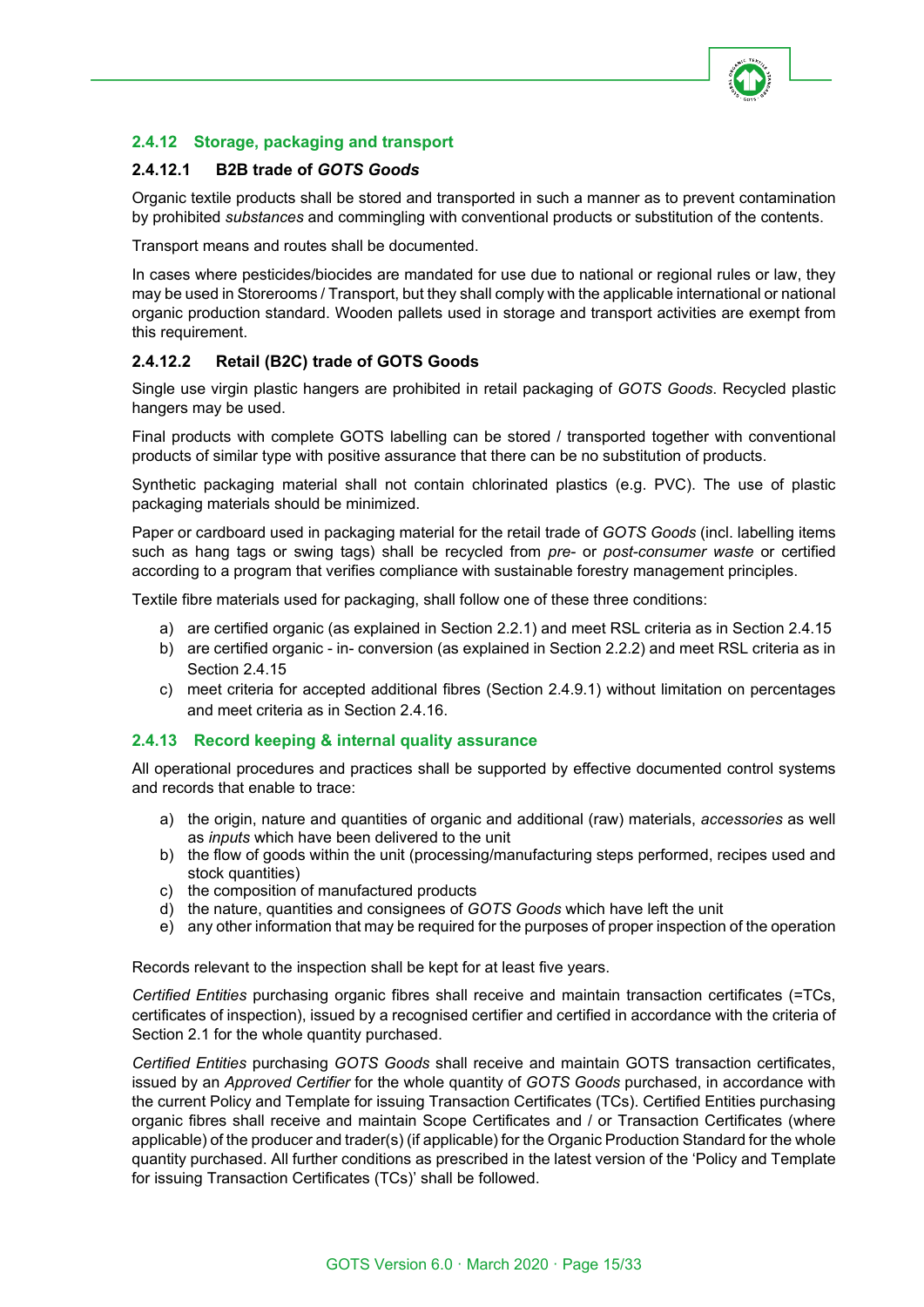

The consignee of any organic fibres and *GOTS Goods* shall check the integrity of the packaging or container and verify the origin and nature of the certified products from the information contained in the product marking and corresponding documentation (e.g. invoice, bill of lading, transaction certificate) upon receipt of the certified products.

A product whose GOTS compliant status is in doubt may only be put into processing or packaging after elimination of that doubt.

Organic fibres and *GOTS Goods* shall clearly be identified as such on all corresponding invoices.

*Certified Entities* shall have invoices, delivery notes as well as copies of valid Letters of Approval at hand listing all *preparations* they are using in processing and manufacturing *GOTS Goods* as verification proof that all colourants and textile auxiliaries used for *GOTS Goods* are actually approved.

The *Certified Entity* shall have concluded a contract with each *subcontractor* stipulating the conditions of the relevant job work assigned and remains finally responsible for compliance with all criteria of this Standard.

Certified Entities shall collect, collate and share non-commercial information related to impact measurement if and as required by GOTS.

## **2.4.14 Technical quality parameters**

Any final product labelled according to this Standard shall comply with the following technical quality parameters.

| <b>Parameter</b>                                                                                   | <b>Criteria</b> | <b>Test method</b>                                       |
|----------------------------------------------------------------------------------------------------|-----------------|----------------------------------------------------------|
| Rubbing fastness, dry<br>for fibre blends                                                          | $3-4$<br>3      | ISO 105 X12                                              |
| <b>Rubbing fastness, wet</b>                                                                       | $\overline{2}$  | ISO 105 X12                                              |
| Perspiration fastness, alkaline and acidic                                                         |                 |                                                          |
| Shade Change                                                                                       | $3 - 4$         | <b>ISO 105 E04</b>                                       |
| Staining on Multi-fibre                                                                            | $3 - 4$         |                                                          |
| Perspiration fastness for fibre blends                                                             |                 |                                                          |
| Shade Change                                                                                       | 3               | <b>ISO 105 E04</b>                                       |
| Staining on Multi-fibre                                                                            | 3               |                                                          |
| <b>Light fastness</b>                                                                              | $3-4$           | ISO 105 B02                                              |
| Dimensional change after washing at 40 °C (30 °C for<br>animal fibre material and blends thereof). |                 |                                                          |
| Knitted/hosiery:                                                                                   | $max.+8%$       | ISO 6330                                                 |
| Woven:                                                                                             | max. $\pm 3\%$  |                                                          |
| This criterion is only valid for the garment sector.                                               |                 |                                                          |
| Saliva fastness                                                                                    | 5               | BVL B 82.92.3                                            |
| (only for textiles for babies)                                                                     |                 | DIN 53160-1                                              |
| Washing fastness when washed at 40 °C                                                              |                 |                                                          |
| Shade Change                                                                                       | $3-4$           | ISO 105 C06 A1M                                          |
| Staining on Multi-fibre                                                                            | $3-4$           |                                                          |
| Washing fastness of animal fibre material and blends<br>thereof when washed at 30 °C               |                 | <b>ISO</b><br>105<br>C <sub>06</sub><br>A <sub>1</sub> S |
| Shade Change                                                                                       | $3 - 4$         | without use of steel balls                               |
| Staining on Multi-fibre                                                                            | $3-4$           |                                                          |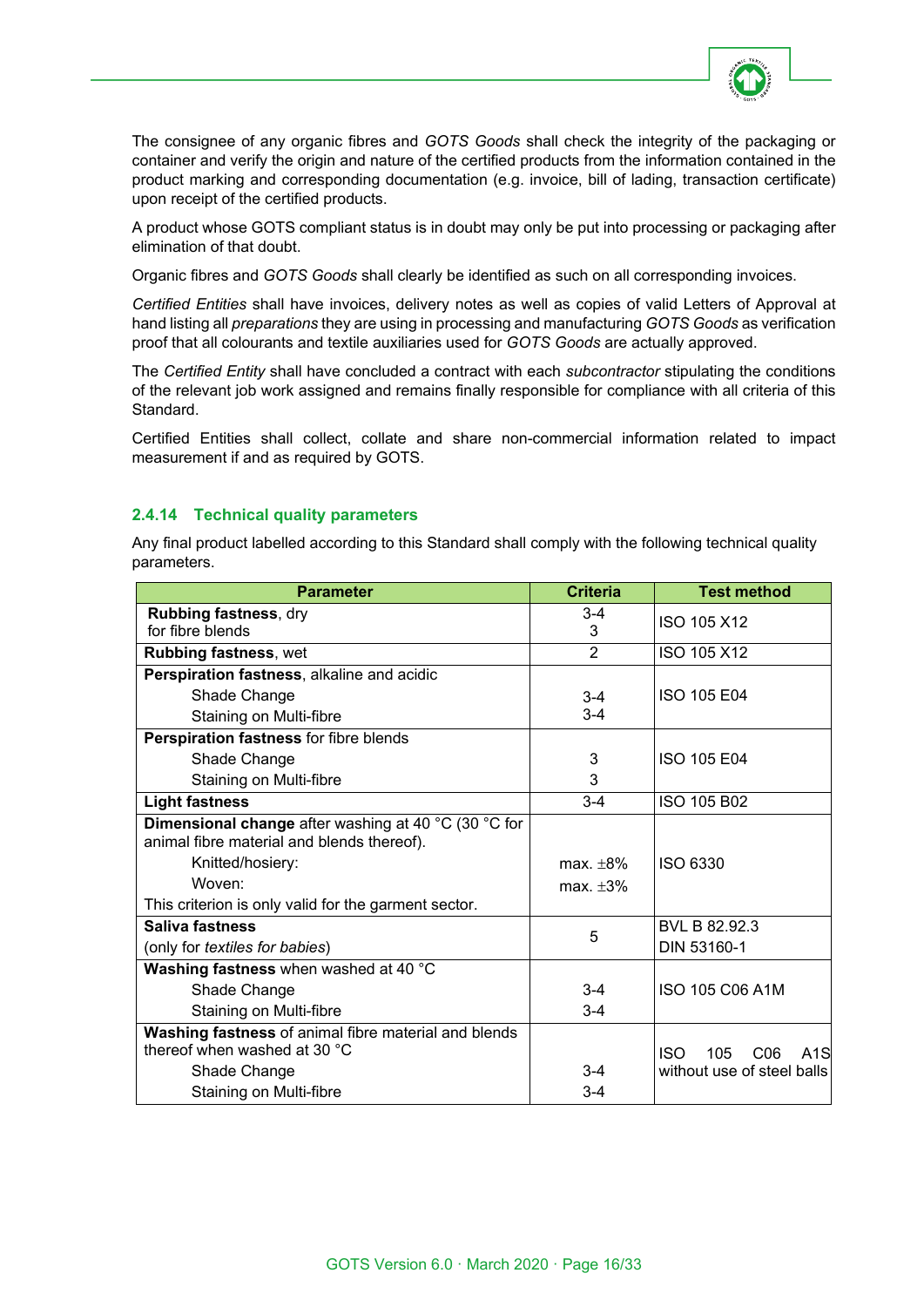

## **2.4.15 Limit values for residues in** *GOTS Goods*

Even if produced in compliance with this Standard, textiles may carry traces of residues (e.g. due to unavoidable contamination). The following table lists the corresponding limit values for *GOTS Goods*:

| <b>Parameter</b>                                                             | <b>Criteria</b>                                 | <b>Test method</b>                                                             |
|------------------------------------------------------------------------------|-------------------------------------------------|--------------------------------------------------------------------------------|
| Alkylphenol (ethoxylates)                                                    |                                                 | For NP, OP: Extraction, derivatisation,                                        |
| NP, OP, HpP, PeP, NPEO, OPEO sum                                             |                                                 | GC/MS or HPLC/MS                                                               |
| parameter                                                                    | $<$ 20 mg/kg                                    | For NPEO, OPEO: Extraction in                                                  |
| NP, OP, HpP, PeP Sum parameter                                               | $< 10$ mg/kg                                    | methanol, derivatisation, HPLC/MS : EN<br>ISO 18254-1 or NPLC : EN ISO 18254-2 |
|                                                                              |                                                 | (test range for NPEO and OPEO: 3-15                                            |
|                                                                              |                                                 | moles)                                                                         |
| <b>AOX</b>                                                                   | $< 5$ mg/kg                                     | Extraction with boiling water, adsorption                                      |
|                                                                              |                                                 | on charcoal; AOX analyser based on ISO                                         |
|                                                                              |                                                 | 9562                                                                           |
|                                                                              |                                                 | Alternatively: HJ/T 83-2001                                                    |
| <b>Arylamines</b>                                                            |                                                 |                                                                                |
| with carcinogenic properties (amine-<br>releasing azo dyes MAK III, category | $< 20$ mg/kg                                    | EN 14362-1 and -3; (HPLC/GCMS)                                                 |
| 1,2,3)                                                                       |                                                 |                                                                                |
|                                                                              | $<$ 100 mg/kg                                   | EN 14362-1; (HPLC/GCMS) without                                                |
| Aniline, free (MAK III category 4)                                           |                                                 | reductive cleavage                                                             |
| Disperse dyes classified as allergenic <sup>1</sup>                          | $<$ 30 mg/kg                                    | DIN 54231; (LC/MS)                                                             |
| Formaldehyde                                                                 | $< 16$ mg/kg                                    | Japanese Law 112; or based on ISO                                              |
|                                                                              |                                                 | 14184-1<br>Extraction (acc. to ISO 14184-1), ISO                               |
| Glyoxal and other short-chain aldehydes<br>(mono- and dialdehydes up to C6)  | $<$ 20 mg/kg                                    | 17226-1 (HPLC)                                                                 |
|                                                                              | $4.5 - 9.0$                                     |                                                                                |
| pH value                                                                     | (no skin contact)                               | <b>ISO 3071</b>                                                                |
|                                                                              | 4.5-7.5 (all others)                            |                                                                                |
| Chlorophenols                                                                |                                                 | LFGB 82-02-08; (GC/MS)                                                         |
| <b>PCP</b>                                                                   | $< 0.01$ mg/kg                                  |                                                                                |
| <b>TeCP</b>                                                                  | $\sqrt{6}$ 0.01 mg/kg                           |                                                                                |
| <b>TrCP</b>                                                                  | $< 0.2$ mg/kg                                   |                                                                                |
| <b>DCP</b>                                                                   | $< 0.5$ mg/kg                                   |                                                                                |
| <b>MCP</b>                                                                   | $< 0.5$ mg/kg                                   |                                                                                |
| O-Phenyl phenol (OPP)                                                        | $\sqrt{2}$ 1.0 mg/kg                            |                                                                                |
| Pesticides, sum parameter                                                    |                                                 | § 64 LFGB L 00.00-34 (GC/MS); § 64                                             |
|                                                                              |                                                 | LFGB L 00.00-114 (LC/MS/MS)                                                    |
| All natural fibres (except shorn wool)                                       | $< 0.1$ mg/kg                                   |                                                                                |
| Shorn wool                                                                   | $<$ 0.5 mg/kg                                   |                                                                                |
| <b>Extractable Heavy metals</b>                                              | In eluate. Figures in<br>mg/kg refer to textile | Elution DIN EN ISO 105-E04, ISO 17294-<br>2 (ICP/MS), EN 16711-2               |
| Antimony (Sb)                                                                | $< 0.2$ mg/kg                                   |                                                                                |
| Arsenic (As)                                                                 | $\overline{50.2}$ mg/kg                         |                                                                                |
| Cadmium (Cd)                                                                 | $\frac{1}{2}$ 0.1 mg/kg                         |                                                                                |
| Chromium (Cr)                                                                | $< 1.0$ mg/kg                                   |                                                                                |
| Cobalt (Co)                                                                  | $< 1.0$ mg/kg                                   |                                                                                |
| Copper (Cu)                                                                  | < 25.0 mg/kg                                    |                                                                                |
| Lead (Pb)                                                                    | $< 0.2$ mg/kg                                   |                                                                                |
| Nickel (Ni)                                                                  | $< 1.0$ mg/kg                                   |                                                                                |
| Mercury (Hg)                                                                 | $< 0.02$ mg/kg                                  |                                                                                |
| Selenium (Se)                                                                | $\sqrt{6.2}$ mg/kg                              |                                                                                |
| $T$ in (Sn)                                                                  | $< 2.0$ mg/kg                                   |                                                                                |
|                                                                              |                                                 |                                                                                |

<span id="page-16-0"></span><sup>1</sup> See List in Manual, Section 2.4.6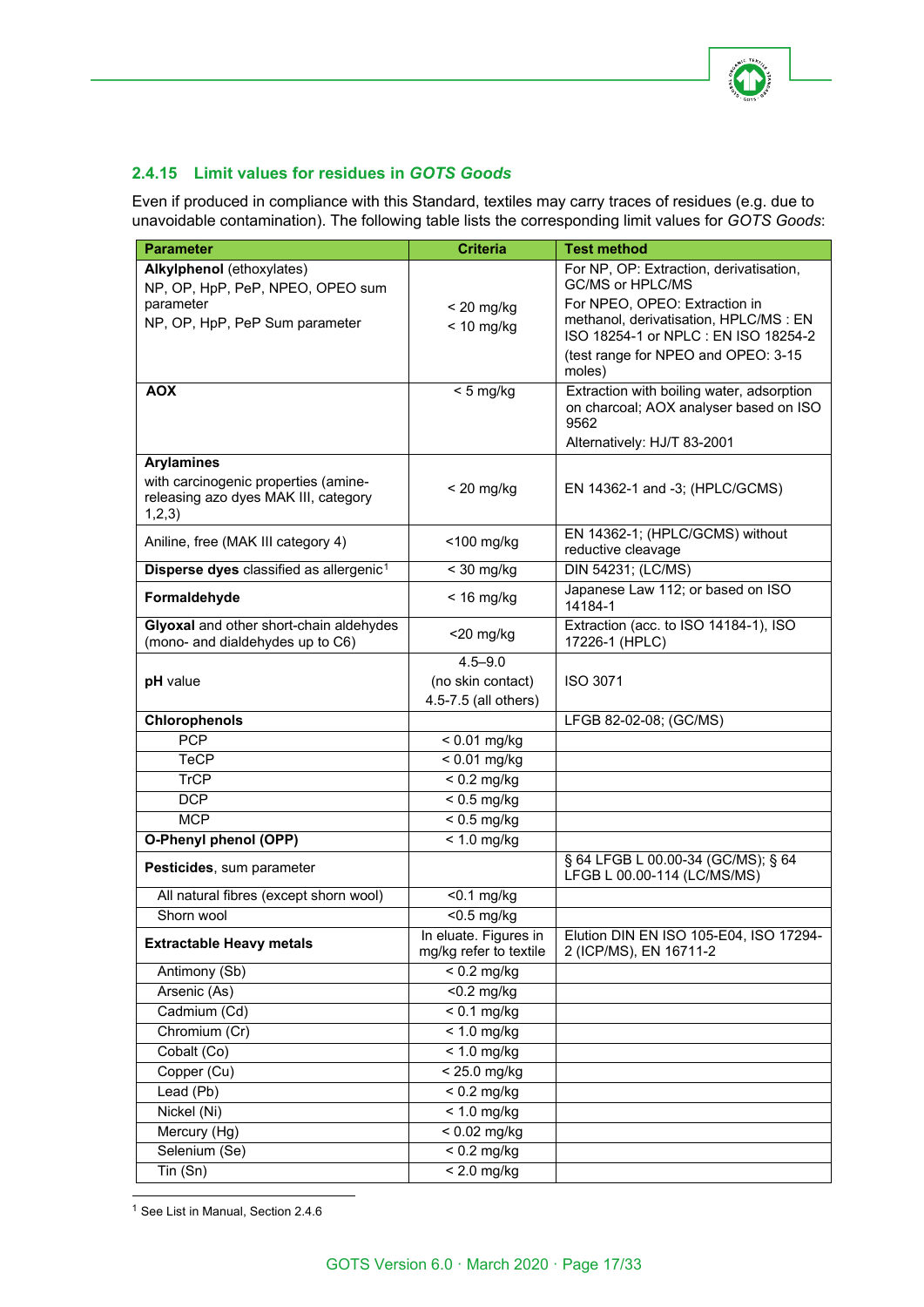

| <b>Parameter</b>                                                     | <b>Criteria</b>           | <b>Test method</b>                                           |
|----------------------------------------------------------------------|---------------------------|--------------------------------------------------------------|
| Manganese (Mn)                                                       | $< 90$ mg/kg              |                                                              |
| Zinc(Zn)                                                             | $\sqrt{50}$ mg/kg         |                                                              |
| Barium (Ba)                                                          | < 1000 mg/kg              |                                                              |
| Chromium VI (Cr-VI)                                                  | $\sqrt{6.5}$ mg/kg        | Elution DIN EN ISO 105-E04, ISO 11083                        |
| <b>Total Heavy metals (in digested</b>                               |                           |                                                              |
| sample)                                                              |                           |                                                              |
| Cadmium (Cd)                                                         | $<$ 45 mg/kg              | EPA 3050 B, ICP/MS, EPA 3051 or EN<br>16711-1                |
| Lead (Pb)                                                            | $< 50$ mg/kg              | EPA 3050 B, ICP/MS, EPA 3051 or EN<br>16711-1                |
| <b>Organotin compounds</b>                                           |                           | Extraction in solvent, ISO 17353<br>(GC/MS) or ISO/TS 16179  |
| <b>TBT</b>                                                           | $< 0.05$ mg/kg            |                                                              |
| TphT                                                                 | $< 0.05$ mg/kg            |                                                              |
| <b>DBT</b>                                                           | $< 0.05$ mg/kg            |                                                              |
| <b>DOT</b>                                                           | $\overline{0.05}$ mg/kg   |                                                              |
| <b>MBT</b>                                                           | $< 0.1$ mg/kg             |                                                              |
| DMT, DPT, MoT, MMT, MPhT,                                            |                           |                                                              |
| ТеВТ, ТСуНТ, ТМТ, ТОТ, ТРТ,<br>DphT, TeET                            | $< 0.1$ mg/kg             |                                                              |
| Per- and Polyfluorinated compounds                                   |                           |                                                              |
| (PFC)                                                                |                           |                                                              |
| individually:                                                        | absent                    |                                                              |
| PFOA, PFOS<br><b>FTOH</b>                                            | $< 1.0 \mu g/m^2$         | Extraction in solvent, LC/MS<br>Extraction in solvent, GC/MS |
|                                                                      | $< 0.01$ mg/kg            |                                                              |
| <b>Phthalates</b>                                                    |                           |                                                              |
| (such as BBP, DBP, DCHP, DEHP, DEP,<br>DHNUP, DHP, DHxP, DIBP, DIDP, |                           | DIN EN 15777: 2009-12 (GC/MS) or ISO                         |
| DIHP, DIHxP, DINP, DMEP, DMP, DMP,                                   |                           | 14389                                                        |
| DNOP, DNP, DPP, DPrP)                                                |                           |                                                              |
| sum parameter                                                        | $< 100$ mg/kg             |                                                              |
| <b>Polycyclic Aromatic Hydrocarbons</b><br>(PAH):                    |                           | ISO 18287 (GC/MS) or AfPS GS 2014:01                         |
| sum parameter                                                        | $< 5.0$ mg/kg             |                                                              |
| Chrysene                                                             | $\overline{0.5}$ mg/kg    |                                                              |
| Benzo[a]anthracene                                                   | $< 0.5$ mg/kg             |                                                              |
| Benzo[b]fluoranthene                                                 | $< 0.5$ mg/kg             |                                                              |
| Benzo(j)fluoranthene                                                 | $\frac{1}{2}$ < 0.5 mg/kg |                                                              |
| Benzo[k]fluoranthene                                                 | $< 0.5$ mg/kg             |                                                              |
| Benzo[a]pyrene                                                       | $< 0.5$ mg/kg             |                                                              |
| Benzo(e)pyrene                                                       | $< 0.5$ mg/kg             |                                                              |
| Dibenzo[a,h]anthracene                                               | $\sqrt{6.5}$ mg/kg        |                                                              |
| Naphthalene                                                          | $< 1.0$ mg/kg             |                                                              |
| Acenaphthylene                                                       | $< 1.0$ mg/kg             |                                                              |
| Acenapthene                                                          | $< 1.0$ mg/kg             |                                                              |
| Fluorene                                                             | $< 1.0$ mg/kg             |                                                              |
| Phenanthrene                                                         | $< 1.0$ mg/kg             |                                                              |
| Anthracene                                                           | $< 1.0$ mg/kg             |                                                              |
| Fluoranthene                                                         | $\overline{$ 1.0 mg/kg    |                                                              |
| Pyrene                                                               | $< 1.0$ mg/kg             |                                                              |
| Indeno[1,2,3-cd]pyrene                                               | $< 1.0$ mg/kg             |                                                              |
| Benzo[g,h,i]perylene                                                 | $< 1.0$ mg/kg             |                                                              |
| Cyclopenta (c,d)pyrene                                               | $< 1.0$ mg/kg             |                                                              |
| Dibenzo [a,e] pyrene                                                 | $< 1.0$ mg/kg             |                                                              |
| Dibenzo [a,h] pyrene                                                 | $< 1.0$ mg/kg             |                                                              |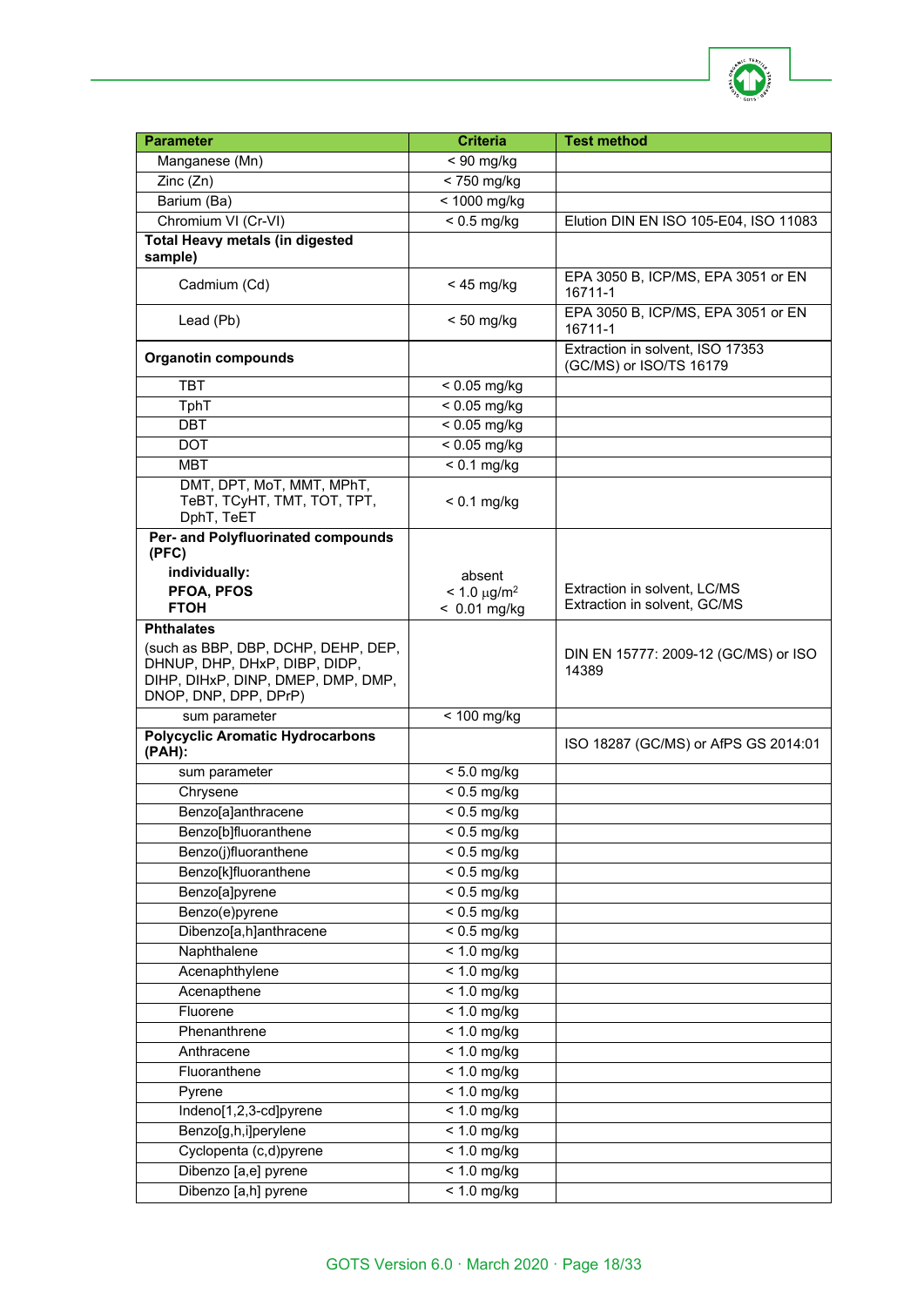

| <b>Parameter</b>                                                                                                           | <b>Criteria</b> | <b>Test method</b>           |
|----------------------------------------------------------------------------------------------------------------------------|-----------------|------------------------------|
| Dibenzo [a,i] pyrene                                                                                                       | $< 1.0$ mg/kg   |                              |
| Dibenzo [a,l] pyrene                                                                                                       | $< 1.0$ mg/kg   |                              |
| 1-Methylpyrene                                                                                                             | $< 1.0$ mg/kg   |                              |
| <b>Chlorinated Paraffins</b>                                                                                               |                 |                              |
| Short Chain Chlorinated Paraffins (C <sub>10-13</sub> )<br>&<br><b>Medium Chain Chlorinated Paraffins</b><br>$(C_{14-17})$ |                 |                              |
| Sum parameter                                                                                                              | $<$ 50 mg/kg    |                              |
| Cyclic Siloxanes (D4, D5, D6)                                                                                              | <1000 mg/kg     | Extraction in Solvent, GC/MS |
| <b>Other Chemical Residues</b>                                                                                             |                 |                              |
| Azodicarboxamide/ Azodicarbonamide/<br>Diazene-1,2-dicarboxamide (ADCA)                                                    | $<$ 1000 mg/kg  |                              |
| <b>Chlorinated Benzenes &amp; Toluenes</b>                                                                                 | $< 1.0$ mg/kg   |                              |

## **2.4.16 Limit values for residues in additional fibre materials and accessories**

Additional materials and *accessories* (in accordance with the criteria of Section 2.4.9) used for *GOTS Goods* need to comply with the following limit values for residues:

| <b>Criteria</b>                                                                                            | <b>Limit Values</b>                                                        |                                                                 | <b>Test Method</b>                                         |
|------------------------------------------------------------------------------------------------------------|----------------------------------------------------------------------------|-----------------------------------------------------------------|------------------------------------------------------------|
|                                                                                                            | For use in textiles for<br>babies and textile<br>personal care<br>products | For use in all other<br><b>GOTS Goods</b>                       |                                                            |
| <b>Arylamines with</b><br>carcinogenic properties<br>(amine-releasing azo dyes<br>MAK III, category 1,2,3) | $<$ 20 mg/kg                                                               | $<$ 20 mg/kg                                                    | EN 14362-1 and -3;<br>(HPLC/GCMS)                          |
| Aniline (MAK III category 4)<br>(free)                                                                     | $<$ 20 mg/kg                                                               | $<$ 50 mg/kg                                                    | EN 14362-1<br>(HPLC/GCMS), without<br>reductive cleavage   |
| Disperse dyes (classified as<br>allergenic or carcinogenic)                                                | $<$ 30 mg/kg                                                               | $<$ 30 mg/kg                                                    | DIN 54231; (LC/MS)                                         |
| Formaldehyde                                                                                               | $< 16$ mg/kg                                                               | < 75 mg/kg (Skin<br>Contact)<br><150 mg/kg (no skin<br>contact) | Japanese Law 112; or<br>based on ISO 14184-1               |
| Glyoxal and other short-<br>chain aldehydes (mono- and<br>dialdehydes up to C6)                            | <20 mg/kg                                                                  | <75 mg/kg (skin contact)<br><300 mg/kg (no skin<br>contact)     | Extraction (acc. to ISO<br>14184-1), ISO 17226-1<br>(HPLC) |
| pH value                                                                                                   | $4.0 - 7.5$                                                                | $4.0 - 7.5$                                                     | <b>ISO 3071</b>                                            |
| Chlorophenols                                                                                              |                                                                            |                                                                 |                                                            |
| <b>PCP</b>                                                                                                 | <0.05 mg/kg                                                                | $<$ 0.5 mg/kg                                                   |                                                            |
| <b>TeCP</b>                                                                                                | <0.05 mg/kg                                                                | <0.5 mg/kg                                                      |                                                            |
| <b>TrCP</b>                                                                                                | $< 0.2$ mg/kg                                                              | $<$ 2.0 mg/kg                                                   | LFGB 82-02-08;<br>(GC/MS)                                  |
| <b>DCP</b>                                                                                                 | $<$ 0.5 mg/kg                                                              | $<$ 3.0 mg/kg                                                   |                                                            |
| <b>MCP</b>                                                                                                 | $<$ 0.5 mg/kg                                                              | $<$ 3.0 mg/kg                                                   |                                                            |
| Pesticides, sum parameter                                                                                  |                                                                            |                                                                 |                                                            |
| All natural fibres (except<br>shorn wool)                                                                  | $<$ 0.5 mg/kg                                                              | <1 mg/kg                                                        | § 64 LFGB L 00.00-34<br>(GC/MS); § 64 LFGB L               |
| Shorn wool                                                                                                 | $<$ 1.0 mg/kg                                                              | <1 mg/kg                                                        | 00.00-114 (LC/MS/MS)                                       |
| <b>Extractable Heavy metals</b>                                                                            |                                                                            |                                                                 |                                                            |
| Arsenic (As)                                                                                               | $<$ 0.2 mg/kg                                                              | $<$ 1.0 mg/kg                                                   |                                                            |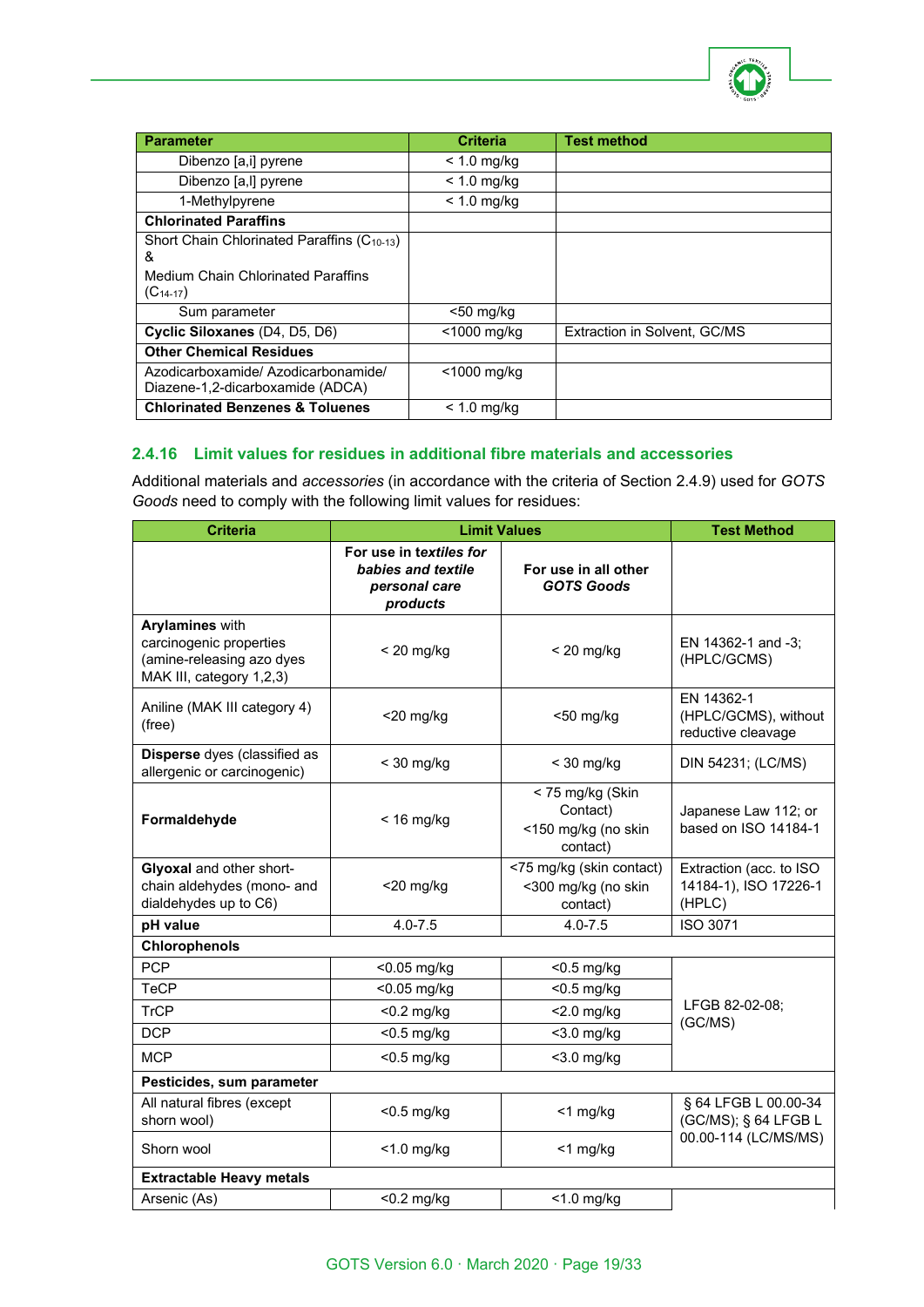

| <b>Criteria</b>                                                                                                                                 | <b>Limit Values</b>                                                        |                                           | <b>Test Method</b>                             |
|-------------------------------------------------------------------------------------------------------------------------------------------------|----------------------------------------------------------------------------|-------------------------------------------|------------------------------------------------|
|                                                                                                                                                 | For use in textiles for<br>babies and textile<br>personal care<br>products | For use in all other<br><b>GOTS Goods</b> |                                                |
| Cadmium (Cd)                                                                                                                                    | $<$ 0.1 mg/kg                                                              | $<$ 0.1 mg/kg                             |                                                |
| Chromium (Cr)                                                                                                                                   | $<$ 1.0 mg/kg                                                              | $<$ 2.0 mg/kg                             |                                                |
| Cobalt (Co)                                                                                                                                     | $<$ 1.0 mg/kg                                                              | <4.0 mg/kg                                |                                                |
| Copper (Cu)                                                                                                                                     | $<$ 25.0 mg/kg <sup>1</sup>                                                | $<$ 50.0 mg/kg $1$                        | Elution DIN EN ISO<br>105-E04, ISO 17294-2     |
| Lead (Pb)                                                                                                                                       | $<$ 0.2 mg/kg                                                              | <1.0 mg/kg (not for<br>Glass)             | (ICP/MS)                                       |
| Nickel (Ni)                                                                                                                                     | $<$ 1.0 mg/kg                                                              | $<$ 4.0 mg/kg                             |                                                |
| Mercury (Hg)                                                                                                                                    | <0.02 mg/kg                                                                | <0.02 mg/kg                               |                                                |
| Chromium VI (Cr-VI)                                                                                                                             | $<$ 0.5 mg/kg                                                              | $<$ 0.5 mg/kg                             | Elution DIN EN ISO<br>105-E04, ISO 11083       |
| Total Heavy metals (in digested sample)                                                                                                         |                                                                            |                                           |                                                |
| Cadmium (Cd)                                                                                                                                    | $<$ 40 mg/kg                                                               | $<$ 40 mg/kg                              | EPA 3050 B, ICP/MS,                            |
| Lead (Pb)                                                                                                                                       | <90 mg/kg                                                                  | <90 mg/kg                                 | EN16711-1                                      |
| <b>Nickel release</b>                                                                                                                           | $< 0.28 \mu g/cm^2/$ week                                                  | $< 0.28 \mu g/cm^2$ /week                 | EN 12472, EN 1811                              |
| <b>Organotin compounds</b>                                                                                                                      |                                                                            |                                           |                                                |
| <b>TBT</b>                                                                                                                                      | $<$ 0.5 mg/kg                                                              | $<$ 1.0 mg/kg                             |                                                |
| TphT                                                                                                                                            | <0.5 mg/kg                                                                 | $<$ 1.0 mg/kg                             |                                                |
| <b>DBT</b>                                                                                                                                      | $<$ 1.0 mg/kg                                                              | <2.0 mg/kg                                |                                                |
| <b>DOT</b>                                                                                                                                      | $<$ 1.0 mg/kg                                                              | $<$ 2.0 mg/kg                             | Extraction in solvent,<br>ISO 17353 (GC/MS) or |
| <b>MBT</b>                                                                                                                                      | $<$ 1.0 mg/kg                                                              | $<$ 2.0 mg/kg                             | <b>ISO/TS 16179</b>                            |
| DMT, DPT, MoT, MMT,<br>MPhT, TeBT, TCyHT, TMT,<br>TOT, TPT, DphT, TeET                                                                          | <1.0 mg/kg                                                                 | $<$ 2.0 mg/kg                             |                                                |
| Phthalates (such as DINP,<br>DMEP, DNOP, DEHP, DIDP,<br>BBP, DBP, DIBP, DEP,<br>DIHP, DHNUP, DCHP,<br>DHxP, DIHxP, DPrP, DHP,<br>DNP, DPP, DMP) |                                                                            |                                           | ISO 14389                                      |
| sum parameter                                                                                                                                   | $< 0.05\%$                                                                 | < 0.05%                                   |                                                |
| <b>Polycyclic Aromatic Hydrocarbons (PAH):</b>                                                                                                  |                                                                            |                                           |                                                |
| sum parameter                                                                                                                                   | <5.0 mg/kg                                                                 | <10.0 mg/kg                               |                                                |
| 1-Methylpyrene                                                                                                                                  | $<$ 0.5 mg/kg                                                              | $<$ 1.0 mg/kg                             |                                                |
| <b>Acenaphthene</b>                                                                                                                             | <0.5 mg/kg                                                                 | $<$ 1.0 mg/kg                             |                                                |
| Acenaphthylene                                                                                                                                  | $<$ 0.5 mg/kg                                                              | $<$ 1.0 mg/kg                             |                                                |
| Anthracene                                                                                                                                      | $<$ 0.5 mg/kg<br>$<$ 0.5 mg/kg                                             | $<$ 1.0 mg/kg                             |                                                |
| Benzo(e)pyrene                                                                                                                                  |                                                                            | $<$ 1.0 mg/kg<br>$<$ 1.0 mg/kg            |                                                |
| Benzo(j)fluoranthene<br>Benzo[a]anthracene                                                                                                      | $<$ 0.5 mg/kg                                                              |                                           |                                                |
|                                                                                                                                                 | $<$ 0.5 mg/kg                                                              | $<$ 1.0 mg/kg<br>$<$ 1.0 mg/kg            | ISO 18287 or ZEK 1.2-                          |
| Benzo[a]pyrene                                                                                                                                  | $<$ 0.5 mg/kg                                                              | $<$ 1.0 mg/kg                             | 08; (GC/MS) or AFPS                            |
| Benzo[b]fluoranthene<br>Benzo[g,h,i]perylene                                                                                                    | $<$ 0.5 mg/kg<br>$<$ 0.5 mg/kg                                             | $<$ 1.0 mg/kg                             | GS 2014:01                                     |
| Benzo[k]fluoranthene                                                                                                                            | $<$ 0.5 mg/kg                                                              | $<$ 1.0 mg/kg                             |                                                |
| Chrysene                                                                                                                                        | $<$ 0.5 mg/kg                                                              | $<$ 1.0 mg/kg                             |                                                |
|                                                                                                                                                 | <0.5 mg/kg                                                                 | $<$ 1.0 mg/kg                             |                                                |
| Cyclopenta (c,d)pyrene<br>Dibenzo [a,e] pyrene                                                                                                  | $<$ 0.5 mg/kg                                                              | $<$ 1.0 mg/kg                             |                                                |
| Dibenzo [a,h] pyrene                                                                                                                            | <0.5 mg/kg                                                                 | $<$ 1.0 mg/kg                             |                                                |
| Dibenzo [a,i] pyrene                                                                                                                            | <0.5 mg/kg                                                                 | $<$ 1.0 mg/kg                             |                                                |
|                                                                                                                                                 |                                                                            |                                           |                                                |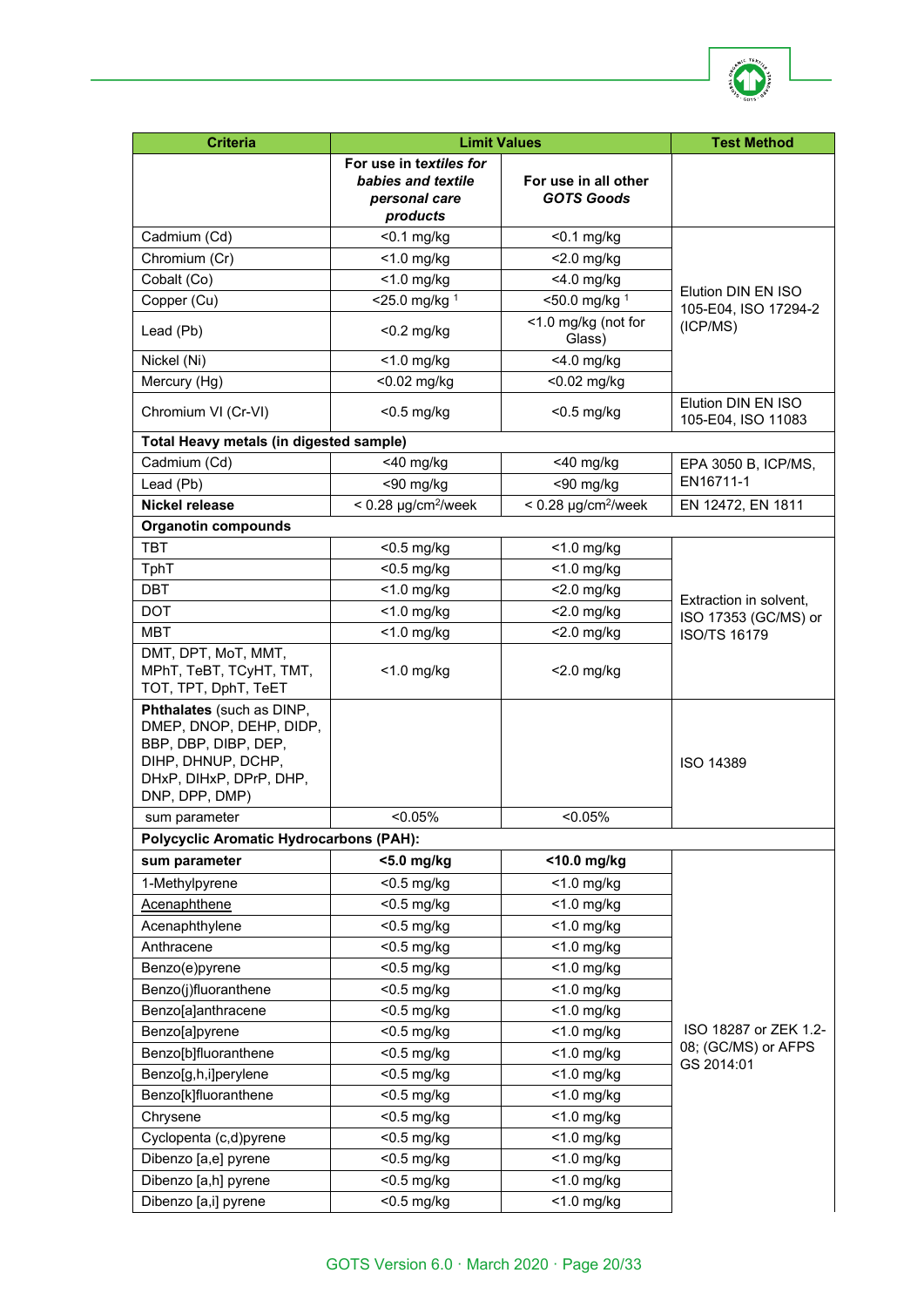

| <b>Criteria</b>                                                                                                                                    | <b>Limit Values</b>                                                        | <b>Test Method</b>                        |  |  |
|----------------------------------------------------------------------------------------------------------------------------------------------------|----------------------------------------------------------------------------|-------------------------------------------|--|--|
|                                                                                                                                                    | For use in textiles for<br>babies and textile<br>personal care<br>products | For use in all other<br><b>GOTS Goods</b> |  |  |
| Dibenzo [a,l] pyrene                                                                                                                               | $<$ 0.5 mg/kg                                                              | $<$ 1.0 mg/kg                             |  |  |
| Dibenzo[a,h]anthracene                                                                                                                             | <0.5 mg/kg                                                                 | $<$ 1.0 mg/kg                             |  |  |
| Fluoranthene                                                                                                                                       | $<$ 0.5 mg/kg                                                              | $<$ 1.0 mg/kg                             |  |  |
| Fluorene                                                                                                                                           | $<$ 0.5 mg/kg                                                              | $<$ 1.0 mg/kg                             |  |  |
| Indeno[1,2,3-cd]pyrene                                                                                                                             | $<$ 0.5 mg/kg                                                              | $<$ 1.0 mg/kg                             |  |  |
| Naphthalene                                                                                                                                        | $<$ 0.5 mg/kg                                                              | $<$ 1.0 mg/kg                             |  |  |
| Phenanthrene                                                                                                                                       | $<$ 0.5 mg/kg                                                              | $<$ 1.0 mg/kg                             |  |  |
| Pyrene                                                                                                                                             | $<$ 0.5 mg/kg                                                              | $<$ 1.0 mg/kg                             |  |  |
| <b>Chlorinated Paraffins</b><br>Short Chain Chlorinated Paraffins (C <sub>10-13</sub> ) & Medium Chain Chlorinated Paraffins (C <sub>14-17</sub> ) |                                                                            |                                           |  |  |
| Sum parameter                                                                                                                                      | $<$ 50 mg/kg                                                               | $<$ 50 mg/kg                              |  |  |
| Cyclic Siloxanes (D4, D5,<br>D6)                                                                                                                   | <1000 mg/kg                                                                | <1000 mg/kg                               |  |  |
| <b>Other Chemical Residues</b>                                                                                                                     |                                                                            |                                           |  |  |
| Azodicarboxamide/<br>Azodicarbonamide/<br>Diazene-1,2-dicarboxamide<br>(ADCA)                                                                      | <1000 mg/kg                                                                | <1000 mg/kg                               |  |  |
| <b>Solvent Residues</b>                                                                                                                            |                                                                            |                                           |  |  |
| NMP, DMAc, DMF                                                                                                                                     | 0.05 % by weight                                                           | 0.05 % by weight                          |  |  |
| Formamide                                                                                                                                          | 0.02% by weight                                                            | 0.02% by weight                           |  |  |
| <b>Chlorinated Benzenes &amp;</b><br><b>Toluenes</b>                                                                                               | $1.0$ mg/kg                                                                | $1.0$ mg/kg                               |  |  |
| <b>Nonylphenol Ethoxylates</b>                                                                                                                     | 100 mg/kg                                                                  | 100 mg/kg                                 |  |  |

1) Criterion not applicable to inorganic / non-biological materials (such as metals)

| <b>Further parameters relevant for</b><br>specific materials used in<br>accessories | <b>Criteria</b>             | <b>Test method</b>                                                       |
|-------------------------------------------------------------------------------------|-----------------------------|--------------------------------------------------------------------------|
| <b>Polyester fibres:</b><br>Antimony (Sb)                                           | $<$ 30 mg/kg                | Elution DIN EN ISO 105-E04,<br>ISO 17294-2 (ICP/MS)                      |
| <b>Natural latex foam:</b>                                                          |                             |                                                                          |
| <b>Butadiene</b>                                                                    | $< 1.0$ mg/kg               | $GC - FID$                                                               |
| Chlorophenols (incl. salts and esters)                                              | $< 1.0$ mg/kg               | LFGB 82-02-08 (GC/MS)                                                    |
| Carbon disulphide                                                                   | $< 0.02$ mg/m <sup>3</sup>  | Chamber test, DIN ISO 16000-6                                            |
| <b>Nitrosamines</b>                                                                 | $< 0.001$ mg/m <sup>3</sup> | Chamber test; ZH 1/120-23 or BGI 505-23 for<br>air sampling and analysis |

# <span id="page-20-0"></span>3 SOCIAL CRITERIA

## <span id="page-20-1"></span>3.1 SCOPE

The following social criteria apply to all textile processing, manufacturing and trading stages which are employing workers. The same principles and requirements apply also to the farm level, taking account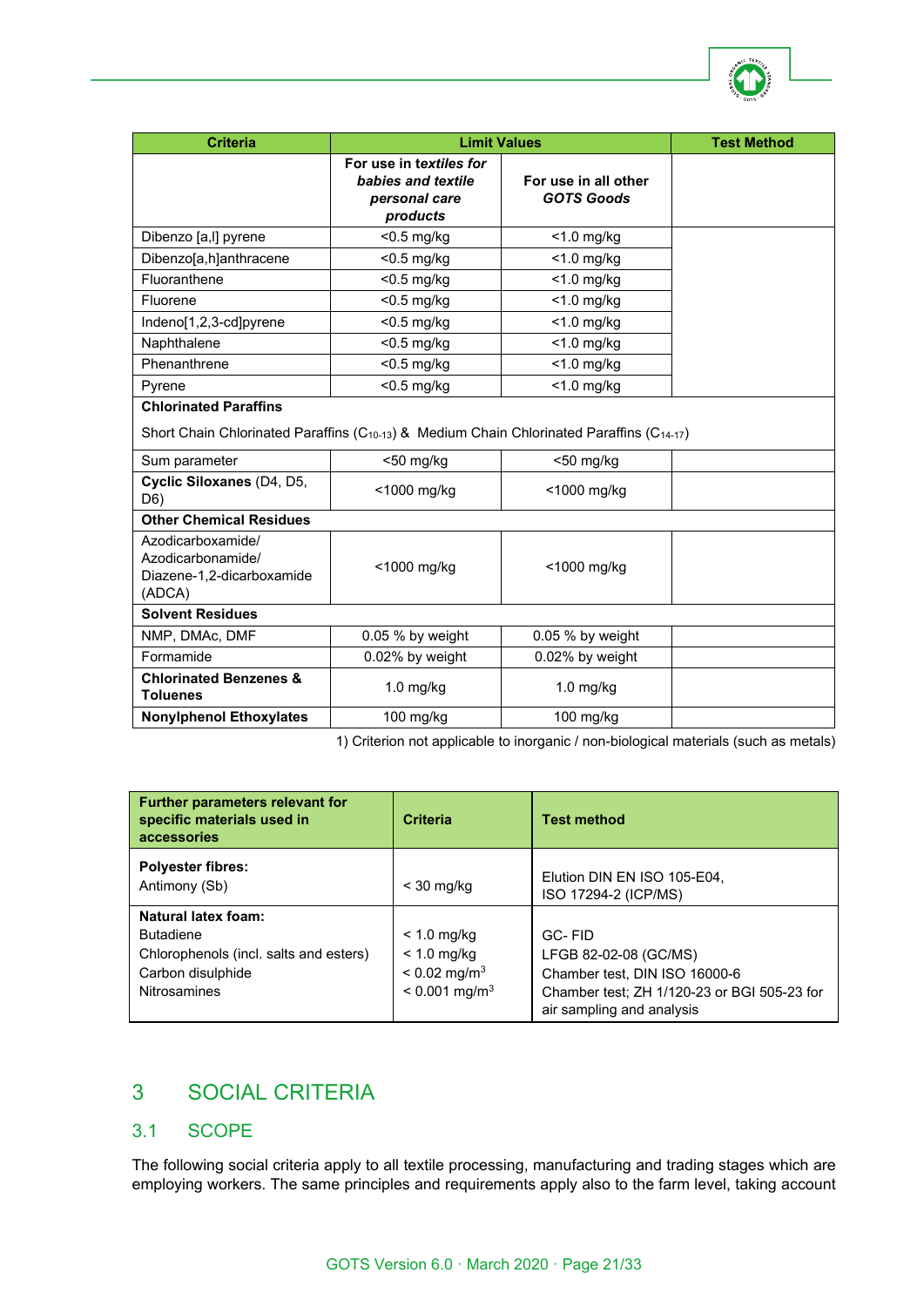

of its specific nature and recognizing the limited direct monitoring and assurance possibilities with this Standard.

For adequate implementation and assessment of the following specific criteria adherence to the corresponding International Labour Conventions of the International Labour Organisation (ILO), United Nations Guiding Principles on Business and Human Rights (UNGPs) and OECD shall be assured. Certifiers are expected to study, assimilate and consider local and national conditions in their Risk Assessment while conducting inspections and audits.

Certified Entities shall create awareness on GOTS social criteria within their workforce by appropriate means.

# <span id="page-21-0"></span>3.2 EMPLOYMENT IS FREELY CHOSEN

- 3.2.1 There is no servitude, forced, bonded, trafficked or indentured labour.
- 3.2.2 Forced labour shall not be used.
- 3.2.3 Workers are not required to lodge "deposits" or their identity papers with their employer. Workers are free to leave their employer after mutually agreed notice period, as stated in employment contract.
- 3.2.4 Workers are not required to pay for entering employment.
- 3.2.5 Workers are not forced to use factory provided lodging or transportation.

# <span id="page-21-1"></span>3.3 FREEDOM OF ASSOCIATION AND COLLECTIVE BARGAINING

- 3.3.1 Freedom of association and the right to collective bargaining are respected.
- 3.3.2 Workers, without distinction, have the right to join or form trade unions of their own choosing and to bargain collectively.
- 3.3.3 The employer adopts an open and supportive attitude towards the activities of trade unions and their organisational activities and does not hinder or prevent or interfere with activities or engage in surveillance of those activities.
- 3.3.4 Workers representatives have access to carry out their representative functions in the workplace free of intimidation, discrimination or fear of reprisal. Employers do not intimidate or discriminate against workers for their union membership or activities.
- 3.3.5 Collective bargaining agreements shall be respected.
- 3.3.6 Display (for example, on a notice board) and communicate (for example, in employment contracts) about workers' right to collective bargaining.
- 3.3.7 If there is no trade union on site, the employer shall not deny time and resources for workers to elect representatives. Elected representatives shall have access to workers and employer's representative on a regular basis.
- 3.3.8 Each category of employees can be represented by elected representative(s) of the corresponding category of employees.
- 3.3.9 Where the right to freedom of association and collective bargaining is restricted under law, the employer facilitates, and does not hinder, the development of parallel means for independent and free association and bargaining and allows their workers to freely elect their own representatives with whom the company can enter into dialogue about related issues.

# <span id="page-21-2"></span>3.4 CHILD LABOUR SHALL NOT BE USED

- 3.4.1 Child labour, regardless of gender shall not be used.
- 3.4.2 Young workers (age between minimum age up to 18 years old) under 18 shall not be employed at night or in hazardous conditions.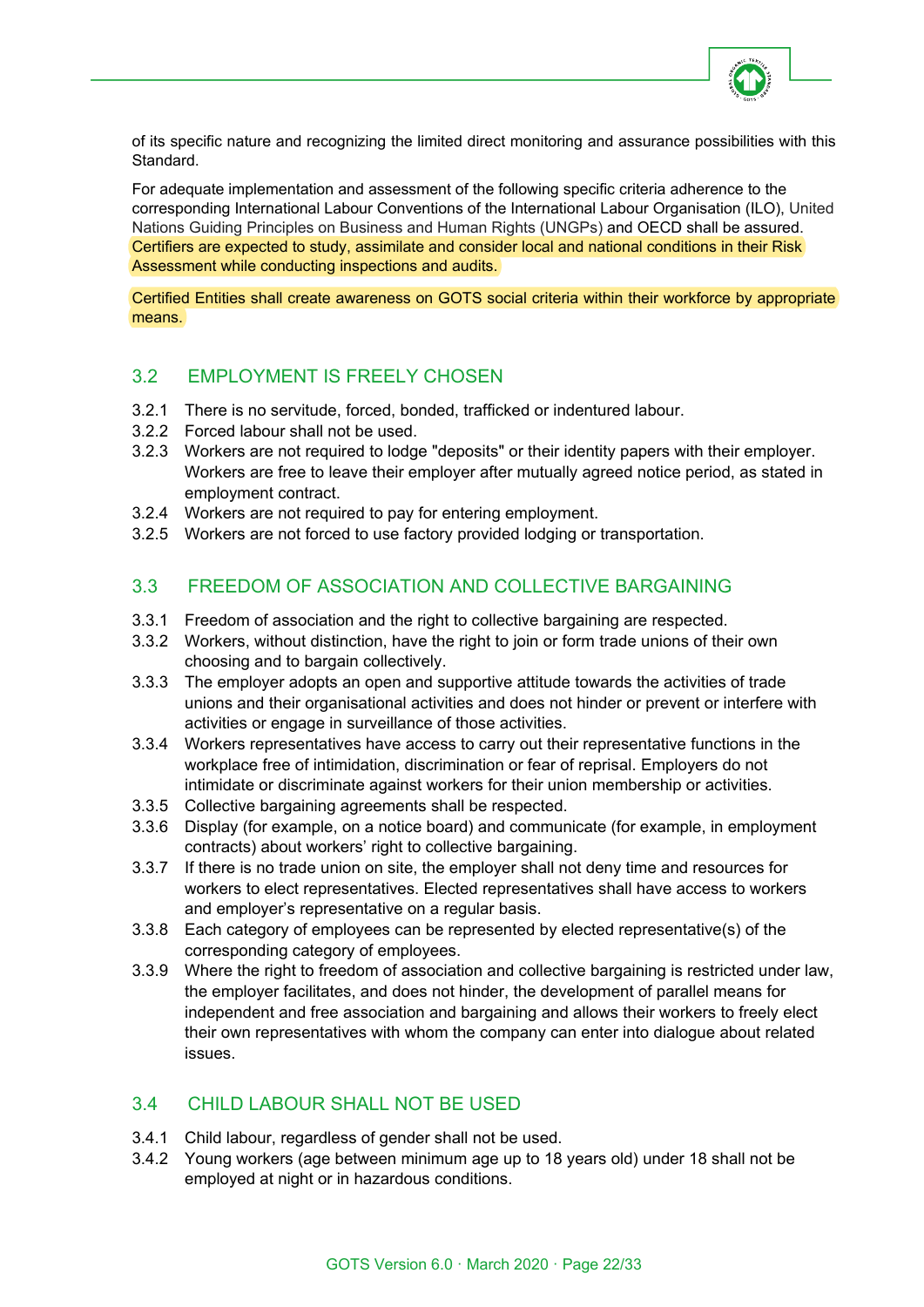

- 3.4.3 A young worker cannot work for more than 8 hours in a day or the legal limit for young workers, whichever is lower. Overtime is prohibited and a minimum consecutive period of 12 hours' rest as well as customary weekly rest days shall be provided.
- 3.4.4 These policies and procedures including the interpretation of the terms "child" and "child labour" shall conform at the very minimum of to the provisions of the relevant ILO conventions C138 and C182, or national / local laws, which ever affords greater protection.

# <span id="page-22-0"></span>3.5 NO DISCRIMINATION IS PRACTISED

3.5.1 There is no kind of discrimination e.g. in hiring, compensation, access to training, promotion, termination, retirement or right to overtime hours based on race, caste, ethnic or national origin, nationality, religion, age, disability, gender, marital status, pregnancy, sexual orientation, union membership, political affiliation, social background or any other condition that could give rise to discrimination. In particular, workers shall not be harassed or disciplined on any of the grounds listed above.

# <span id="page-22-1"></span>3.6 OCCUPATIONAL HEALTH AND SAFETY (OHS)

- 3.6.1 Working conditions are safe and hygienic.
- 3.6.2 A safe and hygienic working environment shall be provided, bearing in mind the prevailing knowledge of the industry and of any specific hazards. Vulnerable individuals such as but not limited to - young workers, new and expecting mothers and persons with disabilities, shall receive special protection.
- 3.6.3 Appropriate personal protective equipment shall be provided to the workers (including homeworkers) at no cost to such workers and it shall be assured that these are being used whenever necessary. Adequate steps shall be taken to prevent accidents and injury to health arising from, associated with, or occurring in the course of work, by minimising, so far as is reasonably practicable, the causes of hazards inherent in the working environment.
- 3.6.4 Companies shall ensure adequate occupational medical assistance and related facilities.
- 3.6.5 Systems shall be in place to detect, assess, avoid and respond to potential threats to the health and safety of workers. Effective measures shall be taken to prevent workers from having accidents, injuries or illnesses, arising from, associated with, or occurring during work.
- 3.6.6 For all chemical substances and preparations used the corresponding Material Safety Data Sheet (SDS) shall be maintained and it shall be assured that the applicable health and safety measures for handling and storing these chemicals are implemented.
- 3.6.7 Companies shall take all appropriate measures within their sphere of influence, to see to the stability and safety of the equipment and buildings they use, including accommodation to workers, where provided, as well as to protect against any foreseeable emergency. Workers shall be able to exit the premises in case of imminent danger without seeking permission.
- 3.6.8 A safe and hygienic working environment shall be provided, bearing in mind the prevailing knowledge of the industry, any specific hazards, and context/country specific risks.
- 3.6.9 Workers shall receive regular and recorded health and safety training incl. fire prevention training and evacuation drills, and such training shall be repeated for new or reassigned workers.
- 3.6.10 Employers shall provide training and make safety signs available in the local language and the language(s) spoken by their workforce.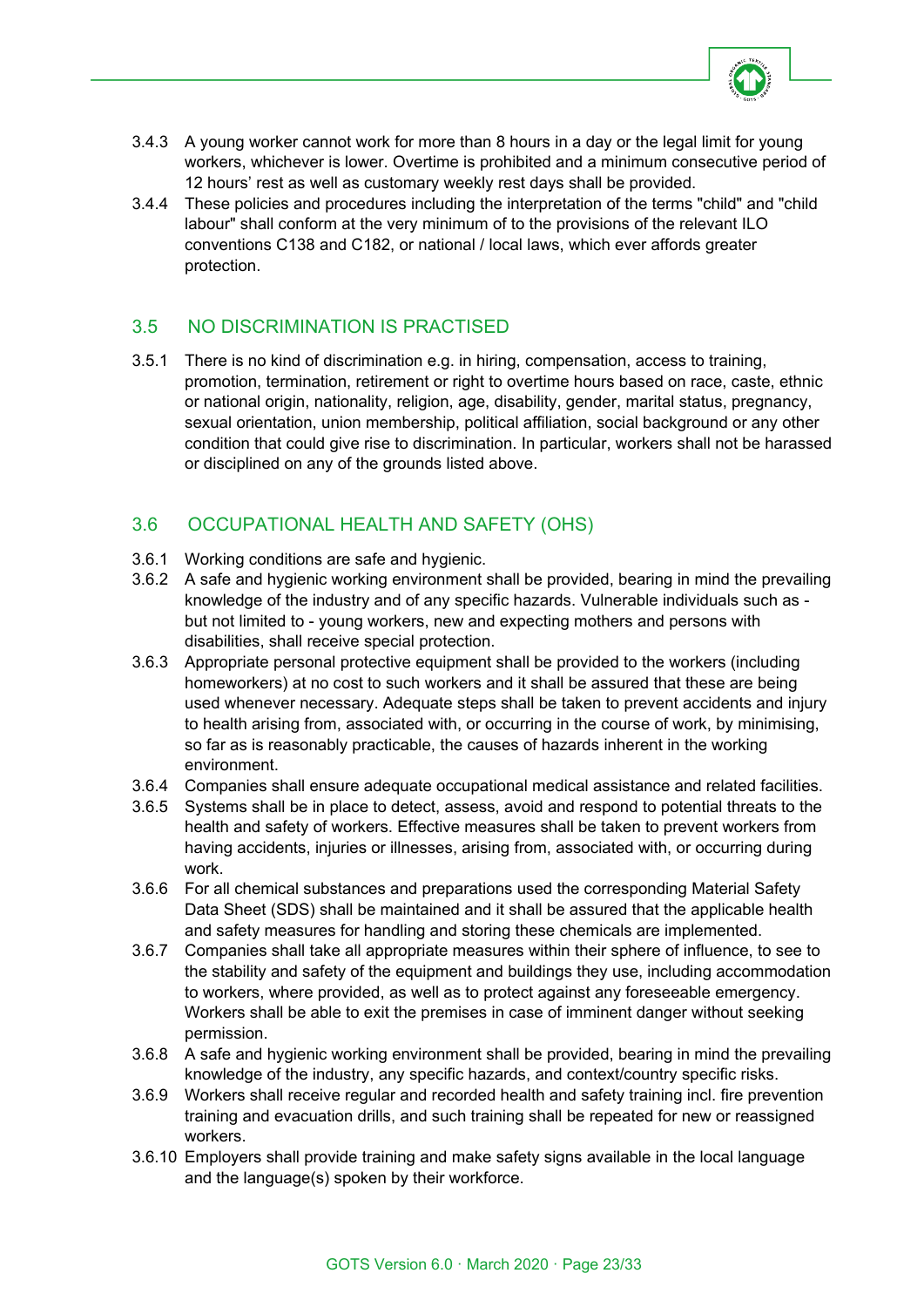

- 3.6.11 Workers (including homeworkers) and staff shall receive regular and recorded health and safety training including fire prevention training and evacuation drills (as relevant), and such training shall be repeated for new or reassigned workers.
- 3.6.12 If the facility employs homeworkers, it shall take effective actions to ensure that such homeworkers are given a level of protection equivalent to that given to the workers working at the facility.
- 3.6.13 Access to functional clean toilet facilities and to free of charge potable water, and, if appropriate, to rest areas, food consuming areas and sanitary facilities for food storage shall be provided and not unreasonably restricted.
- 3.6.14 Accommodation, where provided, shall be clean, safe, and meet the basic needs of the workers.
- 3.6.15 Employer shall assign responsibility for health and safety to a senior management representative.

# <span id="page-23-0"></span>3.7 NO HARASSMENT AND VIOLENCE

- 3.7.1 Employers shall make a commitment within their social compliance policy (see section 3.12) to foster an environment at work free from harassment, bullying and violence.
- 3.7.2 Sexual harassment, sexual violence and gender-based violence is not permitted in the workplace, irrespective of gender.
- 3.7.3 Prohibited is any act of gender-based violence that results in, or is likely to result in, physical, sexual or psychological harm or suffering to women including threats of such acts, coercion or arbitrary deprivation of liberty, whether occurring in public or in private life.
- 3.7.4 Physical abuse or discipline, the threat of physical abuse, sexual or other harassment and verbal abuse or other forms of intimidation shall be prohibited.
- 3.7.5 Workers shall be treated with respect and dignity.
- 3.7.6 Human Rights shall be respected and protected. Employer shall have a policy commitment for the same.
- 3.7.7 Confidential reporting of abuse or harsh treatment shall be encouraged by the management. Each facility shall display contact details for the local point of contact at the workplace for grievance redressal, in a way that all workers have access to it. This information shall be provided before signing an employment contract.
- 3.7.8 All disciplinary measures shall be recorded.

# <span id="page-23-1"></span>3.8 REMUNERATION AND ASSESSMENT OF LIVING WAGE GAP

- 3.8.1 Wages and benefits paid for a standard working week meet, at a minimum, national legal standards or industry benchmark standards, whichever is higher. In any event wages should always be enough to meet basic needs and to provide some discretionary income.
- 3.8.2 All workers shall be provided with written and understandable information about their employment conditions compliant with national legal requirements and including wages and social benefits legally granted before they enter employment.
- 3.8.3 Wages shall be paid regularly (at least monthly) and promptly. Workers shall be informed about the particulars of their wages for the pay period concerned each time that they are paid.
- 3.8.4 Withholding of wages for payment as a lump-sum at the end of a term of employment or training is prohibited.
- 3.8.5 For specified work (being done at home or at facility) paid by the 'piece rate', the rate of remuneration shall be comparable to that received by a worker in the facility of the employer, doing similar work on an hourly basis. If there is no such worker, then the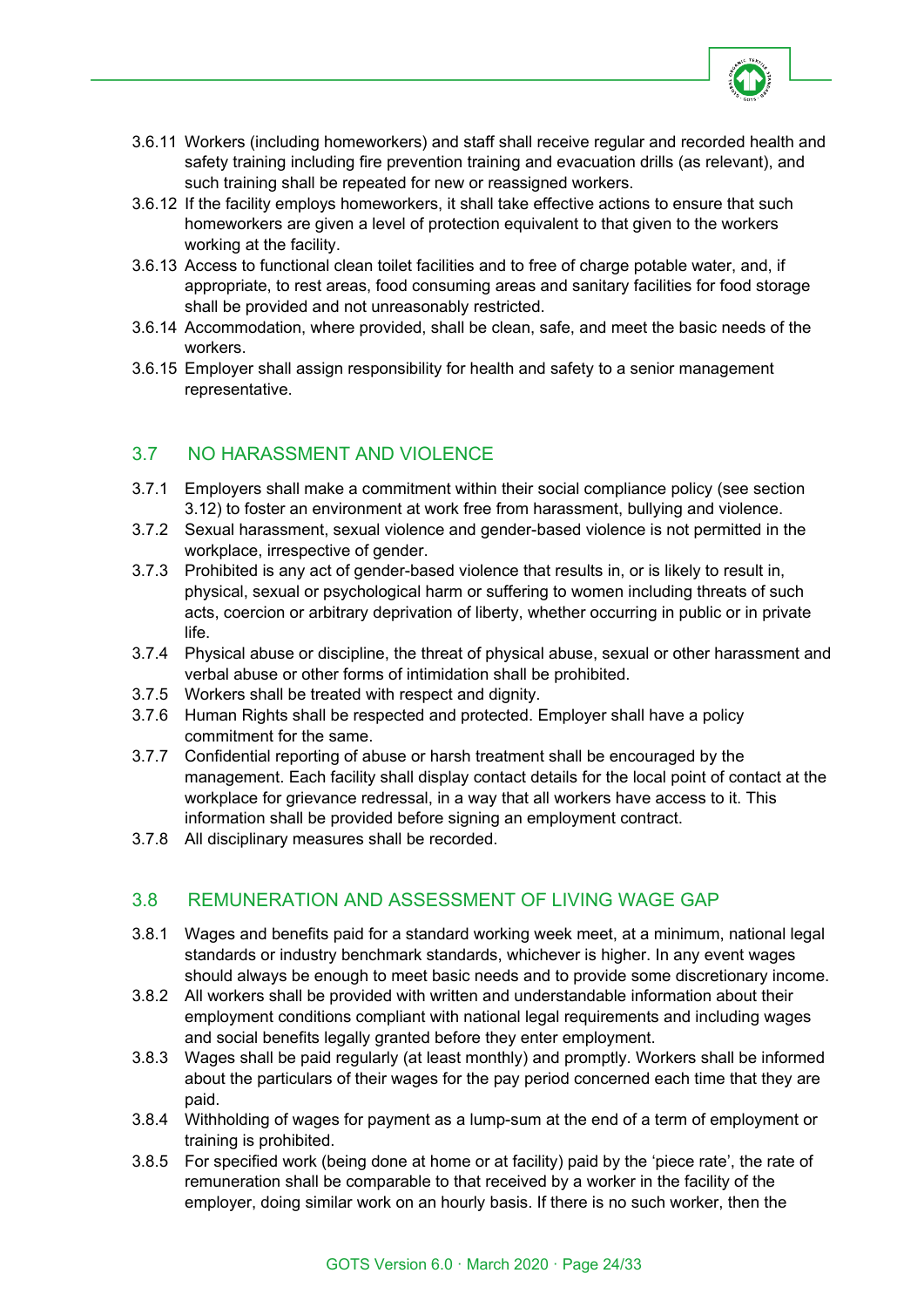

remuneration in another facility in the same field of activity and region concerned can be used as a benchmark by the Approved Certifier.

- 3.8.6 Deductions from wages as a disciplinary measure are not permitted. Other deductions are permitted only under the conditions and to the extent prescribed by law or fixed by collective agreement.
- 3.8.7 Overtime shall be paid at a premium rate established by law or through collective bargaining, whichever is higher. Premium rate shall not be less than one and one-quarter times the regular rate. Equivalent leisure time may also be provided as compensation for overtime, if permitted by local regulations.
- 3.8.8 Workers shall receive wages directly in their hand / bank account or in a manner convenient to workers.
- 3.8.9 Certified Entities shall calculate 'Living Wages' for their respective operations. Furthermore, they shall compare Living Wages data with their remuneration data and calculate the 'Wage Gap' for their workers.

## <span id="page-24-0"></span>3.9 WORKING TIME

- 3.9.1 Working hours shall comply with national laws, collective bargaining agreements and benchmark industry standards, whichever affords greater protection.
- 3.9.2 In any event, workers shall not be required to work in excess of 48 hours per week on a regular basis, shall have the right to have rest breaks in every working day and shall be provided with at least one day off for every 7-day period on average.
- 3.9.3 Overtime shall be voluntary, shall not exceed 12 hours per week, shall not be demanded on a regular basis and shall not represent a significantly higher likelihood of occupational hazards.

# <span id="page-24-1"></span>3.10 NO PRECARIOUS EMPLOYMENT IS PROVIDED

- 3.10.1 To every extent possible work performed shall be on the basis of recognised employment relationship established through national law and practice.
- 3.10.2 Obligations to employees under labour or social security laws and regulations arising from the regular employment relationship shall not be avoided through the use of labour-only contracting, subcontracting, or home-working arrangements, or through apprenticeship schemes where there is no real intent to impart skills or provide regular employment, nor shall any such obligations be avoided through the excessive use of fixed-term contracts of employment.

# <span id="page-24-2"></span>3.11 MIGRANT WORKERS

- 3.11.1 Equality in treatment shall be provided as compared to local workers who work at employer's facilities. This includes remunerations, social security, access to training and other provisions of GOTS Social Criteria.
- 3.11.2 Migrant workers shall have access to their travel documents
- 3.11.3 Besides other standard requirements, written employment contract shall include in a language that the worker understands- clear information about provisions of terms, duration and hours of employment, deductions, benefits (such as leave and insurance), housing, food, transportation, and other applicable provisions.
- 3.11.4 If food, accommodation, transportation or other services are provided, they shall be provided at a rate not higher than the market rate.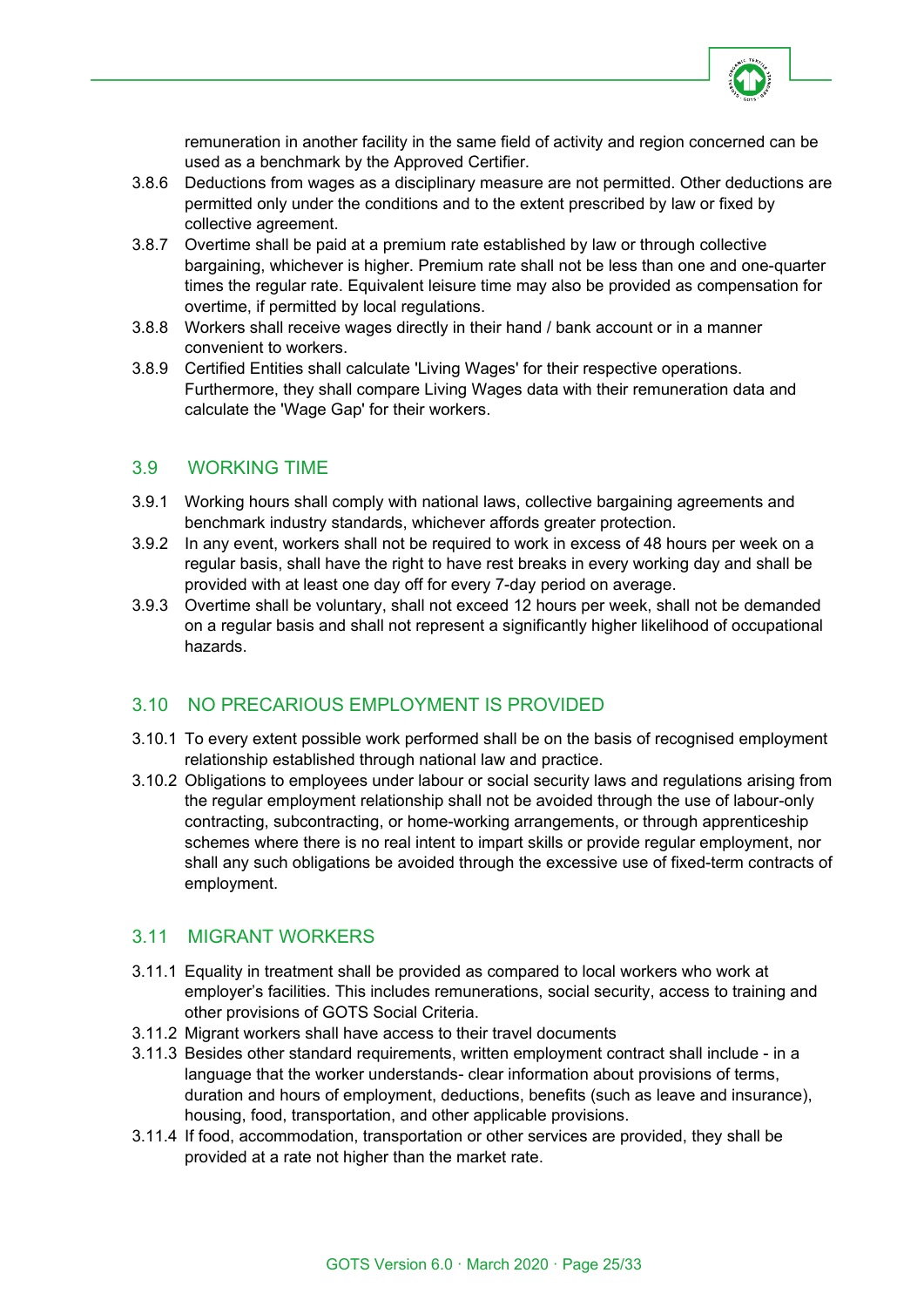

# <span id="page-25-0"></span>3.12 SOCIAL COMPLIANCE MANAGEMENT

Companies shall have a policy for social accountability to ensure that the social criteria can be met. They shall support the implementation and monitoring of the social criteria by:

- 3.12.1 Nominating a person responsible for social accountability.
- 3.12.2 Monitoring compliance with the social criteria and implementing necessary improvements at its facilities, also keeping in mind potential adverse impacts.
- 3.12.3 Informing its workers about the contents of their employment contract, minimum social criteria and any other related information provided by GOTS in the applicable local language(s).
- 3.12.4 Maintaining records of the name, age, working hours and the wages paid for each worker.
- 3.12.5 Allowing the workers to nominate a representative for social accountability that can provide feedback to the management regarding implementation status of and compliance with social criteria.
- 3.12.6 Providing time and space to workers to organise and engage in collective bargaining.
- 3.12.7 Recording and investigating complaints from workers or third parties related to the adherence to the social criteria and maintaining records about any necessary corrective measures arising from them.
- 3.12.8 A functional and effective complaint mechanism shall be established. Anonymous complaint mechanism shall be followed to the maximum possible extent.
- 3.12.9 Upon request, Certified Entities shall provide information about complaint records to their Certified Buyers should complaints possibly be related to the business practises of such Certified Buyers.
- 3.12.10Refraining from disciplinary measures, dismissals or other forms of discrimination against workers for providing information concerning observance of the social criteria.
- 3.12.11For home-workers, data on the nature, extent and characteristics of home-work shall be compiled by the employer and made available to Certification Bodies. Appropriate access to private home-working premises shall be arranged by employers for the purposes of inspection and audit.

# <span id="page-25-1"></span>4 QUALITY ASSURANCE SYSTEM

# <span id="page-25-2"></span>4.1 AUDITING OF PROCESSING, MANUFACTURING AND TRADING STAGES

*Processors*, *manufacturers* and *traders* of *GOTS Goods* shall participate in the GOTS certification procedure which is based on an on-site annual inspection cycle (including possible additional unannounced inspections based on a risk assessment of the operations). They shall hold a valid certificate of compliance listing the certified products/product categories and the processing, manufacturing and trading activities that are qualified under the scope of certification (including names of s*ubcontractors* assigned and their relevant processing and manufacturing steps).

Exceptions for Traders and Retailers are defined in corresponding Implementation Manual.

Exceptions to annual onsite inspection for small scale *subcontractors* with a low risk potential are possible under certain conditions, as defined in corresponding Implementation Manual.

On-site inspection shall however be performed to such units at least for the first year and every 3<sup>rd</sup> year of granted certification.

The entity under whose name or brand the labelled *GOTS Goods* are sold to the end consumer is responsible for exercising due care in ensuring compliance of the products with this Standard, the Licensing and Labelling Guide and further provisions as released by the Global Standard gGmbH.

Certifiers shall be authorised by the Global Standard gGmbH for the specific scope(s) in which they offer certification services:

a) Certification of mechanical textile processing and manufacturing operations and their products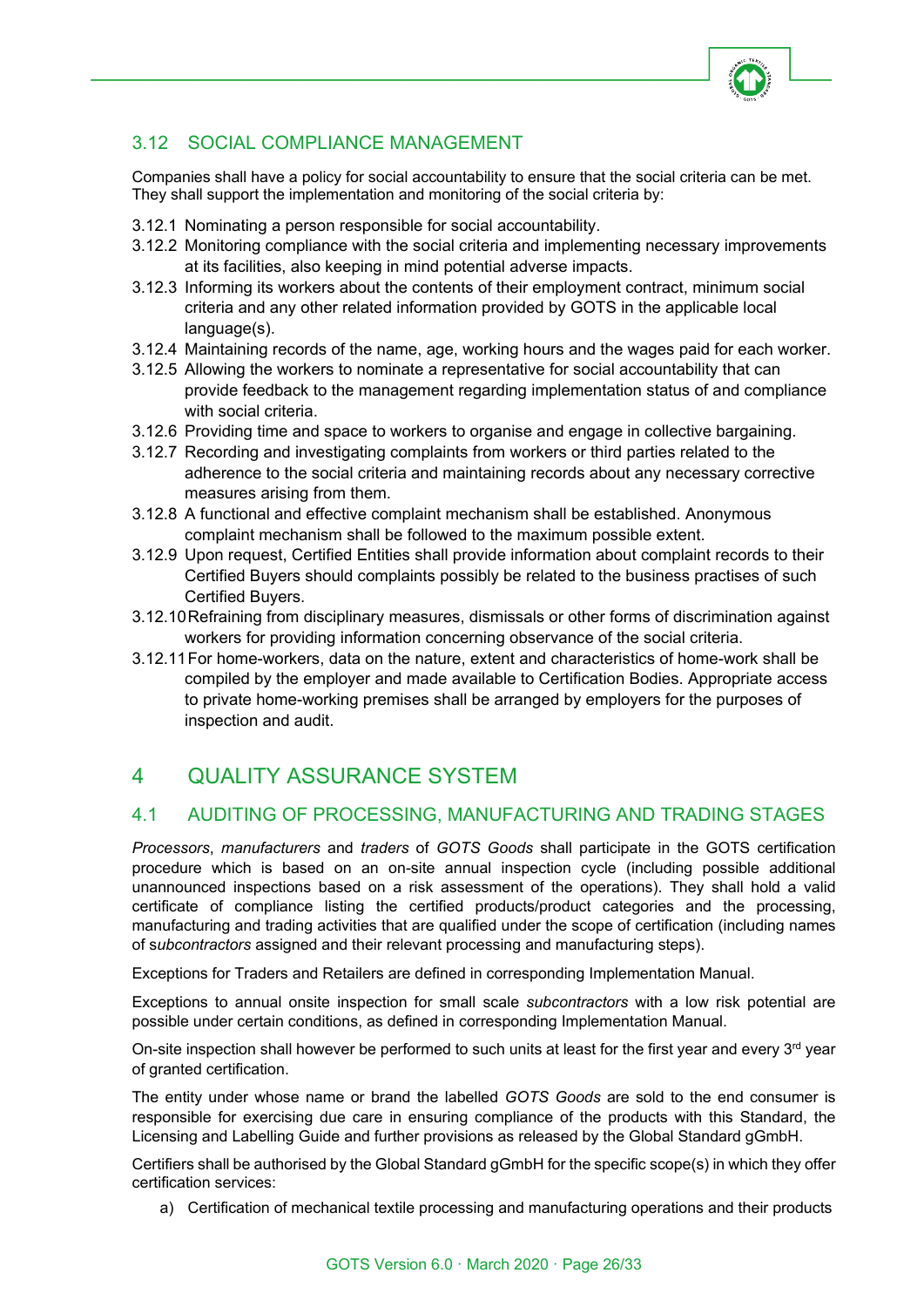

- b) Certification of wet processing and finishing operations and their products
- c) Certification of trading operations and related products

Basis for authorisation by the Global Standard gGmbH is an accreditation of the certifier in accordance with the document 'Approval Procedure and Requirements for Certification Bodies' by the main cooperation partner of the Global Standard gGmbH for this process, IOAS, or another recognised accreditation body.

# <span id="page-26-0"></span>4.2 TESTING OF TECHNICAL QUALITY PARAMETERS AND RESIDUES

*Certified Entities* are expected to undertake testing in accordance with a risk assessment in order to assure compliance with this Standard and in specific with the criteria of Section 2.4.14 (Technical Quality Parameters) as well as 2.4.15 and 2.4.16 (Limit Values for Residues in *GOTS Goods*, additional materials and *accessories*). All *GOTS Goods,* the components of these products and the *inputs* used are to be included in this risk assessment and therefore potentially subject to testing. The testing frequency, the type and number of samples are to be established according to this risk assessment.

Samples for residue testing may also be taken by the inspector during the required on-site inspection, either as back-up to the inspection process or in case of suspicion of contamination or non-compliance. Additional samples of goods may be taken from the supply chain at any time without advance notice.

Laboratories that are accredited according to ISO/IEC 17025 or qualified to GLP and that have appropriate experience in residue testing for textiles respective chemical *inputs* are approved to perform residue testing for those tests that are under the scope of their accreditation.

# <span id="page-26-1"></span>5 ETHICAL BUSINESS BEHAVIOUR

Ethical Business Behaviour is a crosscutting prerequisite at all stages of the supply chain and applies to all stakeholders of the supply chain. It is critically important for maintaining confidence among stakeholders of the certification process (workers, business partners, customers, certification body and scheme) and towards consumers. To assure Ethical Business Behaviour, the following criteria shall be met:

- a) Companies have a Code of Conduct (CoC) in place which prescribes ethical behaviour, honesty, fair dealings and prevention of corruption.
- b) Adherence to relevant OECD guidelines shall be assured.
- c) Companies are not involved in any act of corruption, extortion or embezzlement, nor in any form of bribery - including but not limited to - the promising, offering, giving or accepting of any improper monetary or other incentive.
- d) Companies keep accurate information regarding their activities, structure and performance, and disclose these in accordance with applicable regulations and industry benchmark practices.
- e) Companies shall neither participate in falsifying such information, nor in any act of misrepresentation in the supply chain. They are expected to collect, use and otherwise process any personal information (including that from workers, business partners, customers and consumers in their sphere of influence) with reasonable care.
- f) The collection, use and other processing of personal information shall comply with privacy and information security laws and regulatory requirements.
- g) Companies have established an anonymous non-discriminatory whistle-blower mechanism, assuring easy access and effective measures to protect whistle-blowers and ensuring that any information received regarding corruption or non-compliance is followed up and necessary actions taken.
- h) Companies provide training on integrity regulations and inform about sanctions for noncompliance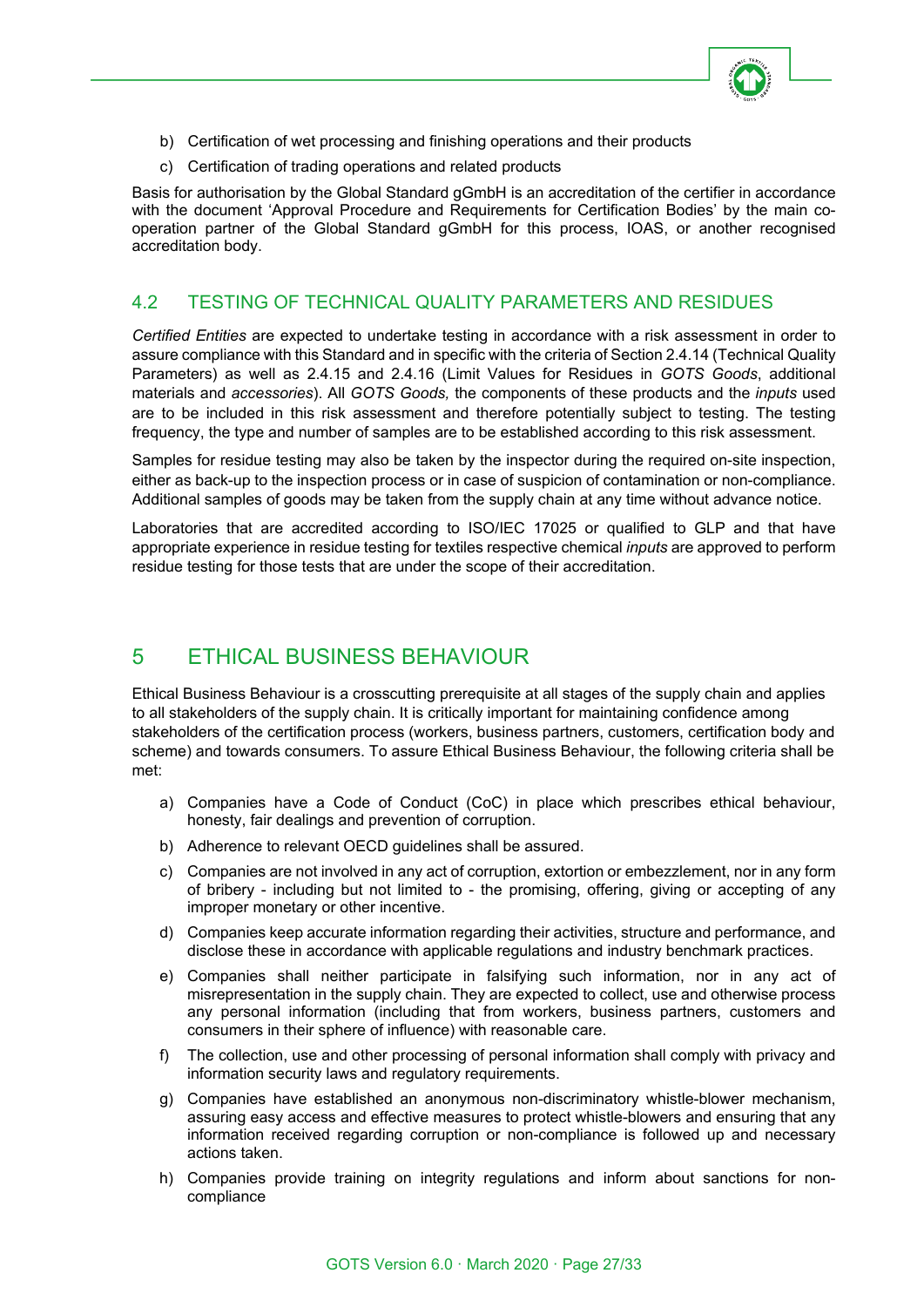

# <span id="page-27-0"></span>6 ANNEX

# <span id="page-27-1"></span>6.1 SPECIFIC REQUIREMENTS FOR TEXTILE PERSONAL CARE PRODUCTS

This Annex lists criteria for Textile Personal Care Products that deviate from or are set in addition to the general criteria of this Standard. Where no deviating requirements are set in this Annex, the applicable general GOTS criteria apply.

Important note: Any entity selling personal care products shall be aware of and meet the specific legal (hygienic) requirements applicable for its products and in the country / region where they are sold. It may well be that some of these legal requirements for specific personal care products conflict with environmental criteria set by GOTS. Accordingly, except where specified below, these products cannot be certified and labelled to GOTS.

## **6.1.1 Scope**

For the purpose of this Standard, Textile Personal Care Products are grouped as following:

| Group I:  | Topical products – such as cotton wool, sanitary towels, bandages, nappies, gauze<br>cotton tissue (Gamgee),<br>island dressings, wound strips, sticking plasters and gauze dressings. |
|-----------|----------------------------------------------------------------------------------------------------------------------------------------------------------------------------------------|
| Group II: | <i>Physically invasive products</i> – such as tampons, ear buds and dental rolls, and<br>Clinically invasive products – such as surgical swabs and gauze swabs.                        |

## **6.1.2 Specific criteria for materials and inputs (for Group I and Group II)**

#### **Fibre material components**

All fibres used shall be Totally Chlorine Free (TCF).

Non-woven and absorbent materials shall be composed of 100% certified organic fibres.

Synthetic fibre components are not permitted for group II products unless the use of other fibre materials is required to meet legal medical regulations and does not exceed 5% of the content (if labelled as organic) or 30% (if labelled as 'made with x% organic materials').

#### **Super Absorbing Polymers (SAPs)**

SAPs shall be made from non-GMO renewable raw materials (ADM-type).

SAPs may as a maximum contain 5% by weight of water-soluble extracts.

#### **Barrier films**

Except for wound contact layers, barrier films shall be composed of biodegradable polymers. All raw materials used shall be non-GMO.

#### **Specific Criteria for Tampons**

Only paper or cardboard tampon applicators are permitted. Additionally, applicator materials shall satisfy chemical residue requirements of Section 2.4.16.

Synthetic security veils are not permitted.

#### **6.1.3 Specific criteria for Inputs**

#### **Sizing**

No sizing shall be used for group II products.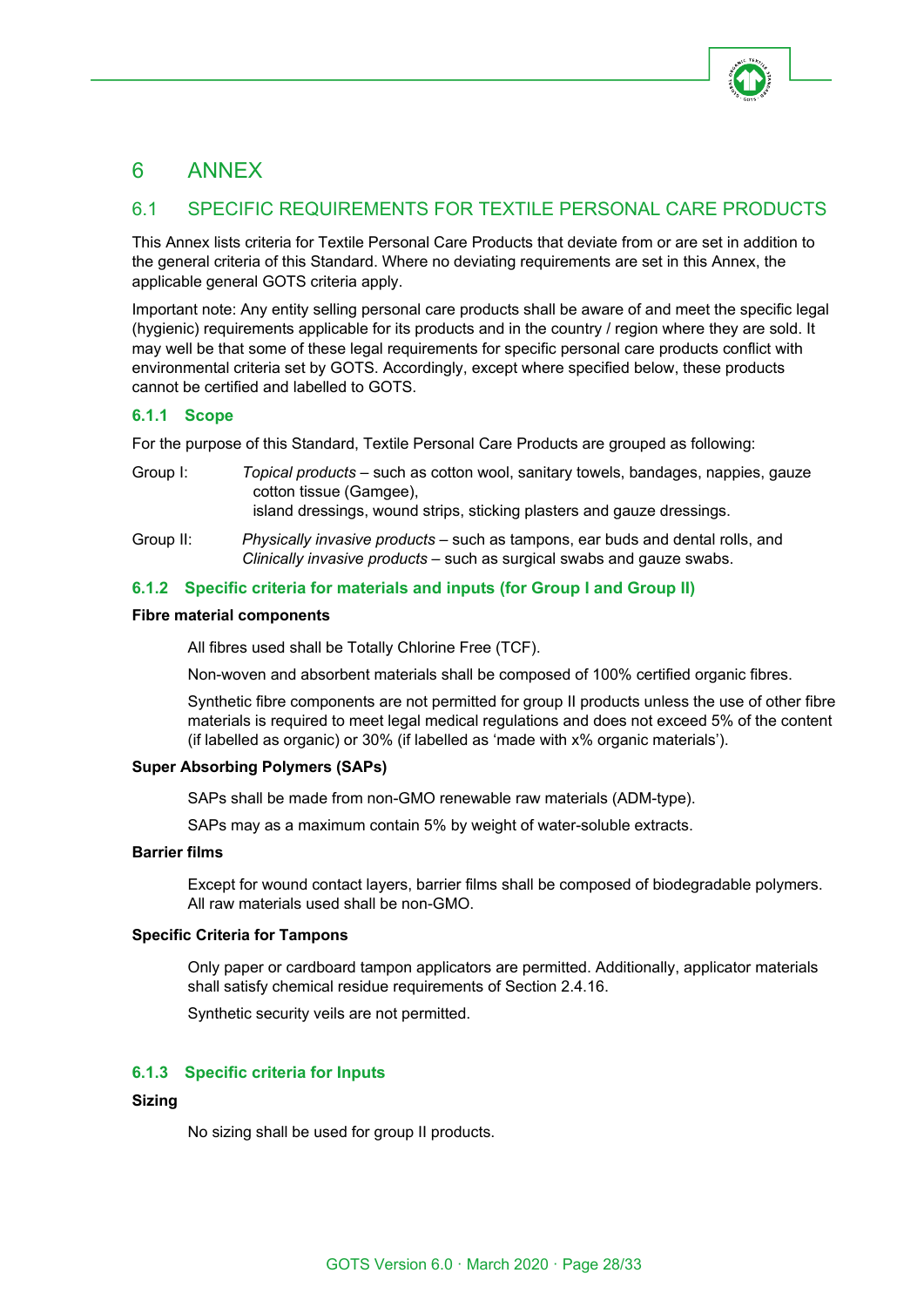

## **Colourants**

The use of colourants is only allowed if their use is required to meet a mandatory legal regulation.

All used colourants shall be GOTS approved. Approved Certifiers may further grant exceptions where a clear functional purpose exists (e.g. to identify wound dressing orientation).

#### **Optical Brightening Agents**

Optical brightening agents (OBAs) shall not be used.

#### **Fragrances, lotions and lubricants**

Any fragrances, lotions and lubricants used shall comply – beside the input criteria of GOTS – also with the input criteria of the COSMOS-Standard (Cosmetics Organic and Natural Standard).

# <span id="page-28-0"></span>6.2 SPECIFIC REQUIREMENTS FOR FOOD CONTACT TEXTILES

This Annex lists criteria for Food Contact Textiles (FCT) that are set in addition to the general criteria of this Standard. Where no requirements are set in this Annex, the applicable general GOTS criteria apply.

Important note: Any entity selling FCT shall be aware of and meet the specific legal (hygienic and GMP) requirements applicable for its products and in the country / region where they are sold. It may well be that some of these legal requirements for specific FCTs conflict with environmental criteria set by GOTS. Accordingly, except where specified below, these products cannot be certified and labelled to GOTS.

#### **6.2.1 Scope**

FCTs can potentially contaminate food or water by transferring substance into it. All FCTs are covered under the scope of this Annex. It applies to all sectors and to all stages of manufacturing, processing and distribution of FCTs.

#### **6.2.2 Specific criteria for FCTs**

All textiles used shall be Totally Chlorine Free (TCF).

FCTs shall be composed of 100% certified organic fibres.

Printing is prohibited on the food contact side of the textiles. GMP should, in particular, ensure that chemical substances are not transferred through the substrate.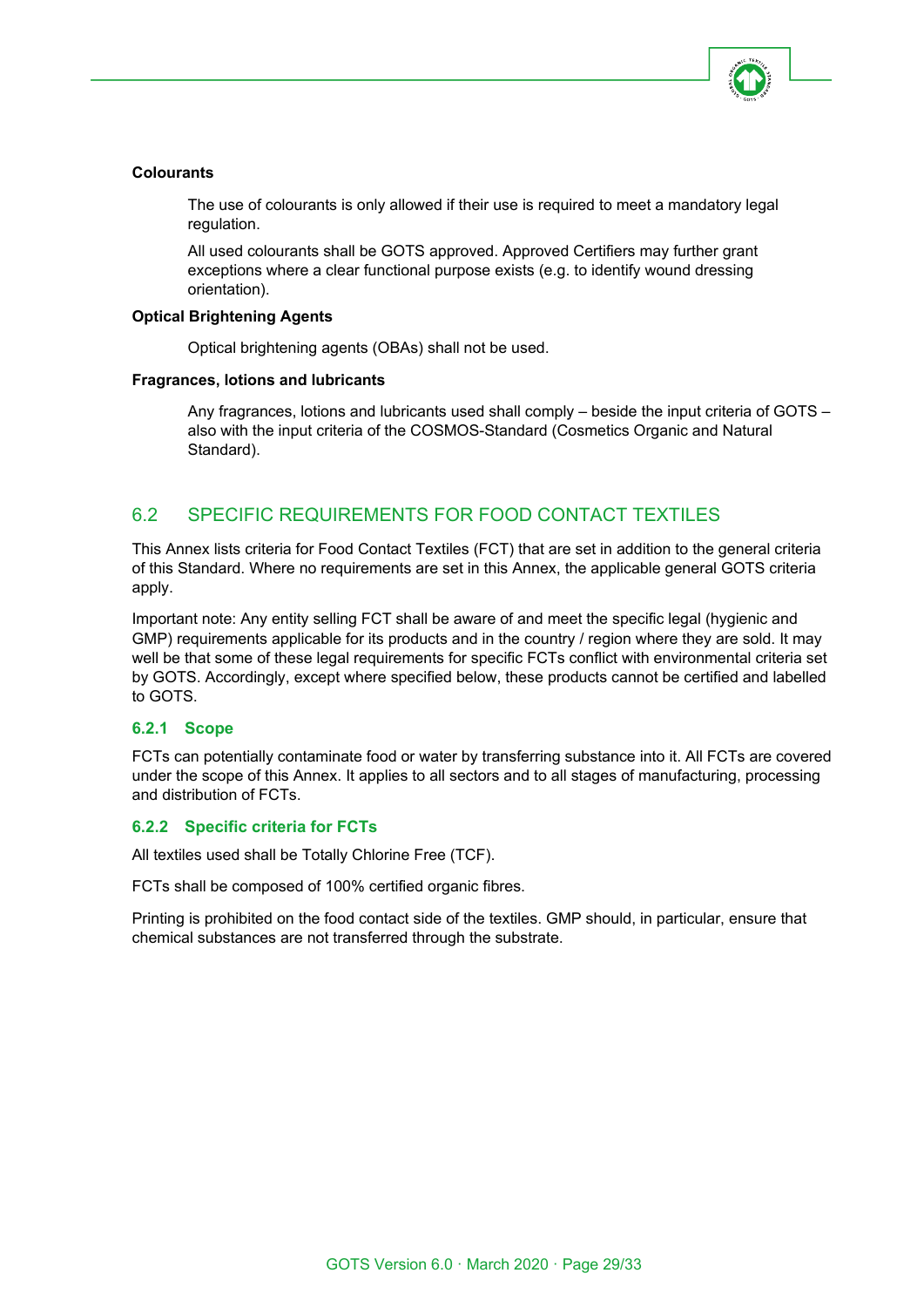

# <span id="page-29-0"></span>7 DEFINITIONS

For the purpose of this Standard, the following terms are defined:

| <b>Term</b>                  | Definition for the purpose of this Standard                                                                                                                                                                                                                                                                                                                                                                                                                                                                                                       |
|------------------------------|---------------------------------------------------------------------------------------------------------------------------------------------------------------------------------------------------------------------------------------------------------------------------------------------------------------------------------------------------------------------------------------------------------------------------------------------------------------------------------------------------------------------------------------------------|
| Accessories                  | Items that are added to supplement GOTS Goods for required functional or for<br>fashionable reasons. Most commonly used accessories are listed in Section<br>2.4.9. The processing of those accessories is not under direct scope of the<br>GOTS on-site certification system. The GOTS criteria applicable to accessories<br>are listed in Section 2.4.9 and 2.4.16.                                                                                                                                                                             |
| <b>Approved Certifier</b>    | Certification body which is approved by the Global Standard gGmbH to perform<br>inspections and certifications according to GOTS in the relevant scope.<br>An updated list of Approved Certifiers and their scopes is available at:<br>http://www.global-standard.org/certification/approved-certification-bodies.html                                                                                                                                                                                                                            |
| <b>Certified Entity</b>      | Processor, manufacturer, trader or retailer of GOTS Goods certified by an<br>Approved Certifier.                                                                                                                                                                                                                                                                                                                                                                                                                                                  |
| Endocrine disruptor          | An exogenous substance or mixture that alters function(s) of the endocrine<br>system and consequently causes adverse health effects in an intact organism, or<br>its progeny, or (sub)populations                                                                                                                                                                                                                                                                                                                                                 |
| <b>Food Contact Textiles</b> | Any textile articles that are intended to come into prolonged contact with, or are<br>already in contact with, or can reasonably be expected to be brought into contact<br>with or to transfer their constituents to food or water intended for human<br>consumption under normal or foreseeable conditions of use.                                                                                                                                                                                                                               |
| Formulator                   | An organisation involved in manufacturing, producing or creating a mixture of<br>chemical substances blended together (formulation) to be used for textile<br>processing. A formulation is the finished chemical product sold or distributed<br>ready for use.                                                                                                                                                                                                                                                                                    |
| GOTS Goods                   | Textile goods (finished or intermediate) produced in compliance with GOTS by a<br>Certified Entity and certified by an Approved Certifier.                                                                                                                                                                                                                                                                                                                                                                                                        |
| 'Heavy Metal Free'           | An input is considered as 'heavy metal free' if it does not contain heavy metals<br>as a functional constituent and any impurities contained do not exceed the<br>following limit values (as set by ETAD for dyes):<br>Antimony: 50 mg/kg, Arsenic: 50 mg/kg, Barium: 100 mg/kg, Cadmium: 20<br>mg/kg, Cobalt: 500 mg/kg, Copper: 250 mg/kg, Chromium: 100 mg/kg, Iron:<br>2500 mg/kg, Lead: 100 mg/kg, Manganese: 1000 mg/kg, Nickel: 200 mg/kg,<br>Mercury: 4 mg/kg, Selenium: 20 mg/kg, Silver: 100 mg/kg, Zinc: 1500 mg/kg,<br>Tin: 250 mg/kg |
| 'In conversion'              | Special Limits for Pigments: Cadmium: 50 mg/kg; Mercury: 25 mg/kg.<br>A product from an operation or portion thereof, which has completed at least 12<br>months under organic management and is under the supervision of a<br>certification body.                                                                                                                                                                                                                                                                                                 |
| Input                        | General term for all substances and preparations directly applied as textile<br>auxiliary agents, inks, dyes or pigments.                                                                                                                                                                                                                                                                                                                                                                                                                         |
| Invasive products            | Clinically invasive products: Any device that penetrates the body through the<br>skin, with the aid of or in the context of a surgical operation.<br><i>Physically invasive products:</i> Any device that, in whole or part, penetrates inside<br>the body through a natural or artificial orifice.                                                                                                                                                                                                                                               |
| Manufacturer                 | Entity in the manufacturing chain (sewing industry or so called CMT (cutting,<br>making, trimming) industry up to labelling and final packing) of GOTS Goods.                                                                                                                                                                                                                                                                                                                                                                                     |
| Natural materials            | A natural material is any product or physical matter that comes from plants,<br>animals, or the ground. Minerals and the metals that can be extracted from them<br>are also considered to belong into this category. Natural materials include biotic<br>materials (materials that originates from living organisms such as (organic)<br>natural fibre, wood, leather, horn, bone, shell, seed and plant oils etc.) and non-<br>biotic material (such as minerals, metals, stone).                                                                |
| 'Permanent AOX'              | AOX is permanent, if the halogen is permanently bound to the molecule (e.g. in<br>the chromophore of a dyestuff or pigment) and cannot get hydrolysed or<br>released during fibre processing.                                                                                                                                                                                                                                                                                                                                                     |
| Preparations                 | Mixtures or solutions composed of two or more substances.                                                                                                                                                                                                                                                                                                                                                                                                                                                                                         |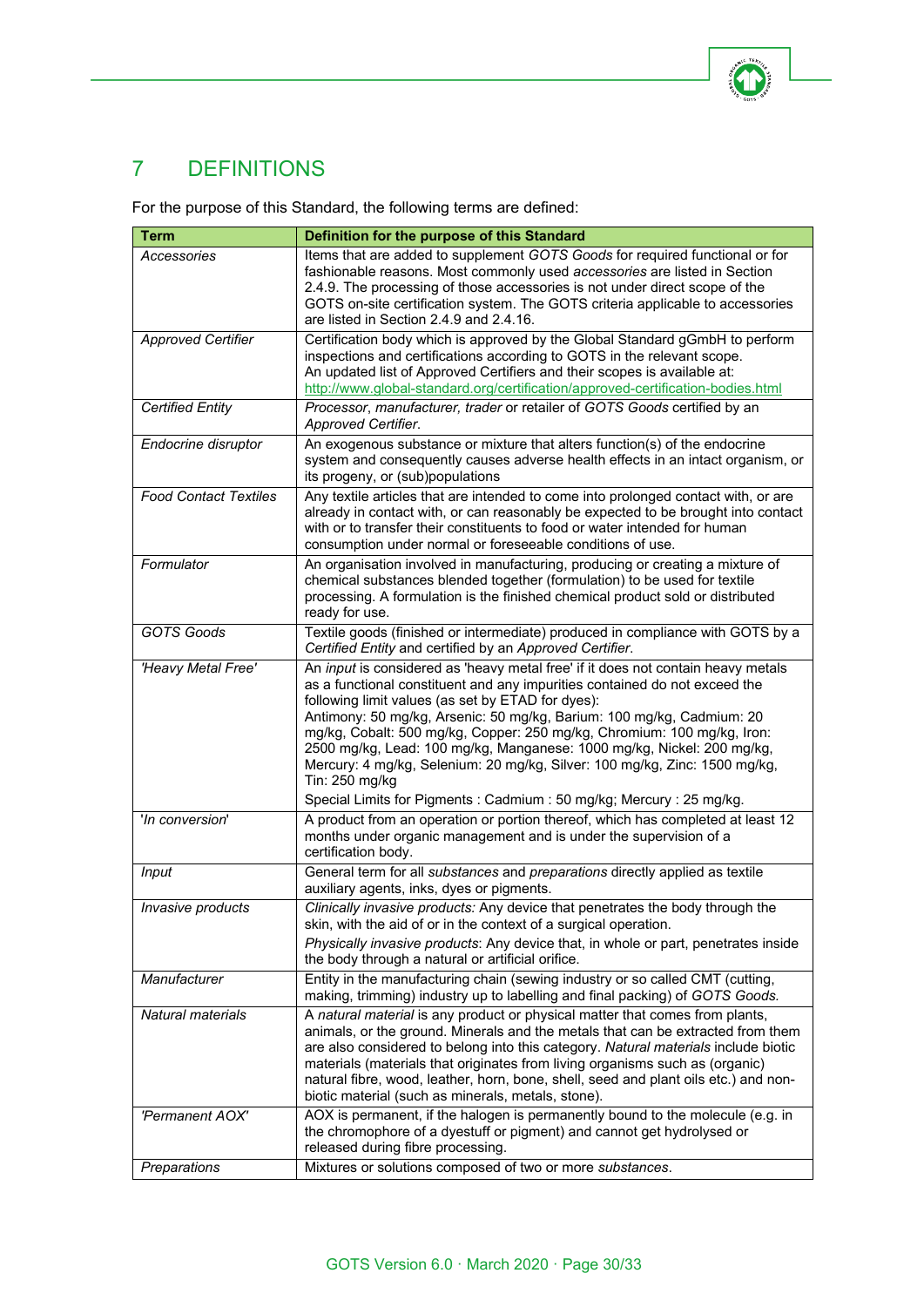

| Pre-consumer waste         | Material diverted from the waste stream during the manufacturing process.<br>Excluded is the reutilization of materials such as rework, regrind or scrap<br>generated in a process and capable to being reclaimed within the same process.                                                                                                                                                                               |
|----------------------------|--------------------------------------------------------------------------------------------------------------------------------------------------------------------------------------------------------------------------------------------------------------------------------------------------------------------------------------------------------------------------------------------------------------------------|
| Post-consumer waste        | Material generated by households or by commercial, industrial and institutional<br>facilities in their role as end-users of the product that can no longer be used for<br>its intended purpose. This includes returns of materials from the distribution<br>chain.                                                                                                                                                       |
| Processor                  | Entity in the processing chain (post-harvest handling up to finishing) of GOTS<br>Goods.                                                                                                                                                                                                                                                                                                                                 |
| Subcontractor              | Entity in the supply chain of GOTS Goods performing job work (in the field of<br>processing or manufacturing) for a Certified Entity without becoming proprietor of<br>the GOTS Goods and not assigning an own (independent) GOTS certification.                                                                                                                                                                         |
| <b>Substances</b>          | Chemical elements and their compounds as they occur in the natural state or as<br>produced by industry.                                                                                                                                                                                                                                                                                                                  |
| <b>Textiles for babies</b> | Textiles products used for babies and small children up to the age of 36 months                                                                                                                                                                                                                                                                                                                                          |
| <b>Topical Products</b>    | Any device that does not penetrate inside the body, either through a body orifice<br>or through the skin                                                                                                                                                                                                                                                                                                                 |
| Trader                     | Entity trading with (=buying and selling) GOTS Goods in the supply chain<br>between the producer of the fibre and the retail merchant of the final product<br>regardless whether the goods are physically received or not (e.g. an import,<br>export or wholesale trading entity).<br>Agents that do not become proprietor of the goods and retailers only selling to<br>the end consumer are not considered as traders. |
| Wage Gap                   | The difference between average Living Wage and Average Wages Paid to<br>workers in a Certified Entity.                                                                                                                                                                                                                                                                                                                   |
| Worker                     | Any individual engaged in work who is not a senior manager or owner.                                                                                                                                                                                                                                                                                                                                                     |
| <b>Migrant Worker</b>      | Individual who migrates from one geographical region to another with a view to<br>being employed and includes any person regularly admitted as a migrant for<br>employment.                                                                                                                                                                                                                                              |
| Home-worker                | Individual carrying out work for remuneration in his or her home or at other<br>premises mutually agreed with the employer, other than the regular workplace of<br>the employer.                                                                                                                                                                                                                                         |
| Facility                   | An individual establishment or site where processing, manufacturing, trading or<br>retailing of GOTS Goods is done. It is operated by a Certified Entity and<br>inspected by an Approved Certifier.                                                                                                                                                                                                                      |
| <b>Machine Oil</b>         | Oil intended essentially for lubrication of machines and machine parts used for<br>processing of GOTS Goods including but not limited to spinning, weaving,<br>knitting etc. and which may come in contact with GOTS Goods.                                                                                                                                                                                              |
| Microplastics              | Based on working definition of ECHA:                                                                                                                                                                                                                                                                                                                                                                                     |
|                            | A material consisting of solid polymer containing particles where $\geq 1\%$ w/w of<br>particles have all dimensions $1nm \le x \le 5mm$ .                                                                                                                                                                                                                                                                               |
|                            | Note: This definition is under public consultation and the final outcome will<br>be deemed applicable.                                                                                                                                                                                                                                                                                                                   |
| Young Worker               | A worker who older than the minimum age but less than 18 years old.                                                                                                                                                                                                                                                                                                                                                      |

# <span id="page-30-0"></span>8 LIST OF ABBREVIATIONS

| <b>AOX</b>       | Absorbable halogenated hydrocarbons and IFOAM<br>substances that can cause their formation. |             | International Federation of Organic<br><b>Agriculture Movements</b> |
|------------------|---------------------------------------------------------------------------------------------|-------------|---------------------------------------------------------------------|
| <b>APEDA</b>     | Agricultural & Processed Food Products<br>Export Development Authority, India               | ILO         | International Labour Organisation                                   |
| <b>APEO</b>      | Alkylphenolethoxylates                                                                      | <b>IOAS</b> | International Organic Accreditation Service                         |
| B <sub>2</sub> B | Business to Business                                                                        | ISO         | International Organization for<br>Standardization                   |
| B <sub>2</sub> C | Business to Consumer                                                                        | <b>IUCN</b> | International Union for Conservation of<br><b>Nature</b>            |
| <b>BBP</b>       | Benzylbutyl phthalate                                                                       | <b>IVN</b>  | IInternational Association Natural Textile<br>Industry, Germany     |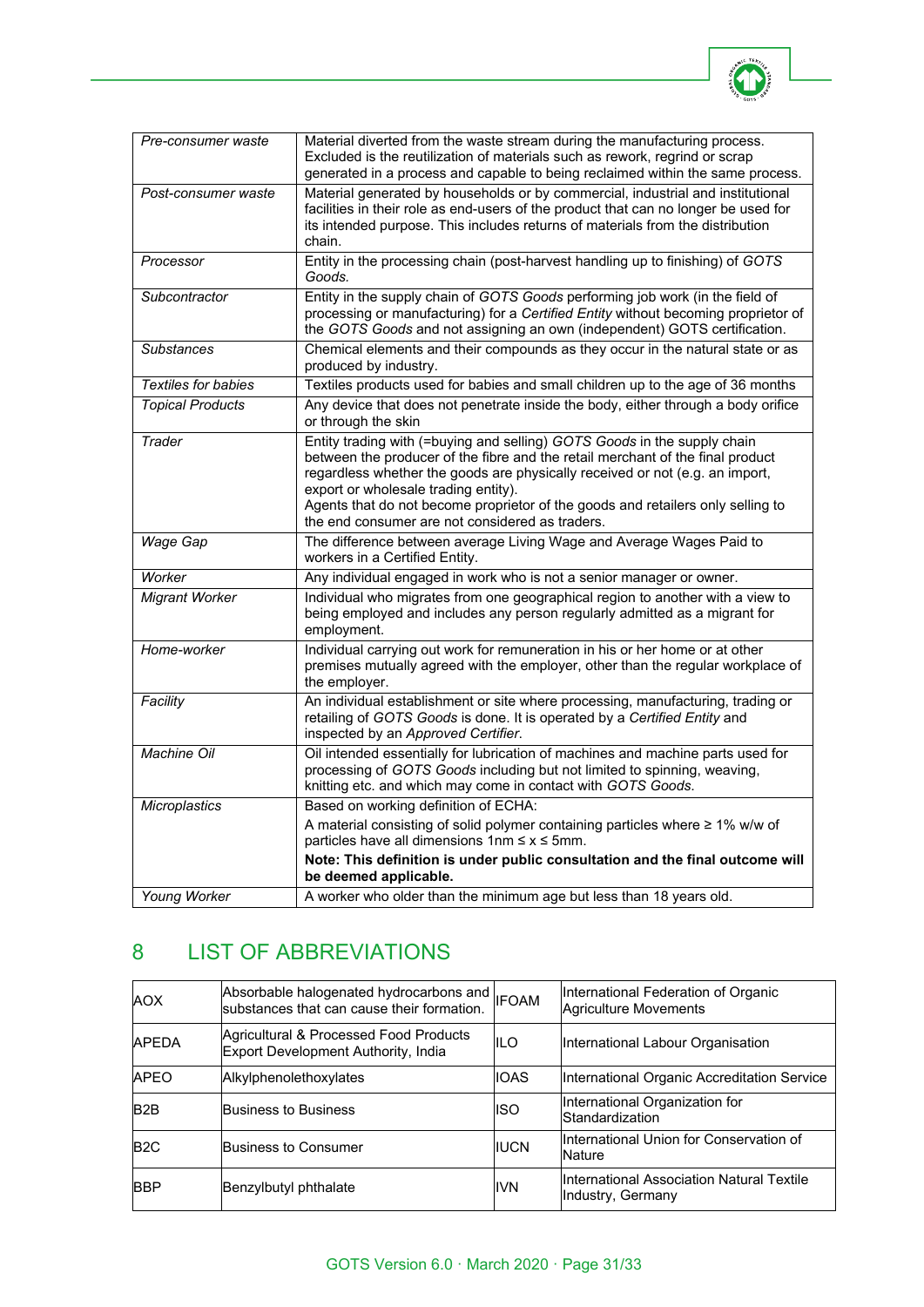

| <b>BOD</b>              | Biological Oxygen Demand                                                               | <b>JOCA</b>  | Japan Organic Cotton Association, Japan                                                                                                                                |
|-------------------------|----------------------------------------------------------------------------------------|--------------|------------------------------------------------------------------------------------------------------------------------------------------------------------------------|
| COD                     | Chemical Oxygen Demand                                                                 | LAS          | Linear alkyl benzene sulphonate                                                                                                                                        |
| <b>DBP</b>              | Dibutyl phthalate                                                                      | LC50         | Lethal concentration (50% mortality)                                                                                                                                   |
| DBT                     | Dibutyltin                                                                             | <b>MAK</b>   | Maximum Allowable Concentration (of a<br>substance at the working place). The<br>parameter refers to findings and<br>categorisation of a German research<br>commission |
| DCHP                    | Di cyclohexylphthalate                                                                 | <b>MBT</b>   | Monobutyltin                                                                                                                                                           |
| <b>DEHP</b>             | Diethylhexyl phthalate                                                                 | <b>MMT</b>   | Monomethyltin                                                                                                                                                          |
| <b>DEP</b>              | Diethyl phthalate                                                                      | <b>MOT</b>   | Monooctyltin                                                                                                                                                           |
| DHNUP                   | Di-C <sub>7-11</sub> branched and linear alkylphthalates MPhT                          |              | Monophenyltin                                                                                                                                                          |
| DHP                     | Di-n-hexylphthalate                                                                    | <b>NP</b>    | Nonylphenol                                                                                                                                                            |
| <b>DHTDMAC</b>          | Dihydrogenated tallow dimethylammonium<br>chloride                                     | <b>NPEO</b>  | Nonylphenol ethoxylates                                                                                                                                                |
| <b>DHxP</b>             | Di hexyl phthalates                                                                    | <b>NTA</b>   | Nitrilotriacetic acid                                                                                                                                                  |
| <b>DIBP</b>             | Di-isobutyl phthalate                                                                  | OECD         | Organisation of Economic Cooperation and<br>Development                                                                                                                |
| DIDP                    | Diisodecyl phthalate                                                                   | ΟP           | Octylphenol                                                                                                                                                            |
| <b>DIHP</b>             | Di-C <sub>6-8</sub> branched alkylphthalates                                           | <b>OPEO</b>  | Octylphenol ethoxylates                                                                                                                                                |
| <b>DIH<sub>x</sub>P</b> | Di-iso hexylphthalate                                                                  | <b>OTA</b>   | Organic Trade Association, USA                                                                                                                                         |
| <b>DINP</b>             | Diisononyl phthalate                                                                   | <b>PAH</b>   | Polycyclic aromatic hydrocarbons                                                                                                                                       |
| DMEP                    | Bis(2-methoxyethyl) phthalate                                                          | <b>PCB</b>   | Polychlorinated Biphenyls                                                                                                                                              |
| <b>DNOP</b>             | Di-n-octyl phthalate                                                                   | <b>PCP</b>   | Pentachlorophenol                                                                                                                                                      |
| <b>DNP</b>              | Di-n-nonylphthalate                                                                    | PeP          | Pentylphenol                                                                                                                                                           |
| <b>DPhT</b>             | Diphenyltin                                                                            | <b>PFCA</b>  | Perfluorinated carboxylic acids                                                                                                                                        |
| <b>DPP</b>              | Dipentylphthalate                                                                      | <b>PFOA</b>  | Perfluorooctanoic acid                                                                                                                                                 |
| <b>DPrP</b>             | Di-n-propyl phthalate                                                                  | <b>PFOS</b>  | Perflurooctane sulfonate                                                                                                                                               |
| <b>DPT</b>              | Dipropyltin                                                                            | <b>PFSA</b>  | Perfluorosulfonic acids                                                                                                                                                |
| <b>DSDMAC</b>           | Distearyldimethylammonium chloride                                                     | <b>PPE</b>   | Personal Protective Equipment                                                                                                                                          |
| <b>DTDMAC</b>           | Ditallowdimethylammonium chloride                                                      | <b>PVC</b>   | Polyvinyl chloride                                                                                                                                                     |
| <b>DTPA</b>             | Diethylenetriamine penta-acetate                                                       | <b>REACH</b> | EC Regulation regarding Registration,<br>Evaluation, Authorisation and Restriction of<br>Chemicals                                                                     |
| EC                      | <b>European Commission</b>                                                             | <b>SA</b>    | Soil Association, UK                                                                                                                                                   |
| EC50                    | Effect concentration (50%)                                                             | TBT          | Tributyltin                                                                                                                                                            |
| <b>ECHA</b>             | European Chemicals Agency                                                              | <b>TCyHT</b> | Tricyclohexyltin                                                                                                                                                       |
| <b>EDTA</b>             | Ethylendiamine tetra-acetate                                                           | TeBT         | Tetrabutyltin                                                                                                                                                          |
| <b>ETAD</b>             | Ecological and Toxicological Association of<br>Dyes and Organic Pigments Manufacturers | TeCP         | Tetrachlorophenol                                                                                                                                                      |
| <b>FCT</b>              | <b>Food Contact Textiles</b>                                                           | TeET         | Tetraethyltin                                                                                                                                                          |
| <b>FTOH</b>             | Fluorotelomer alcohol                                                                  | TMT          | Trimethyltin                                                                                                                                                           |
| <b>GHS</b>              | Global Harmonized System                                                               | TOC          | <b>Total Organic Carbon</b>                                                                                                                                            |
| <b>GLP</b>              | Good Laboratory Practice                                                               | тот          | Trioctyltin                                                                                                                                                            |